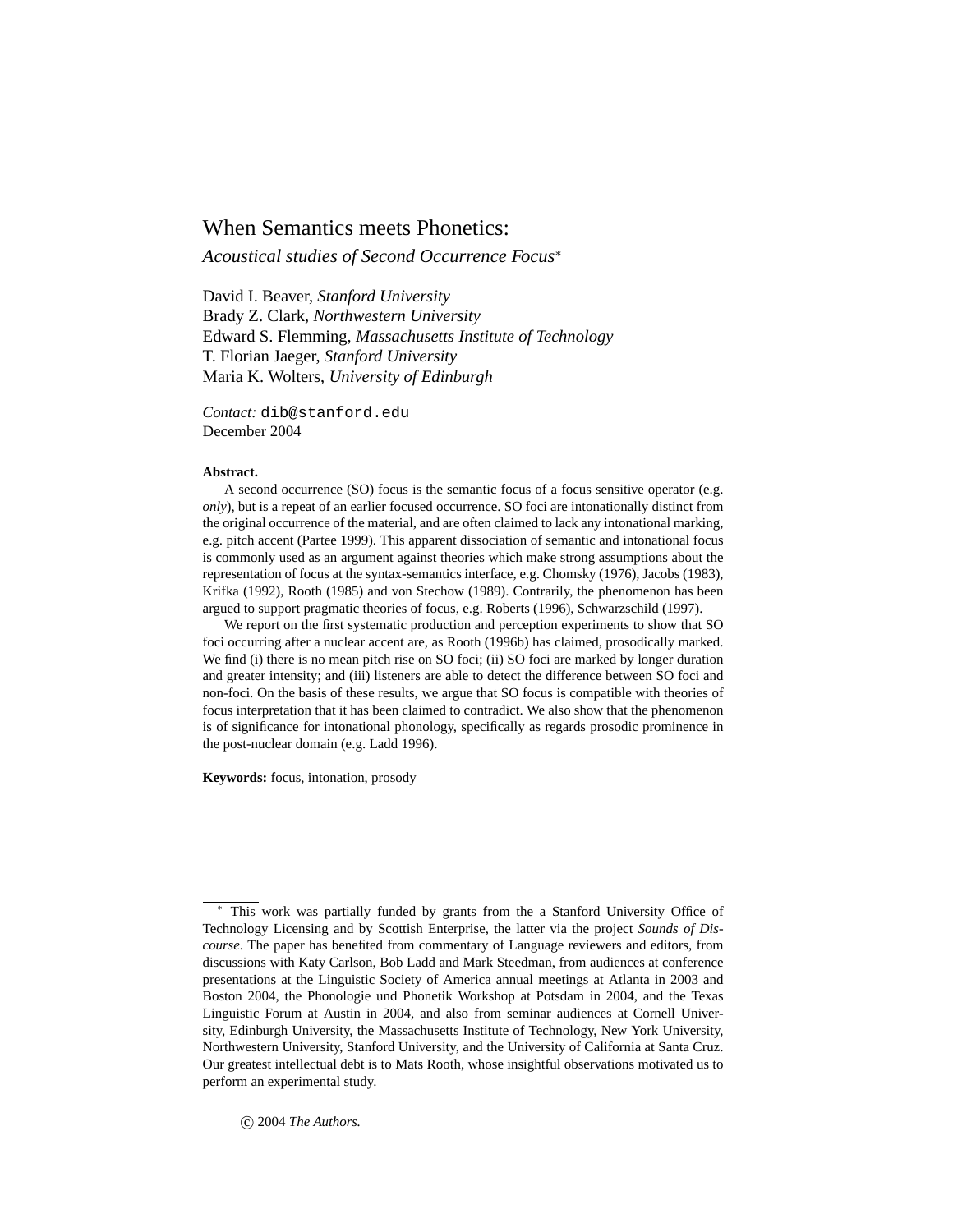### **1. Introduction**

Phoneticians and phonologists use semantic criteria to provide independent evidence for distinctions they make. If two productions are consistently associated with distinct meanings, then the phonetic difference between those productions must be phonologically significant. Semanticists, by contrast, tend to rely on the written word for much of their study, and so take phonetics and phonology for granted. There is at least one area, however, where semanticists cannot rely on the written word, and that is the study of focus, as well as related information structural phenomena like topic and contrast. Writing systems do not provide any consistent representation of the prosodic features which English, like many other languages, uses to mark these information structural phenomena. Consequently it seems that the study of information structure is an area where semanticists are dependent on the work of phoneticians and phonologists to provide a clear account of what types of marking speakers use. If only it were that simple!

Despite a great deal of progress in intonational phonology in the last few decades, Ladd (1996) argues that the development of phonological theories of intonation is hindered by an absence of clear evidence as to what the underlying semantic distinctions are: "For the present, proposals about intonational meaning are not a reliable source of evidence on intonational phonology." (Ladd, 1996, p.102)<sup>1</sup> This suggests that progress in the phonological study of intonation and in the semantic study of information structure may benefit from collaborative work between semanticists and phoneticians/phonologists.

It has been known that intonation affects truth-conditional meaning since at least the work of Paul (1888:312ff). Consider our examples in (1), where italics indicate prosodic prominence (on either *money* or *Bill*), and this emphasis is standardly described as marking focus. In English, focus is typically marked by a nuclear pitch accent; i.e., the last pitch accent in a phonological phrase — see Cohan (2000) and Ladd (1996:45-46). The two different prosodic realizations of the same string of words yield truth-conditionally different semantic interpretations. In a situation where Jan gives Bill and

 $1$  The reader should set Ladd's comments against a background of significant advances in the study of intonation in the previous twenty years, both as regards theoretical innovation and as regards empirical work using elicited and naturally occurring data. These developments are most clearly visible in the development of transcription standards for English intonation, e.g. the ToBI system developed from Pierrehumbert (1980) (as well as for comparable work on other languages). A goal of such work has been to analyze speech corpora, and several corpora now have intonational transcriptions, e.g. the BRN corpus (Ostendorf et al., 1995). Anyone who has studied intonational marking in such corpora, and who has also studied the literature on the interpretation of focus, will realize that there remains a gulf between the two. Pierrehumbert and Hirschberg (1990) provide the best known attempt to bridge the gulf, although their model does not incorporate the phenomena which will concern us here.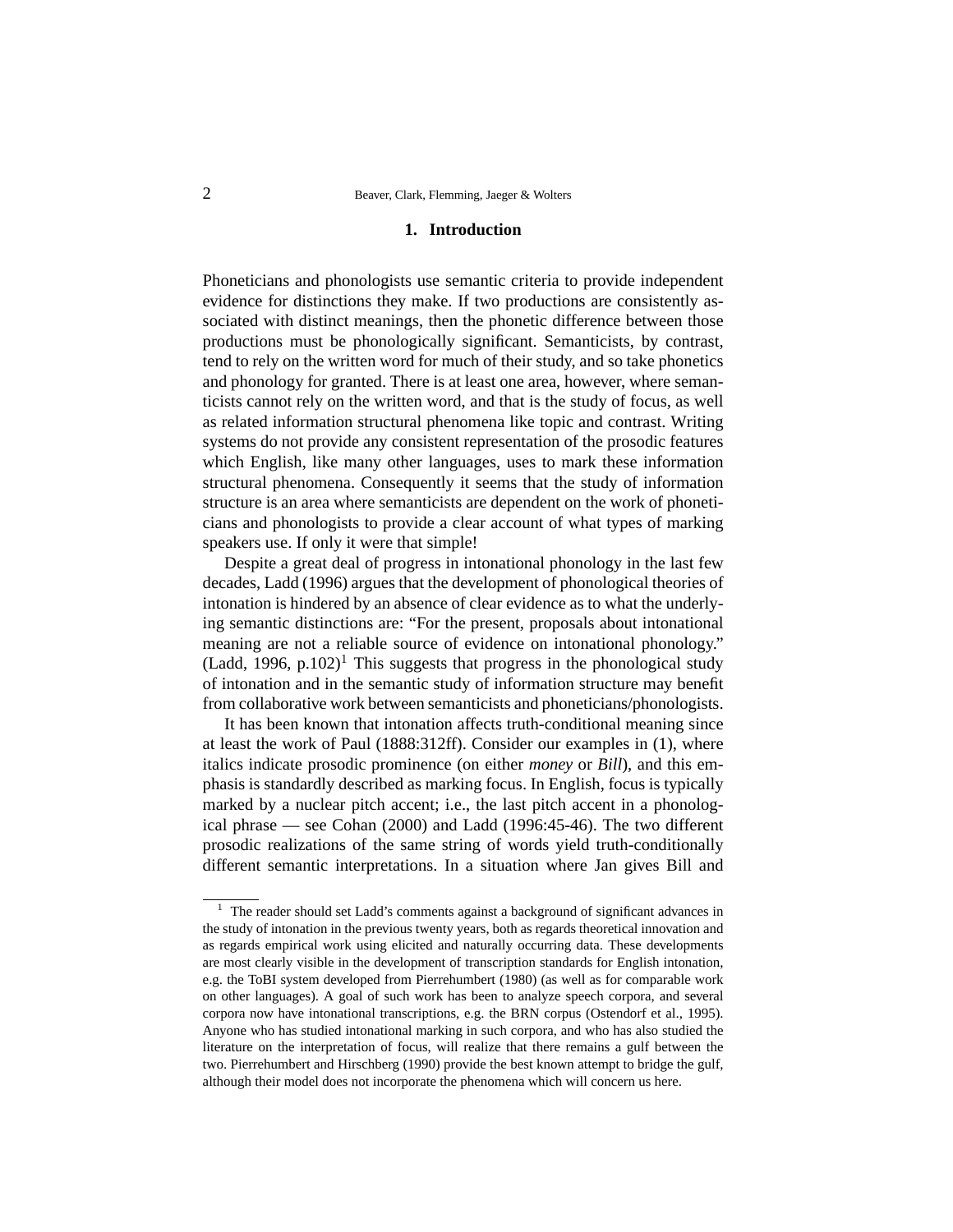Malachi money, and gives nobody anything else, (1a) is true while (1b) is false.

- (1) a. Jan only gave Bill *money*.
	- b. Jan only gave *Bill* money.

Many standard approaches to grammar separate phonology and semantics into components which cannot exchange information directly, as in Figure 1.<sup>2</sup>





In this standardly assumed architecture, the relationship between intonation and meaning is mediated by syntax. Therefore, many authors from Halliday (1967) and Chomsky (1972) on have concluded that there are syntactic features which encode prosodic prominence. Chomsky (1976), for example, suggested that all focused phrases move outside their base position in syntax. Related ideas are present in recent work in the Principles and Parameters framework; see e.g. Kayne (1998) and Tancredi (1990). Many other authors also postulate some syntactic effect of intonational focus, though they might use features or derivations in a quite different way; see e.g. Rooth (1985), von Stechow (1989), Krifka (1992), and Steedman (2000).

What all these accounts have in common is that they accept the premise that there is a grammatically mediated interaction between focus and meaning, albeit that this linkage may involve several stages. Yet recently some have suggested that the interaction between focus and meaning is not grammatically mediated at all; see Büring (1997), Dryer (1994), Kadmon (2001), Roberts (1996), Schwarzschild (1997), Rooth (1992), and Williams (1997). These authors have suggested instead that many effects of focus on meaning might not involve syntax at all, but instead should be explained in terms of pragmatics. This line of work strikes such a radically discordant note with the approaches listed earlier that it is worth exploring whether the claims

 $2$  The architecture assumed in the Minimalist Program, e.g. Chomsky (2000), diverges from that in prior work, as does much of the terminology. It remains the case that the phonological processes at *PF* (*phonetic form*) and the semantic processes at *LF* (*logical form*) do not exchange information directly. Furthermore, if we take *syntax* to refer collectively to all the processes occurring between the *Lexicon* and *LF* (rather than to a distinct level of representation), the architecture assumed by Minimalists can still be taken as a special case of that in Figure 1.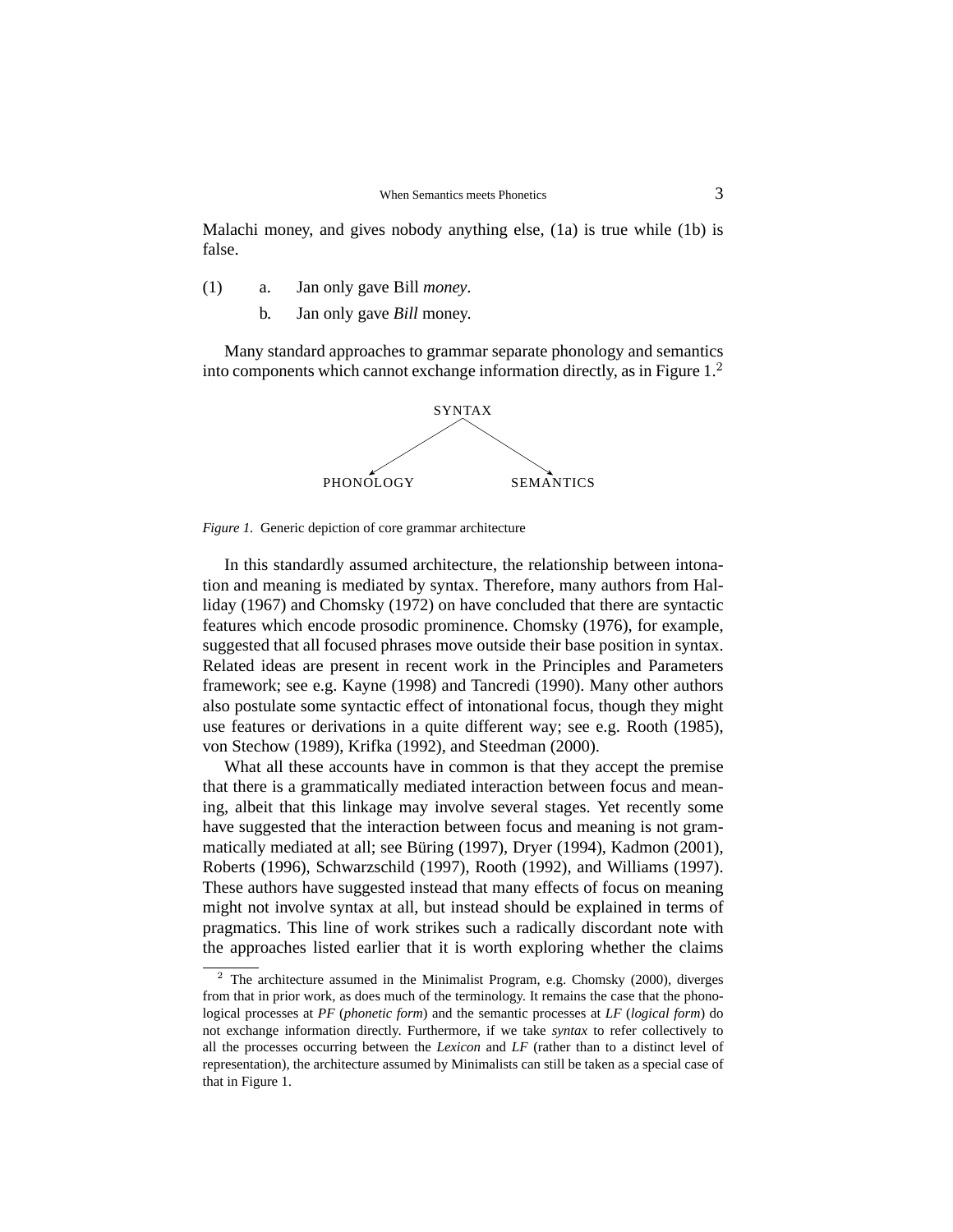of the pragmaticists are justified. The current paper concerns one particular claim which the pragmaticists have used as the cornerstone of their argument. Specifically, they have claimed that in certain environments the interpretational effects normally attributed to focus are found even without the intonational prominence that marks focus, and thus that those interpretational effects need to be accounted for by a mechanism that is independent of such focus marking.

Let us examine a little more closely how the phenomenon we will study here bears on the nature of grammatical interfaces, since this an issue of potential interest across several linguistic subfields. In traditional architectures, interfaces between modules are presumed to be tightly constrained: we may think of interfaces metaphorically as narrow channels through which only certain types of information may pass. Specifically, it is common to think of the function of the morpho-syntax/phonology interface primarily in terms of segmental information, the information that determines which morphemes are present and how those morphemes are grouped. The place of supra-segmental information in a modular grammar is unclear and rarely discussed. Pragmatic theories of focus could be seen as part of an enterprise of keeping the interfaces between phonology, morpho-syntax and semantics as narrowly circumscribed as possible. These pragmatic theories lean on extra-grammatical mechanisms to make up the shortfall, much as in the model of Grice (1989).<sup>3</sup> If the interpretive effects of focus could be explained pragmatically, then the phenomenon of focus would provide us with little insight into how supra-segmental information is represented at the morphosyntax/phonology and semantics/morpho-syntax interfaces. But if there is a grammaticized connection between focus and meaning, then that places minimal constraints on the supra-segmental information that must be represented at the morpho-syntax/phonology interface. It also places a lower limit on what information must be passed between syntax and semantics. What the current paper will show is that the major argument which has been put forward in favor of pragmatic theories of focus is empirically flawed. As far as we can tell, there is no evidence that supra-segmental information like that marking focus is treated differently than segmental information as regards the architecture of the grammar: both contribute to meaning, and there is no *a priori* reason to view them as contributing in substantially different ways.

The specific phenomenon at issue in this paper has been studied extensively in the semantic literature and involves expressions which are *focus sensitive*. An expression is focus sensitive if its interpretation is dependent on the placement of focus, keeping in mind that the linguistic realization

But note that it is controversial to what extent pragmatics may itself be conventionalized and possibly grammaticized — see e.g. Levinson (2000) for discussion.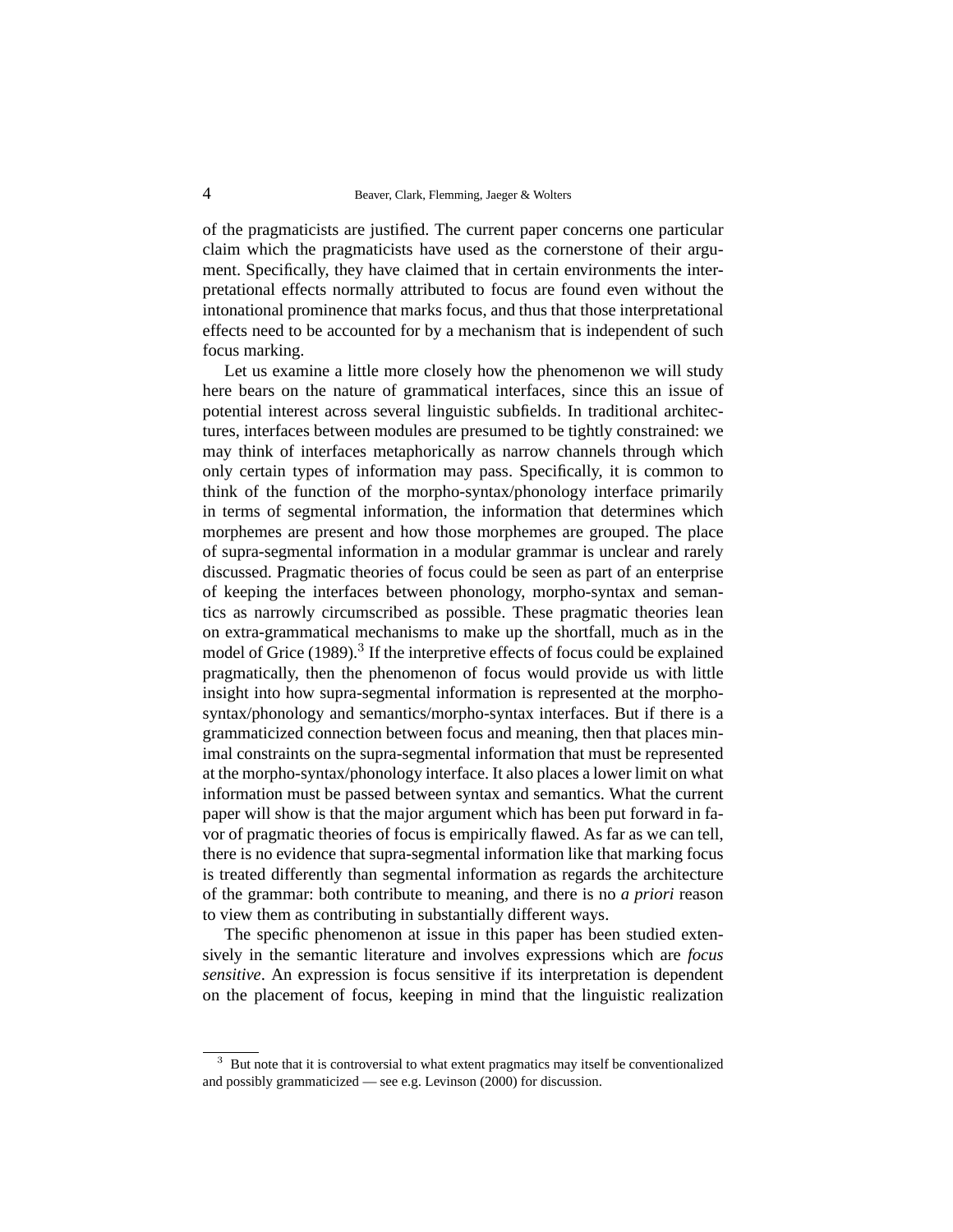of focus (e.g., by prosody, syntactic position or morphology) varies crosslinguistically.

All theories of focus sensitivity agree that expressions like *only* and focus interact in linguistic contexts like that exemplified by (1). However, as a special case of the controversy as to whether the interpretation of focus is mediated via syntax, there is disagreement as to how grammaticized the relationship between *only* and its associated focus is (Partee 1999:215ff). Does the lexical entry of *only* stipulate association with a focused constituent in its syntactic scope, or are there contexts in which the interpretational effects illustrated by (1) occur without focus being present either phonologically or syntactically? This question provides the main distinction between different contemporary theories of focus sensitivity.

A number of examples have been cited in the literature involving an apparent dislocation between the interpretation of *only* and the positioning of prosodic prominence. Most of these examples fall under the rubric of *second occurrence focus*, where a repeated focused item apparently lacks a pitch accent.<sup>4</sup> The example in (2), adapted from Partee (1999:215), illustrates second occurrence focus. The two sentences are to be read as a dialogue. The convention of indicating the focused item with a subscripted "F" is widespread in the syntactic and semantic literature, and, as will be discussed shortly, is usually taken to indicate marking at a syntactic level, while our marking of the second occurrence focus with "SOF" allows us to remain (temporarily) agnostic as to whether the item described as a second occurrence focus is in fact focused at a syntactic level or any other.

- (2)  $Me$ : Everyone already knew that Mary only eats [vegetables]<sub>F</sub>.
	- *You*: If even  $[Paul]_F$  knew that Mary only eats  $[vegetables]_{SOF}$ , then he should have suggested a different restaurant.

Partee (1999) summarizes the problem succinctly. If *only* is a focus sensitive operator (i.e., needs an intonationally prominent element in its scope) then the two occurrences of *only eats vegetables* in (2) should have the same analysis. However, if there is no phonological reflex of focus in the second occurrence of *vegetables* then this leads to the notion of "phonologically invisible focus". The notion of inaudible foci "at best would force the recognition of a multiplicity of different notions of 'focus' and at worst might lead to a fundamentally incoherent notion of focus" (Partee 1999:215–216).

Following up on observational evidence presented by Rooth (1996b), in this paper we present experimental data concerning precisely the cases where the pragmaticists have claimed interpretational effects without intonational

<sup>4</sup> See Gussenhoven (1984), Hajiĉová (1973), Hajiĉová (1984), and Taglicht (1984) for related discussion.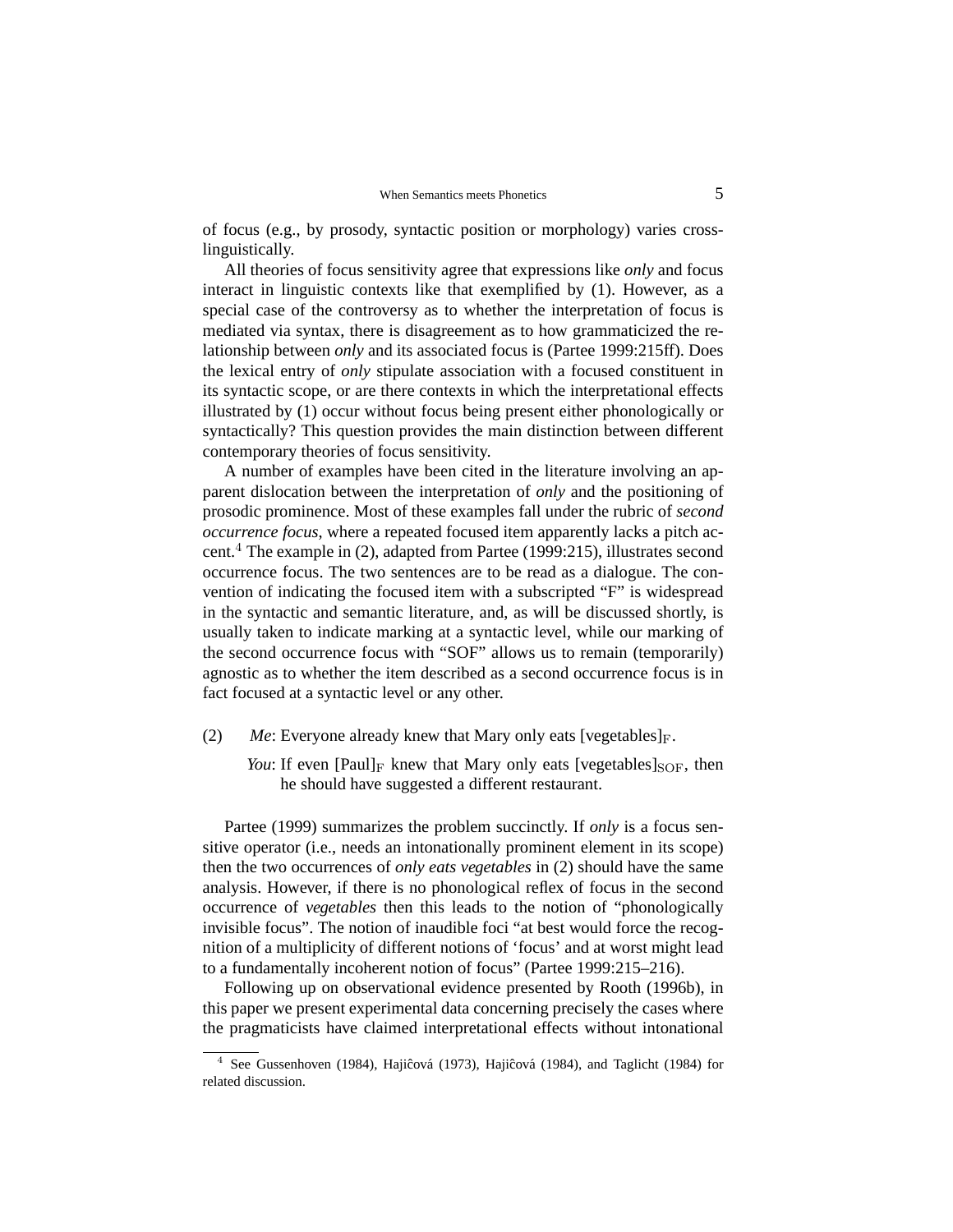marking. We will show that in these cases the claim that there is no intonational marking is wrong. Specifically, we present the results of multi-subject production and perception experiments in which we examine the acoustic correlates of second occurrence focus in the scope of operators *only* and *always* which are both assumed to be focus sensitive in the bulk of prior literature.<sup>5</sup> Our results confirm that there are acoustic correlates involving duration and intensity of the focused item, and show that the acoustic correlates are perceptible. These conclusions make clear that the phenomenon of second occurrence focus does not provide an argument that current syntactic and semantic theories of focus are "fundamentally incoherent". Indeed, the results could be taken as an embarrassment for pragmatic theories of focus, since it is unclear on these accounts why speakers would mark foci in contexts where that marking is pragmatically unnecessary.

For semantics and pragmatics, our results contribute to a long running debate. But the phenomenon of second occurrence focus is not well known in phonetics and phonology. The results are of relevance to these fields because they shed light on the acoustic realization of focus, and the acoustic properties of the *post-nuclear* domain, the part of an intonational phrase that follows the nuclear accent. As will be explained, the results (i) imply increased role for phrasal stress in marking focus, while showing that pitch accents are not required, and (ii) suggest that although post-nuclear deaccenting restricts the appearance of pitch accents, phrasal stress distinctions must be permitted in the post-nuclear stretch. This latter point buttresses arguments Ladd (1996) has put forward for the existence of post-nuclear prominence, although, our conclusions differ in detail from his.

The paper is organized around three hypotheses, the *Marking Hypothesis*, the *Non-Standard Marking Hypothesis*, and the *Perceptibility Hypothesis*, all to be detailed in section 3. The Marking Hypothesis says that second occurrence foci are prosodically distinguished from non-foci; i.e. second occurrence focus is prosodically marked. The Non-Standard Marking Hypothesis concerns the manner in which second occurrence focus is marked, and, specifically, how it is distinct from ordinary focus marking. The Perceptibility Hypothesis says that second occurrence focus marking is perceptible.

Before presenting the hypotheses in full (section 3), we introduce the technical background of the paper as regards the syntax, semantics, pragmatics, and phonetics/phonology of focus (section 2). The production and perception experiments are presented in one section each (sections 4 and 5, respectively), together with their associated results and discussion of the interpretation of

<sup>5</sup> But c.f. discussion in section 5: work conducted since our original production study indicates that *only* may be more prototypical as a focus sensitive operator than *always*. To look ahead, the experiments reported here did not yield significant effects in support of this distinction, but this may be because our experimental design was not intended to reveal a distinction between the two.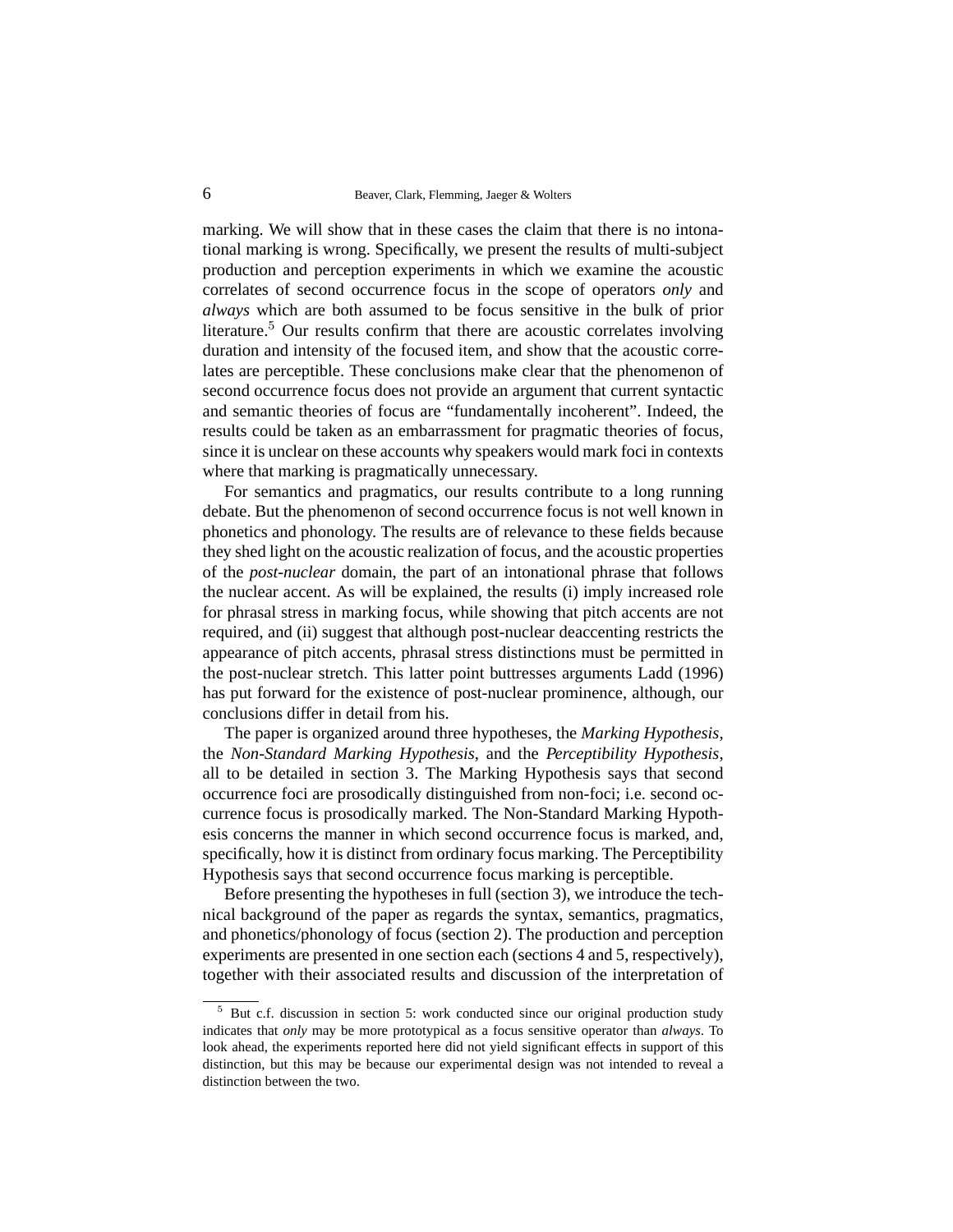those results. There follows a more general discussion connecting the results to wider theoretical concerns (section 6) and, finally, some concluding remarks and suggestions for future work (section 7).

#### **2. Background**

The following discussion will involve a range of phonetic, phonological, syntactic, and semantic notions of focus. These notions include *prominence* (a psychoacoustic notion), *phonological focus marking* (which in prior literature is sometimes referred to as *prosodic* or *intonational* focus), *F-marking* (which is syntactic), and *semantic focus* (an aspect of the representation of meaning).<sup>6</sup> Figure 2 illustrates the five-way distinction we employ in the remainder of the paper.

We must now explain why the absence or presence of certain acoustic properties comes to be a decisive factor for theories of focus. Section 2.1 provides an introduction to the notion of semantic focus, specifically focus sensitivity. We discuss syntactic F-marking in section 2.2 and discuss competing theoretical approaches towards F-marking in section 2.3. Section 2.4 links the absence or presence of F-marking to the phonology of focus (i.e. focus marking). Section 2.5 summarizes the *argument from second occurrence focus*, i.e. the theoretical claim that motivated the experiments presented in this paper. Section 2.6 then provides the necessary background on phonological focus marking and its phonetic correlates. Finally, section 2.7 summarizes what was known about the phonetics and phonology of second occurrence focus at the onset of our research. This sets the ground for the formulation of our hypotheses with regards to the nature of second occurrence focus marking in section 3.

- a. I said I wanted [waffles] $_F$  not [pancakes] $_F$ .
- b. A: What would you like for breakfast?
	- B: I would like  $[waffles]_F$ , please.
- c. It was  $[Karl]_F$ , who ate all the waffles.

These foci have sometimes been assumed to share phonological features. This is, however, far from obvious (cf. Bartels and Kingston 1984, Hedberg and Sosa 2001, and Hedberg 2003).

 $6\,$  We are not committed to all the above notions being necessary components of a theory of focus: we merely seek to avoid terminological and conceptual confusion in an investigation which spans multiple sub-disciplines of linguistics. To avoid one further potential source of confusion, it is important to note that the term *focus* has been used to refer to a variety of semantic phenomena in addition to the association with a focus sensitive operator (as in (1) above), including contrastive focus (a), focus in question-answer pairs (b), and focus in clefts (c), or left dislocations.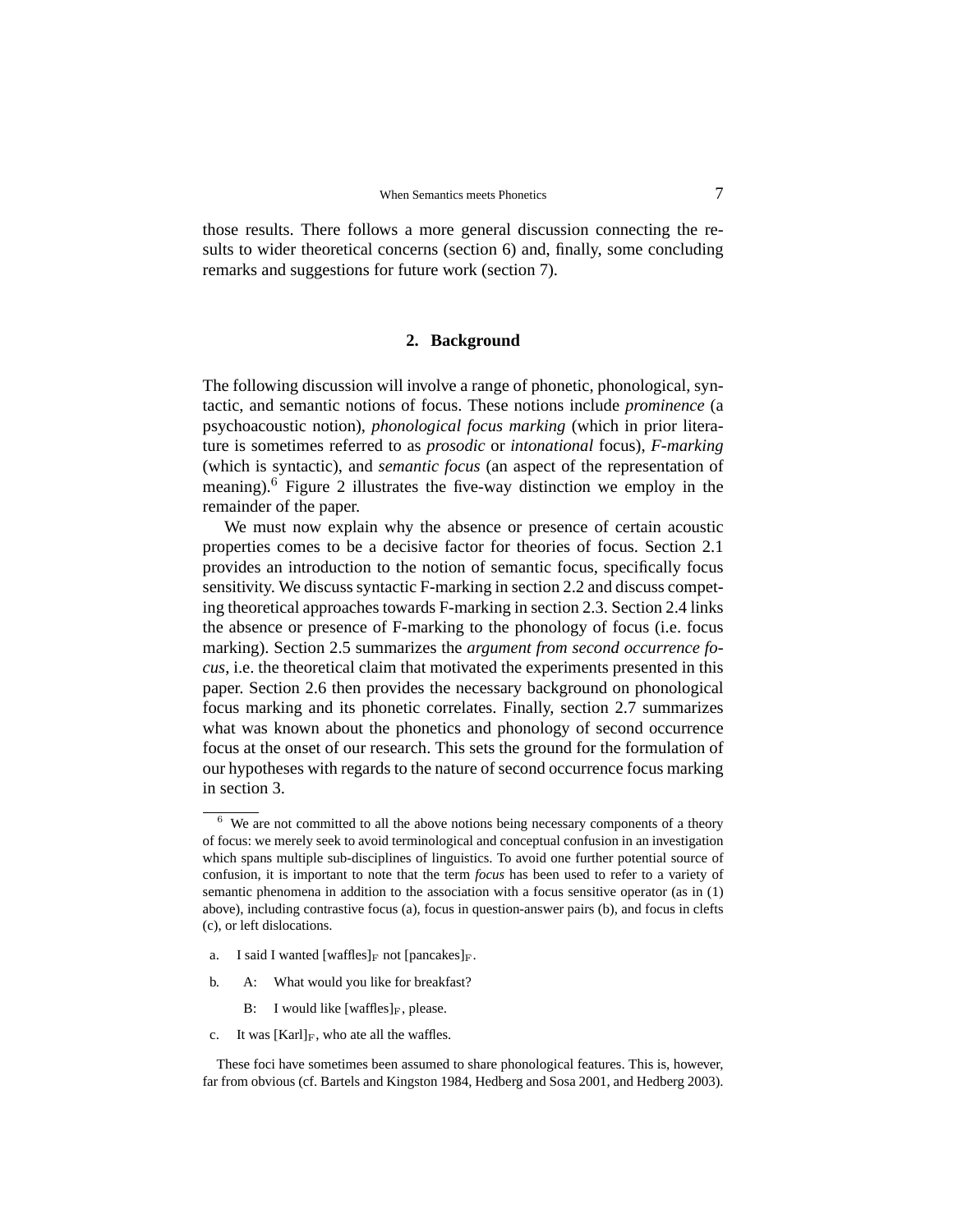8 Beaver, Clark, Flemming, Jaeger & Wolters



*Figure 2.* Focus at different levels of representation

## 2.1. THE PHENOMENON OF FOCUS SENSITIVITY

Focus sensitivity can be thought of as a mechanism that allows two place operators to select their arguments. Consider the English exclusive *only*, which is sometimes treated as a universal quantifier. The parallel with the canonical universal *every* is seen in examples like (3a,b), which involves *only* within an NP (hence "NP-*only*"). (4) relates the semantic interpretation of (3a) to (3b).

- (3) a. Only felines are immortal.
	- b. Every immortal is feline.

(4) ONLY(FELINE)(IMMORTAL)  $\equiv$  EVERY(IMMORTAL)(FELINE)

In (4), ONLY represents the meaning of *only*. Let us call the first argument of ONLY its *restrictor*, i.e. FELINE, and the second its *scope*, i.e. IMMORTAL. Then *only* is just like *every* except that the operator we use to represent its meaning has its arguments reversed.<sup>7</sup> In the case of NP-*only*, configuration

<sup>7</sup> For arguments that *only* and *every* are related in this way semantically, see e.g. de Mey (1991) and Horn (1996). Note that on some approaches, the focus of *only* would appear in *only*'s specifier at some point in the syntactic derivation (Kayne, 1998; Krifka, 2004). In this case, NP-*only* might combine first with the argument we call here its scope, and second with the argument we call here its restrictor, making our terminology less than transparent for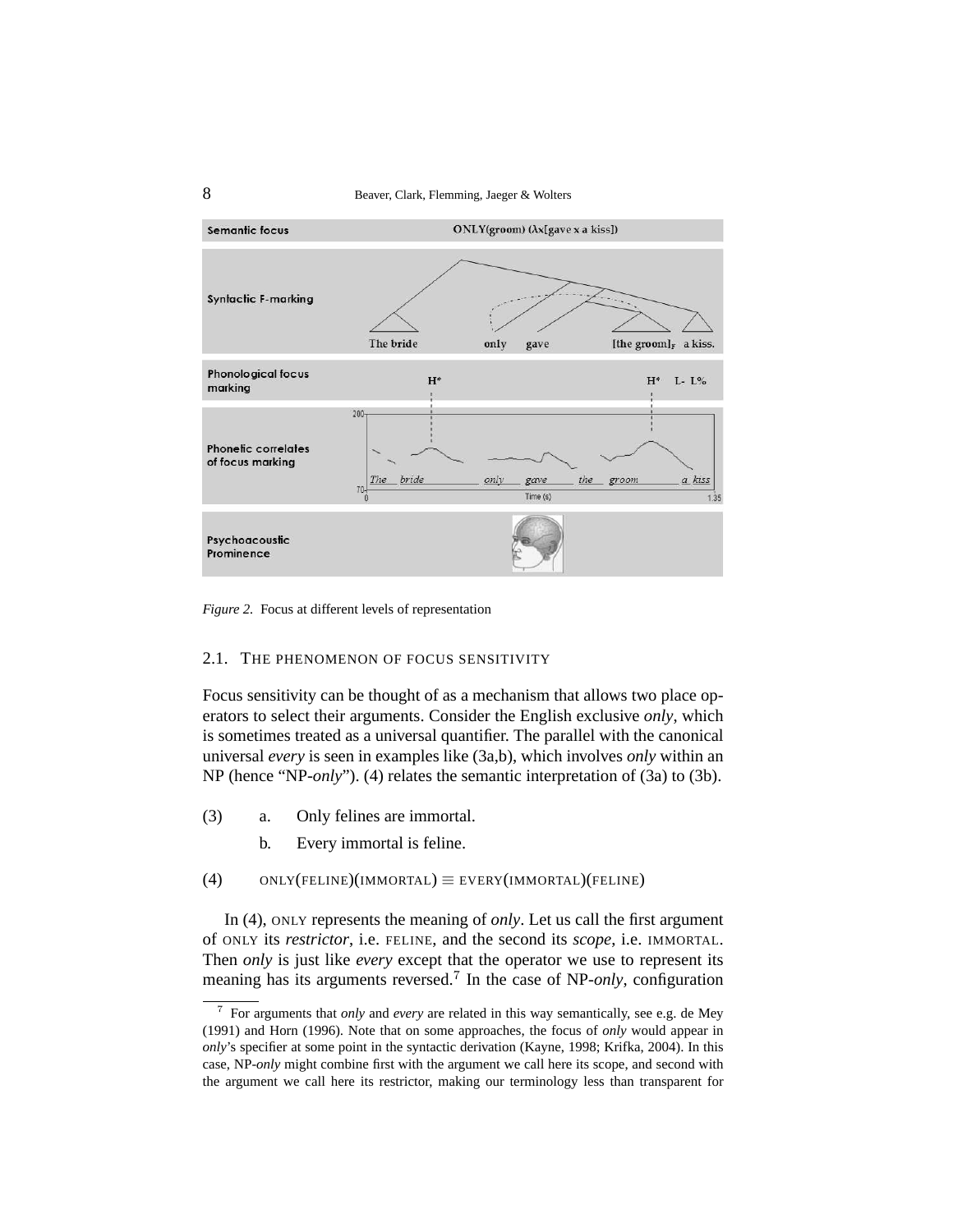fully determines the restrictor and scope, but, as we will see, the situation is more complex for VP-*only*.

The standard mechanisms for argument selection are (a) syntactic configuration and (b) morphology (e.g. case marking). In English, the burden of selection falls primarily to configuration. However, focus sensitive operators like VP-*only* are unusual in that their arguments are not determined configurationally, at least not in surface form. Indeed, many analyses do not even assume that the arguments of focus sensitive operators need to be continuous surface constituents. Consider  $(5a,b)$  (=  $(1a,b)$  with explicit F-marking), and their intended meanings (6a,b).

- (5) a. Jan only gave Bill  $[money]_F$ .
	- b. Jan only gave  $[Bill]_F$  money.
- (6) a. ONLY(MONEY)( $\lambda x$ [JAN GAVE BILL x]) i.e. everything Jan gave Bill was money.
	- b. ONLY(BILL)( $\lambda x$ [JAN GAVE x MONEY]) i.e. everyone Jan gave money was Bill.

If (5b) is analyzed as in (6b), then the restrictor is the interpretation of *Bill*, while the scope is derived by interpretation of *Jan gave [. . . ] money*, which is discontinuous. $8 \text{ Common approaches to argument selection neither}$ allow for discontinuous arguments, nor explain how focus could play any role. The puzzle of focus sensitivity is this: what mechanisms explain the correlation between the differing placement of focus in (5a,b) and the differing interpretations in (6a,b)?

A wide range of English expressions have been analyzed as focus sensitive, including exclusives (*only*, as in the above examples, but also *just*, *merely*, *solely*), additives (*too*, *also*), scalar additives (*even*), particularizers (*in particular*, *for example*), intensifiers (*really*, *totally*), quantificational adverbs (*usually*, *always*), certain quantificational determiners (*many*, *most*), comparatives, certain sentence connectives (*because*, counterfactual *if-then*), negation, questions, and certain emotive predicates (*regret*, *be glad that*) (Rooth, 1996a; Hajiĉová et al., 1998).<sup>9</sup>

<sup>9</sup> It must be stressed that this is not a phenomenon peculiar to English. Indeed, many languages appear to have an even richer array of focus sensitive constructions than English:

adherents of these approaches. It is presumably because of the non-standard way in which *only* combines with its arguments that terminology has not become standardized. Here we stick to a terminology that takes the analogy between NP-*only* and *every* as basic, and labels arguments in other cases by extrapolation from this case.

<sup>8</sup> It might be argued that JAN should be kept out of the argument of *only* in (6a,b), in which case we could think of the meaning of e.g. (5a) as underlyingly consisting of separate NP and VP meanings combined conjunctively: ONLY(MONEY)( $\lambda x$ [SUBJ GAVE BILL x])  $\wedge$  SUBJ = JAN. The interpretation of the subject in sentences with VP focus sensitive operators will not be a concern of this paper. See Beaver and Clark (2003) for an analysis.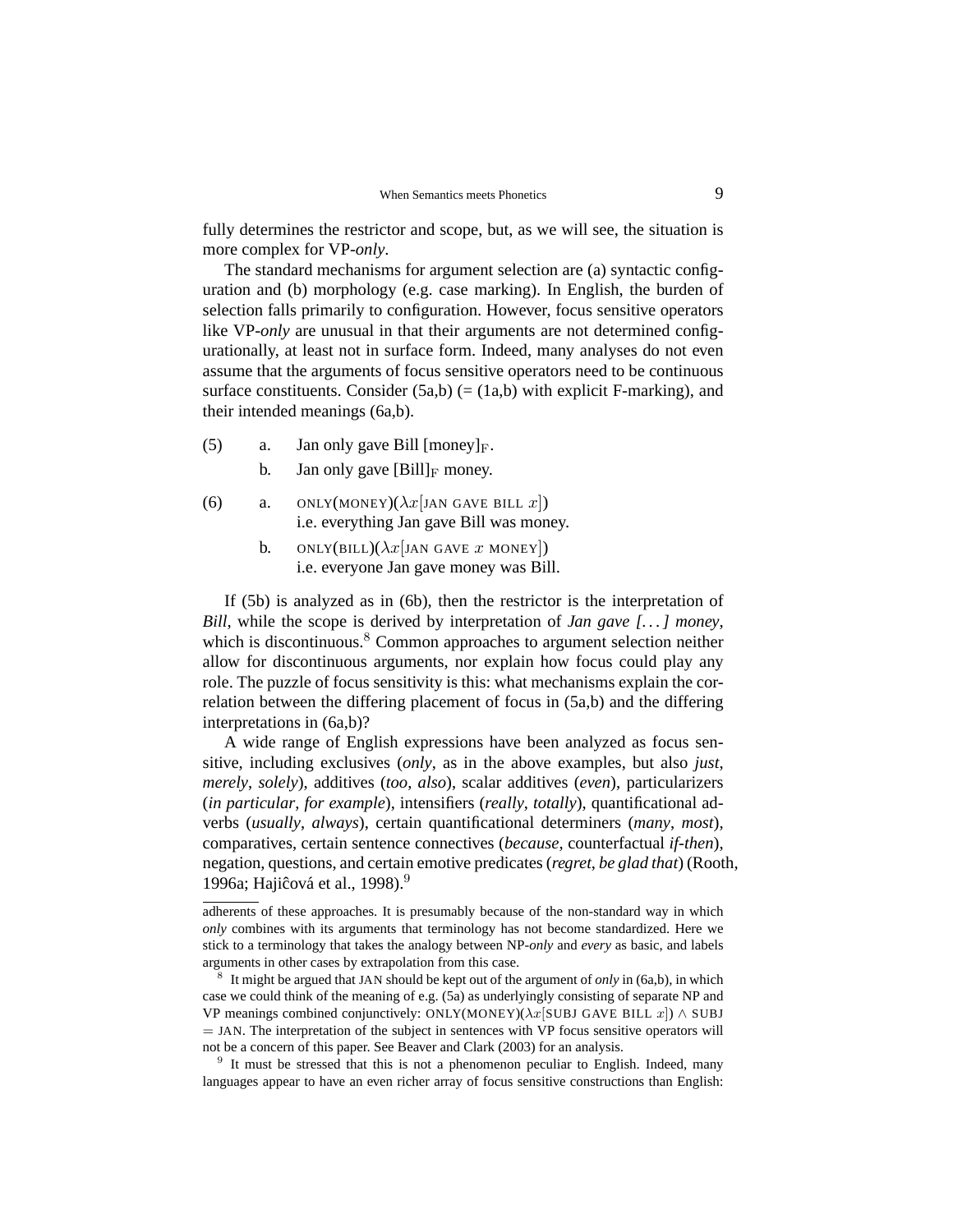Clearly not all focus sensitive expressions are quantifiers, which makes it inappropriate to label the arguments of those expressions as *restrictor* and *scope*. However, all the expressions can be thought of semantically as multiargument operators, such that one argument position is filled by a focused expression. We will term this argument the *semantic focus* of the operator.<sup>10</sup> Thus, according to the terminology we introduced previously, the semantic focus of *only* is its restrictor, and the puzzle of focus sensitivity may be stated more broadly than above: how do language users associate phonologically focused constituents with the semantic foci of focus sensitive operators?

Let us summarize just what is in need of explanation. First, sometimes an operator can select for an argument (its semantic focus) even when the argument is separated from the operator. Second, there is no morphological case marking or agreement to facilitate the link between operator and argument, and neither is there any canonical configurational relationship in surface form that determines what the argument of the operator is. But there is a correlation between the selection of one of the operator's arguments and the placement of focus marking.

#### 2.2. GRAMMATICAL MECHANISMS FOR FOCUS SENSITIVITY

It is natural to think of focus as having a function analogous to that of a morphological case marker: it signals which argument goes where. Thus, many theorists have assumed that a focused constituent is marked at the level of syntax, normally with a special "F" feature, and then postulated that a further grammatical mechanism explains focus sensitivity. The details of the mechanism depend on whether the F-marked constituent is moved or interpreted *in situ*.

Early proposals suggesting that F-marking triggers movement were those of Anderson (1972) and Chomsky (1976). In work within the Minimalist Program (Kayne, 1998), the focus sensitive operator would attract the F-marked *Bill* in (5b) to the specifier of a phrase headed by *only*.<sup>11</sup>

witness, e.g., the many Dutch particles lacking simple translation equivalents in English (Foolen, 1993). However, the claims we are attacking in this paper were made for English, and the paper is restricted to English alone.

<sup>10</sup> Note that *semantic focus* is logically distinct from the phonological notion of *focus marking*, although the experiments reported here suggest that a large class of semantic foci must be focus marked. See the introduction to section 2.

<sup>11</sup> In Kayne (1998), the entire VP *gave Bill a book* moves into the Spec of *only*. It is unclear what Kayne's preferred analysis of the semantic association with a focus within the VP would be. Note that Krifka's (2004) hybrid association with focus account is comparable to Kayne's but assumes that a separate semantic mechanism of focus association operates in tandem with the syntax.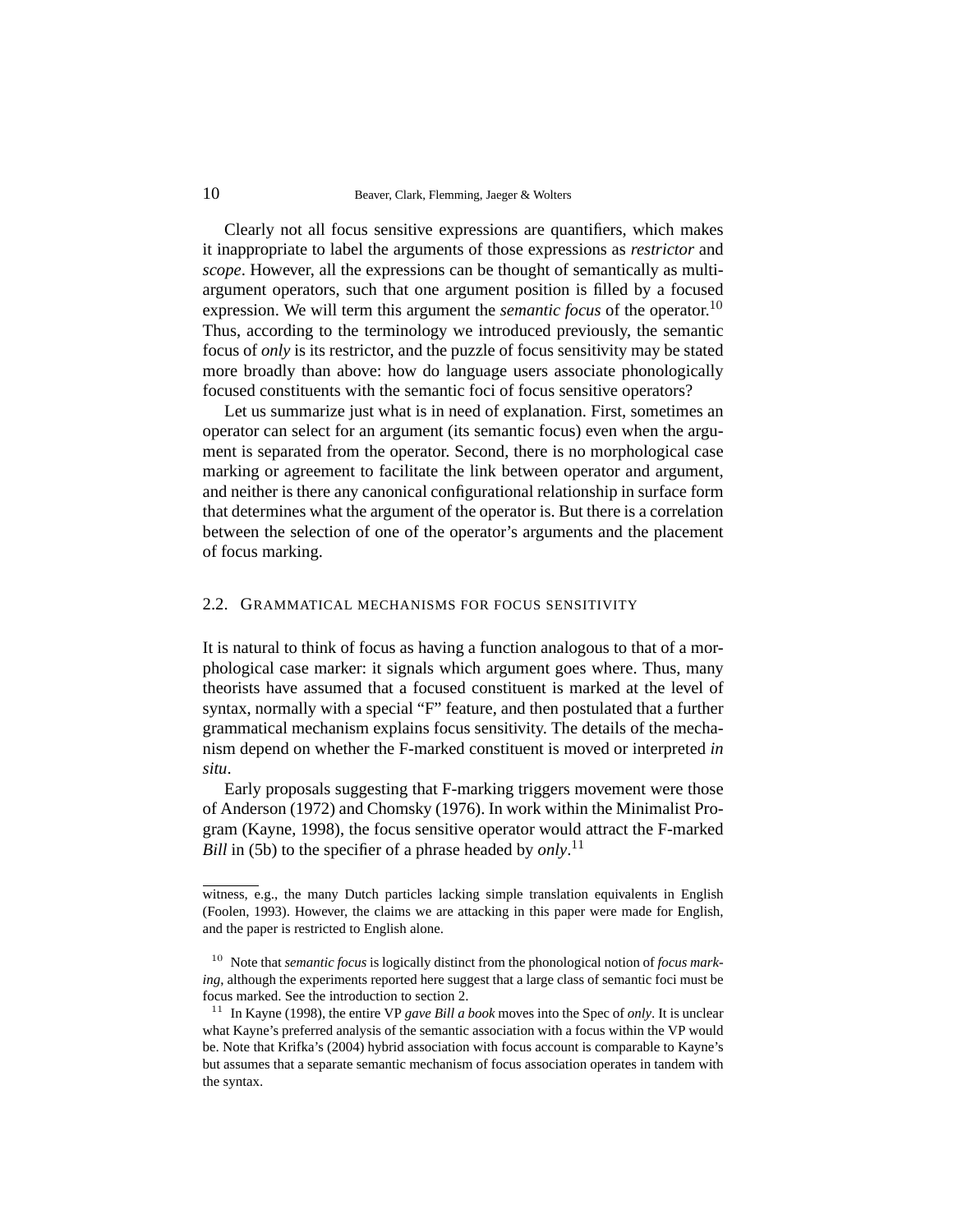*In situ* approaches became dominant in the semantics community after Rooth (1985) observed a range of problems with movement accounts.<sup>12</sup> But in order to achieve *in situ* interpretation, the semantics must depart quite radically from the now canonical compositional account of Montague (1974). Loosely, we may say that *in situ* approaches, while they do not move the Fmarked constituent itself, do move the meaning of the F-marked constituent, passing that meaning from node to node on the syntactic tree until it becomes accessible to a focus sensitive expression like *only*. For example, Rooth's (1985, 1992) *alternative semantics* adds to every single constituent a second semantic value for the focus in addition to the standard one, while yet another modification to Montague Grammar is made in the Structured Semantics of von Stechow (1989) and Krifka (1992).<sup>13</sup> For current purposes, the details of the modified semantics are not important. What is important is that in some way the modifications mean that the semantics encodes which parts of the meaning come from focused constituents, and which parts of the meaning come from non-focused constituents. A focus sensitive operator like *only* may then be defined so as to act on this enriched encoding.

#### 2.3. STRONG THEORIES OF FOCUS SENSITIVITY

The *in situ* and movement models described above explain the interpretational effects which we term focus sensitivity in terms of grammatical mechanisms conditioned on syntactic F-marking. Two questions arise as regards the predictions of a model of this sort. First, if a constituent in an appropriate position relative to a focus sensitive operator is F-marked, does it necessarily become the semantic focus of that operator? Second, and more relevantly to the current paper, is the semantic focus of a focus sensitive operator necessarily F-marked?

It is hard to find explicit discussions of these questions in the early literature on focus sensitivity. Nonetheless, we are not aware of any syntactic proposal that would allow material with no associated F-marking to undergo focus movement. As regards *in situ* approaches, it seems fair to say that prior to Rooth (1992), it had been widely assumed both that F-marked constituents were obligatorily interpreted as semantic foci, and that semantic foci were obligatorily F-marked. And such assumptions seem hardly surprising: if there are some environments where the semantic focus is not what is F-marked,

 $12$  Rooth's (1985) empirical arguments against movement-based accounts include the interaction of focus sensitive expressions with multiple foci and syntactic islands. Krifka (2004) suggest that focus sensitive operators associate through movement of the syntactic island that contains the associated focus, thus side-stepping some of Rooth's objections to movement-based accounts.

 $13$  Note that the analysis of focus given by Steedman (2000), although it involves Structured Semantics, does not depend on syntactic F-marking. For Steedman, intonation controls derivation rather than syntactic form.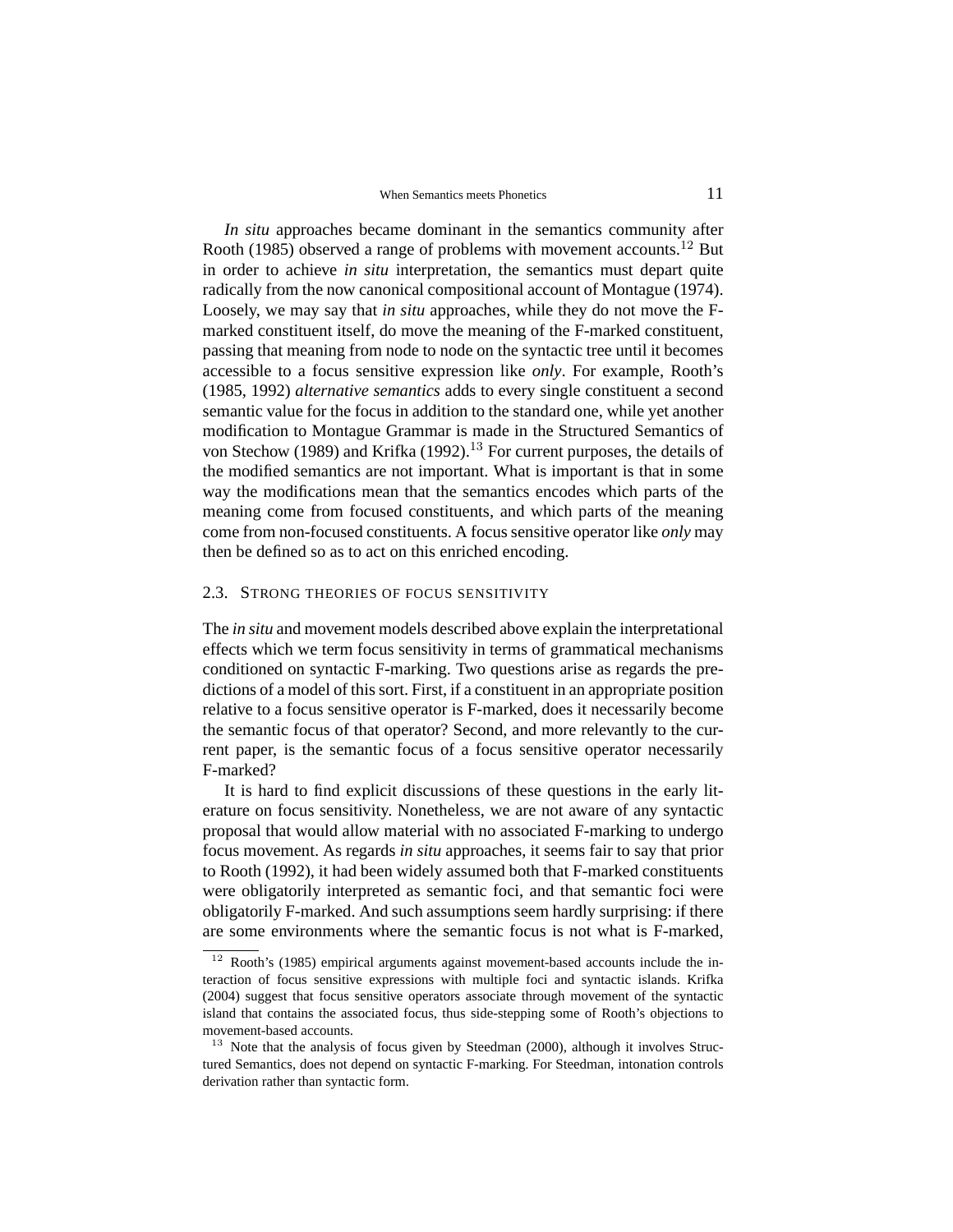then yet another mechanism must be postulated to explain focus sensitivity. The very fact that models of focus like those described above require significant revisions to syntax and/or semantics makes it unattractive to suppose that yet further mechanisms are used in some cases. $14$ 

It was Rooth (1992) who introduced a more nuanced view, one which allows for F-marking to be dissociated from the semantic focus. In a broadly methodological discussion, Rooth introduces a spectrum of possible theories of focus, ranging from *weak* to *strong*. The idea is that *weak* theories are those that involve the most stipulation and are thus only weakly explanatory. Specifically, a weak theory would involve stipulating item by item which words are members of the class of focus sensitive operators, and item by item exactly how each member of the class operates on the focus. Both the movement-based and *in situ* models sketched above would be classified by Rooth as weak, since no general principle constrains which expressions can be focus sensitive.

A strong theory, in Rooth's sense, would not involve any grammaticized mechanism relating focus to argument selection or semantic interpretation. Instead, the theory would have to rely on general principles of pragmatics and interpretation to derive its predictions as to the effects of focus. If, in spite of this handicap, and in spite of not allowing lexical specifications to make any reference to focus, a theory could still predict focus sensitive behavior, the theory would clearly deserve to be called *strong*. <sup>15</sup> But is a *strong* theory in this sense really a possibility? In fact, a number of candidate proposals for strong theories have been put forward, although none of them have been applied to a wide range of focus sensitive expressions.

The general template Rooth presented for strong theories allows that operators which have been termed *focus sensitive* have a free variable; the argument that we have been calling the semantic focus is introduced as a free variable lexically. An effect of focus is to make certain discourse objects salient, or to show that an already salient discourse object is to remain so. For example, *I only like [cheese]* $_F$  would be appropriate when the set of things the speaker likes is under discussion, and hence this set is salient. In a strong theory, there is no grammatical rule forcing such a salient discourse entity to become associated with the free variable, but this can optionally happen. On

<sup>&</sup>lt;sup>14</sup> Of course, it is clear that in written language F-marking usually cannot be derived from surface form alone, which might lead us to wonder to what extent language users really need a special grammatical mechanism to mediate focus sensitivity. But then again, there are many obligatory distinctions in spoken language that are not available in standard orthography. An example is the stress pattern on some bisyllabic words which are ambiguous between noun and verb in standard written form (to invite versus an *ínvite*).

<sup>15</sup> Rooth also considers the possibility of what he terms an *intermediate* theory, one which allows for lexical stipulation, but only of a very limited sort. Von Fintel's (1994, 1995) account of quantificational adverbs may well be an intermediate theory, though it could also be taken as strong.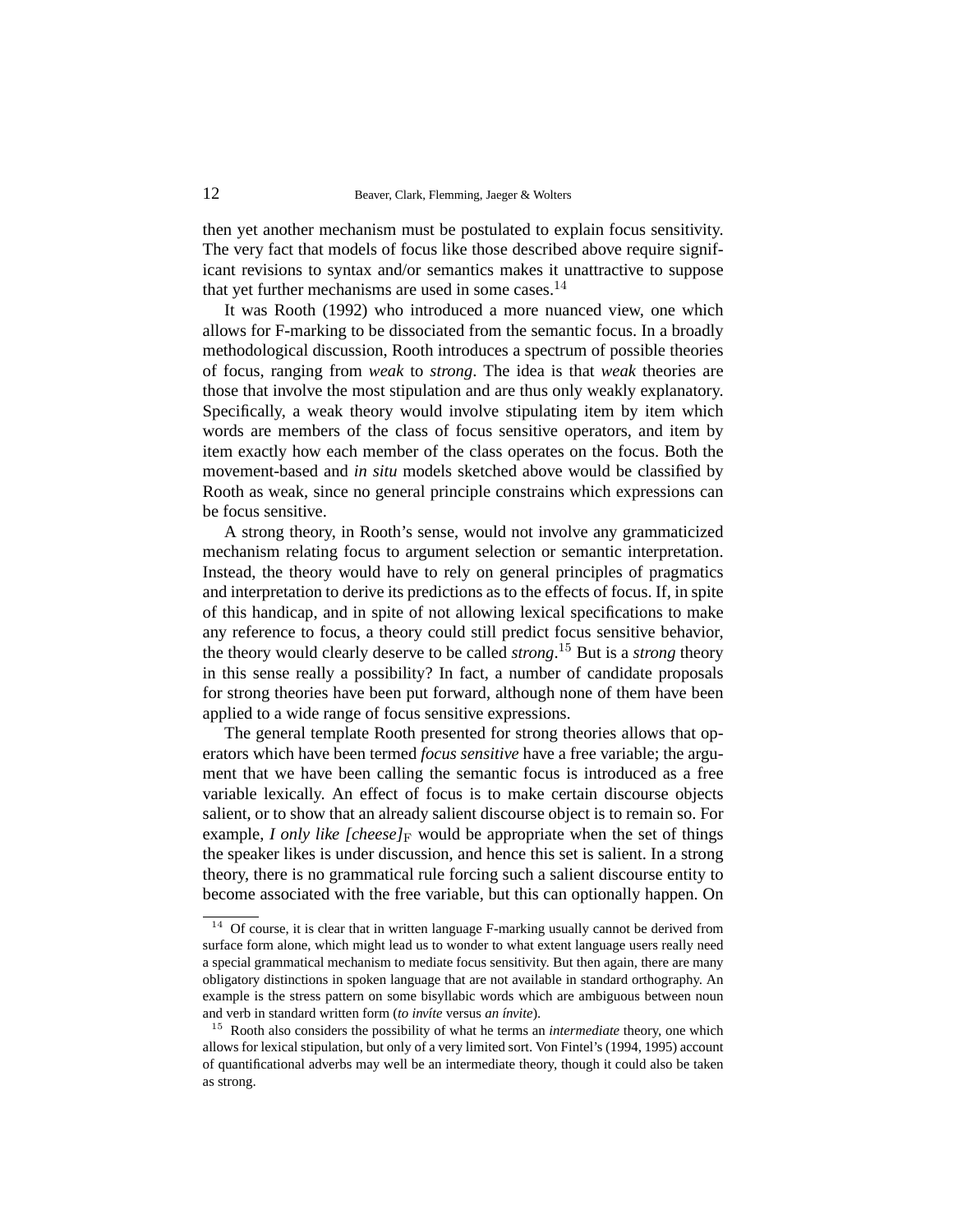such a view, free variables involved in focus sensitivity are resolved pragmatically in much the same way as a pronoun optionally becomes associated with a salient discourse entity: Martí (2003) explores this parallel. The tricky task that proponents of strong theories set themselves is then to make sure that the right discourse object gets tied to the right free variable at the right time. We will not discuss the details of how pragmatic models might achieve this.<sup>16</sup> For current purposes, suffice it to say that all such models would predict the possibility that an F-marked constituent would not become the semantic focus, and that sometimes the semantic focus could be a constituent that is not F-marked.

It should now be broadly clear how the the strong/weak split relates to the question of whether there are environments in which semantic foci are not syntactically F-marked. Weak theories, in the form they have been stated, would lead us to expect obligatoriness of F-marking.<sup>17</sup> Thus they predict that that there are no environments in which semantic foci are not syntactically Fmarked. To complicate matters, it is possible to conceive of a theory in which the relationship between F-marking and interpretation was grammaticized but optional. We will not attempt to describe such a model in detail. It suffices to say that the more evidence we find for non-F-marked semantic foci, the more plausible strong, pragmatic theories are going to become, while contrarily, evidence of a compulsory link between F-marking and interpretation provides support for grammaticized models, despite Rooth's disparaging description of them as *weak*.

## 2.4. RELATING THE STRONG/WEAK DISTINCTION TO PHONOLOGICALLY UNMARKED SEMANTIC FOCI

We are almost at the point where we can tie this discussion in with the main empirical phenomenon to be examined in this paper. But first, there is one further subtle distinction which we need to amplify: that between phonological focus marking and syntactic F-marking. We have described above how models may vary according to whether the link between interpretation and F-marking varies according to the environment, or is compulsory, but we have not said much about how F-marking relates to phonological focus marking (and, ultimately, to psycho-acoustic features such as prominence). The relationship is not straightforward. Often, a phonologically focus marked constituent appears to be F-marked, and that constituent may become the semantic focus of a focus sensitive operator. But it is also possible

<sup>16</sup> For pragmatic models which Rooth would classify as *strong*, the reader is referred to Vallduv´ı (1990), Roberts (1995), Roberts (1996), Schwarzschild (1997), Kadmon (2001), Martí (2003) and Geurts and van der Sandt (2004).

<sup>&</sup>lt;sup>17</sup> Beaver and Clark (2003) provide syntactic and semantic criteria for obligatoriness of Fmarking, and show that F-marking is obligatory in the scope of some expressions which are usually taken to be focus sensitive.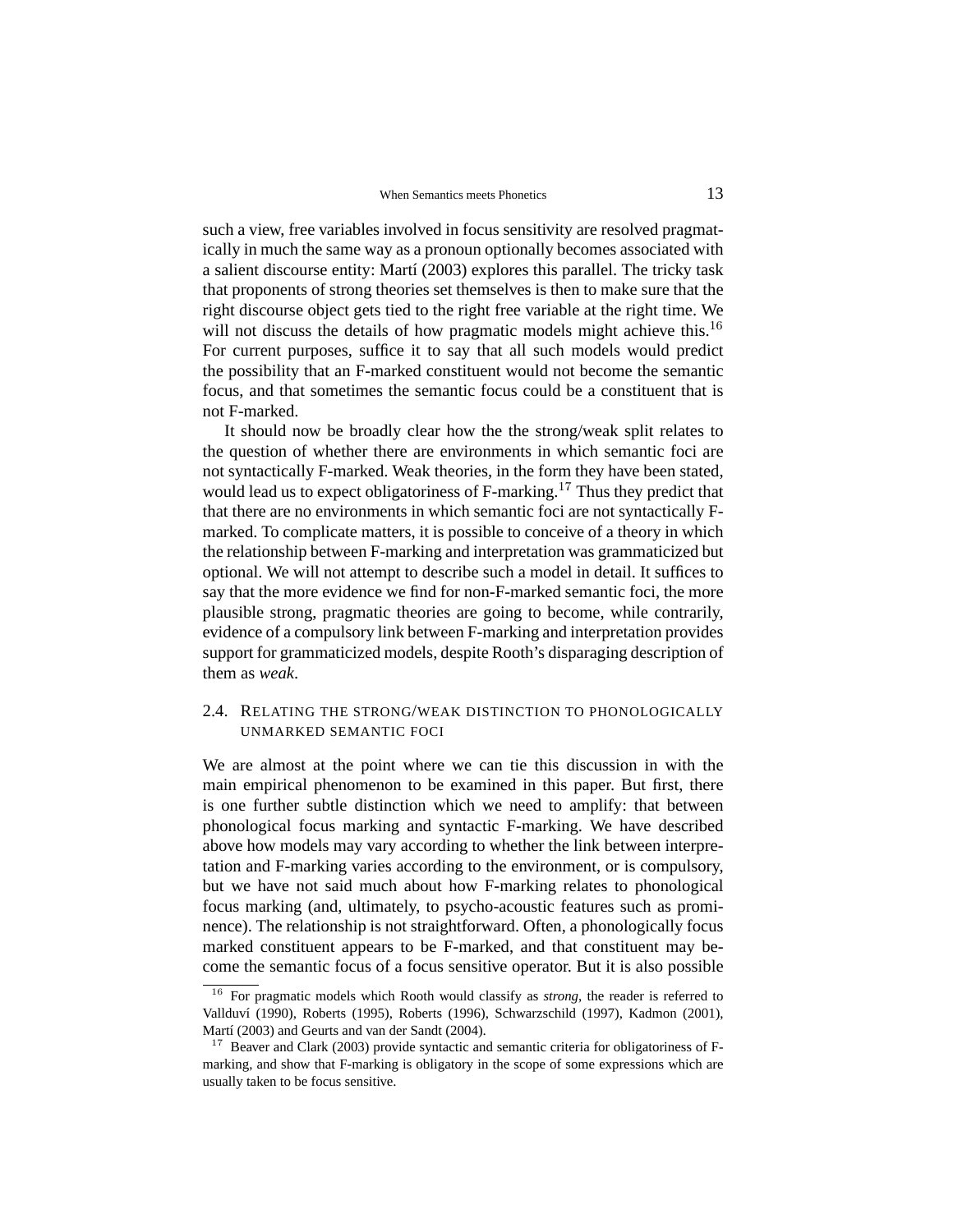for the F-marked constituent not to correspond directly to expressions bearing phonological focus marking. For example, the VP *have a dog* may be F-marked if *dog* is the only word which is phonologically focus marked.

Relating phonological focus to F-marking are theories of *focus projection*, which include the models of Selkirk (1995) and Truckenbrodt (1995). The question that we care about here is this: is the relationship between F-marking and phonological focus optional or compulsory? If there was considerable optionality in this relationship, then it would be very hard to ever get data on whether the relationship between F-marking and semantic focus was itself optional or compulsory. In effect, all we would know would be that somewhere between phonological focus and semantic focus, some optionality crept in, but we could not tell whether this should be thought of as occurring in the phonetics-phonology map, the phonology-syntax map or the syntaxsemantics map. Focus projection remains an area rife with disagreement, but it suffices for current purposes that in models with which we are familiar, the following principle is adhered to:

**Focus Projection** An F-marked constituent must contain at least one phonologically focus marked sub-part.<sup>18</sup>

Given that F-marked constituents contain a phonological focus, we can now say that many weak, grammaticized theories of focus should lead us to expect not only a compulsory relationship between F-marking and interpretation, but a compulsory relationship between phonological focus marking and interpretation. Specifically, such theories predict that the semantic focus of a focus sensitive operator should correspond to a constituent that contains a phonological focus (Partee 1999:217). Of all the predictions made by theories of focus, it is this prediction that has come under heaviest attack in the semantics literature, and by far the most common basis for the attack is the phenomenon known as *second occurrence focus*.

#### 2.5. THE ARGUMENT FROM SECOND OCCURRENCE FOCUS

We have already seen (an adaption of) an example of *second occurrence focus* from Partee:

- (2) A: Everyone already knew that Mary only eats [vegetables] $_F$ .
	- B: If even  $[Paul]_F$  knew that Mary only eats  $[vegetables]_{SOF}$ , then he should have suggested a different restaurant.

Note that what we call F-marking corresponds to what others would describe as undominated F-marking. Selkirk (1995) distinguishes F-marked constituents that are not dominated by any other F-marked constituent by the label Foc. Schwarzschild (1999) introduces a constraint FOC ("A Foc marked phrase contains an accent"), which corresponds to the principle termed *Focus Projection*, above.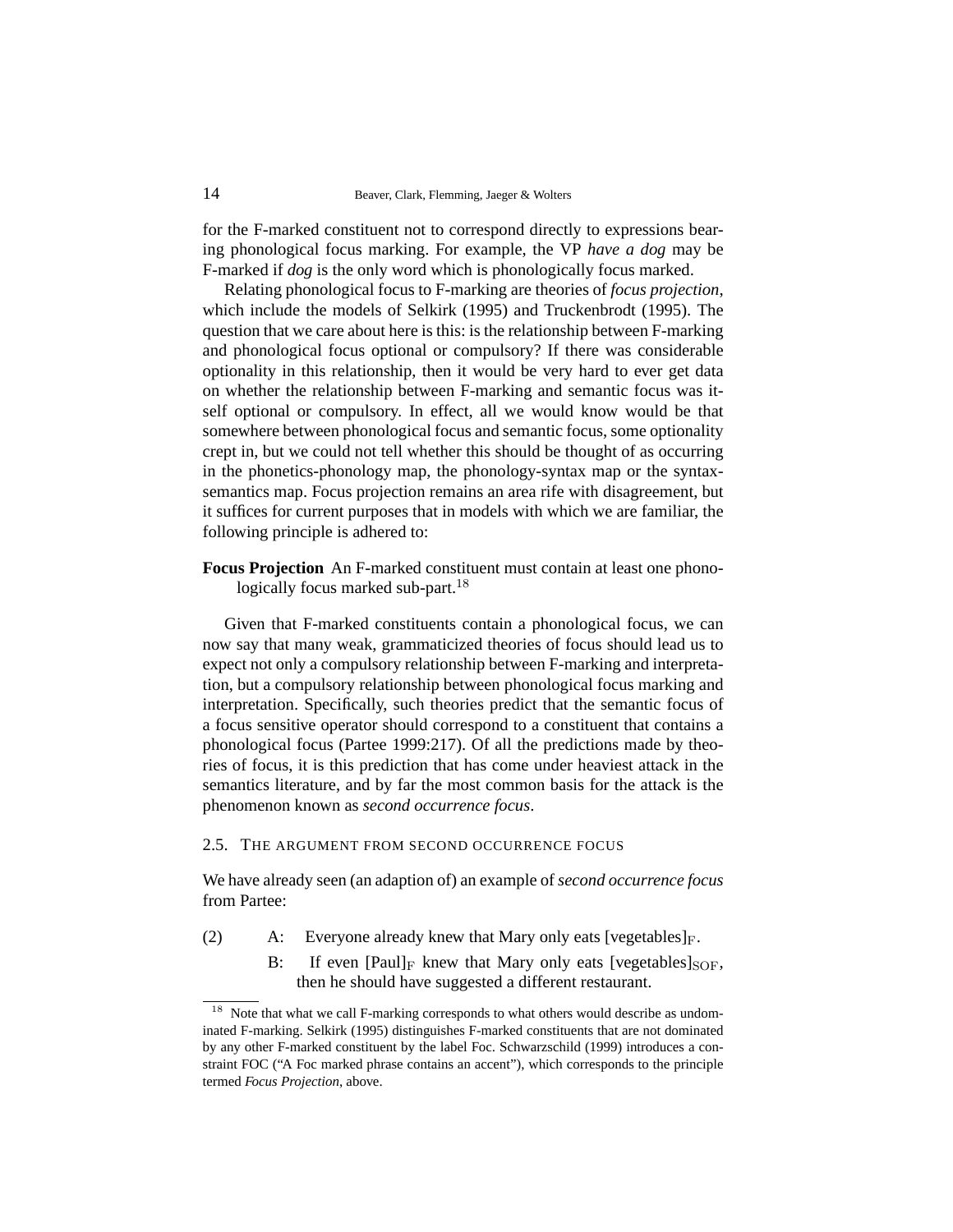Let us repeat the analysis of second occurrence focus examples given in section 1, but using some of the concepts we have introduced. Sentence B contains two focus sensitive operators, *even* and *only*. The semantic focus of *even* is *Paul*, which is also a phonological focus. The semantic focus of *only* is *vegetables*. But Partee and others note that *vegetables* in its second occurrence, i.e. the occurrence in sentence B, can be felicitously uttered without any pitch movement, and hence, they suppose, it cannot contain a phonological focus. By focus projection, it follows that this occurrence of *vegetables* is not syntactically F-marked. Thus we appear to have a case of a dissociation between semantic focus and F-marking, contra what is expected on the movement and *in situ* accounts of focus sketched above.

It is this type of analysis which has allowed theorists to argue that second occurrence focus data counter-exemplifies weak theories of focus interpretation. As mentioned previously, many authors hold that second occurrence focus data provides evidence against the major *in situ* focus accounts (alternative semantics and structured meaning semantics). These include Vallduví (1990), Rooth (1992), Dryer (1994), Roberts (1996), Büring (1997), Schwarzschild (1997), Williams (1997), Kadmon (2001), and Martí (2003), all of whom interpret second occurrence focus data as favoring strong accounts of association with focus phenomena over weak accounts.

We now present in a maximally explicit form the argument from second occurrence focus data against grammaticized theories of focus sensitivity most arguments in the literature from second occurrence focus have basically the same structure:<sup>19</sup>

- 1. Weak, grammaticized theories of focus sensitivity require the semantic focus to be F-marked.
- 2. By focus projection, these theories also predict that the semantic focus should contain a phonological focus.
- 3. (a) Second occurrence foci are semantic foci,
	- (b) but second occurrence foci contain no phonological focus marking.
- 4. Therefore we should prefer a strong, pragmatic account of focus.

This paper hinges on step 3b of this argument, which we will show to be unjustified empirically, and we now turn to a crucial assumption on which 3b rests. Most semanticists (a notable exception being Rooth (1996b), discussed below) have assumed that absence of pitch movement correlates with absence of phonological focus. But acoustically based observations of second occurrence focus data cannot directly record the absence of phonological focus

<sup>&</sup>lt;sup>19</sup> See e.g. Rooth (1996b:206) for a similarly organized argument.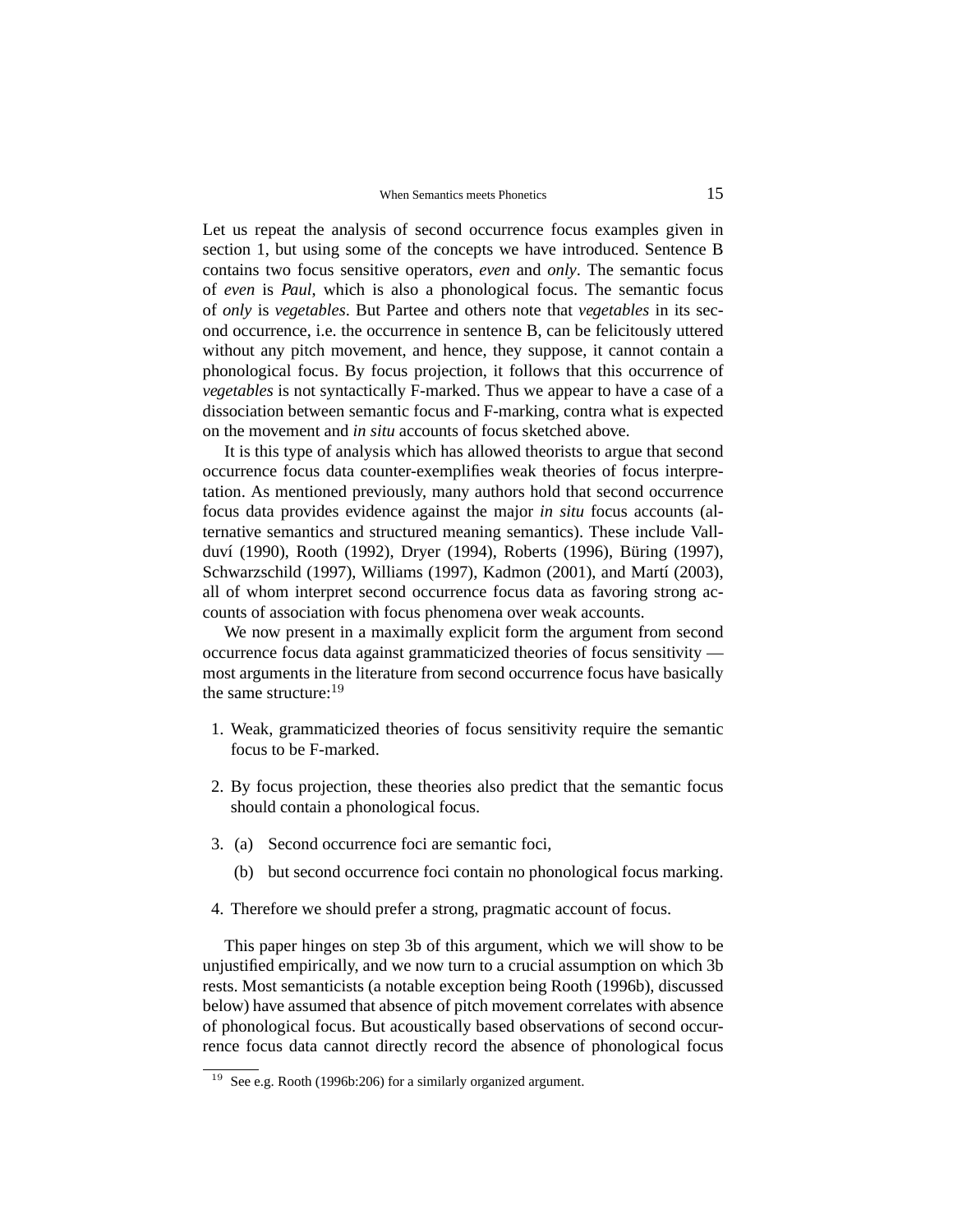marking, so it is crucial to consider in more detail how phonological focus marking corresponds to the acoustic signal.

#### 2.6. THE PHONETICS AND PHONOLOGY OF FOCUS IN ENGLISH

According to standard accounts of English intonation, focus marking typically involves the alignment of a pitch accent with the primary stressed syllable of the focussed item. A pitch accent is "a local feature of a pitch contour — usually but not invariably a pitch change, and often involving a local maximum or minimum" (Ladd 1996:45-46) — cf. Bolinger (1958) and Pierrehumbert (1980). In the widely adopted framework of Pierrehumbert (1980), pitch accents are represented phonologically as high or low tones  $(H^*, L^*)$  or combinations of tones (e.g.  $L+H^*$ ), and are annotated with an asterisk to differentiate them from boundary tones, which associate to the edges of phonological phrases. A phonological representation of this kind is illustrated in Figure 2 above.

Although focus is most frequently marked by an H\* accent (e.g. Hedberg and Sosa 2001; Hedberg 2003), there are many exceptions to this generalization. For example, in yes-no questions, focus is often marked by an  $L+H^*$ accent (Hedberg and Sosa 2002). More specifically, focus is usually marked by a nuclear pitch accent, i.e. the last pitch accent in a phonological phrase — see Cohan (2000) and Ladd (1996:225ff). The nuclear accent is perceived as more prominent than preceding accents in the same phrase. For example, in an utterance of (5b), repeated below, there could be a pitch accent on *Jan*, but this first accent is perceived as less prominent than the nuclear accent that marks the focus, *Bill*.

- (5) a. Jan only gave Bill  $[money]_F$ .
	- b. Jan only gave  $[Bill]_F$  money.

This observation corresponds to Jackendoff's (1972:229) generalization that focus is marked by "the main stress [...] in the sentence". Jackendoff refers primarily to phrasal stress in the sense of Chomsky and Halle (1968), but it is clear that these stresses correspond to nuclear accents, as is discussed further below.

At the phonetic level, a pitch accent is primarily a pitch event, as the name suggests. Pitch is properly speaking an auditory property, but it corresponds fairly directly to fundamental frequency (f0), which is a measurable property of the speech signal. So the main acoustic correlates of a pitch accent are to be found in the f0 contour. For example, the  $H^*$  pitch accent marking the focus in the example given in Figure 2 is realized by a local maximum in f0. However, it is well established that accented syllables also differ from lexically stressed but unaccented syllables in having greater duration and intensity (a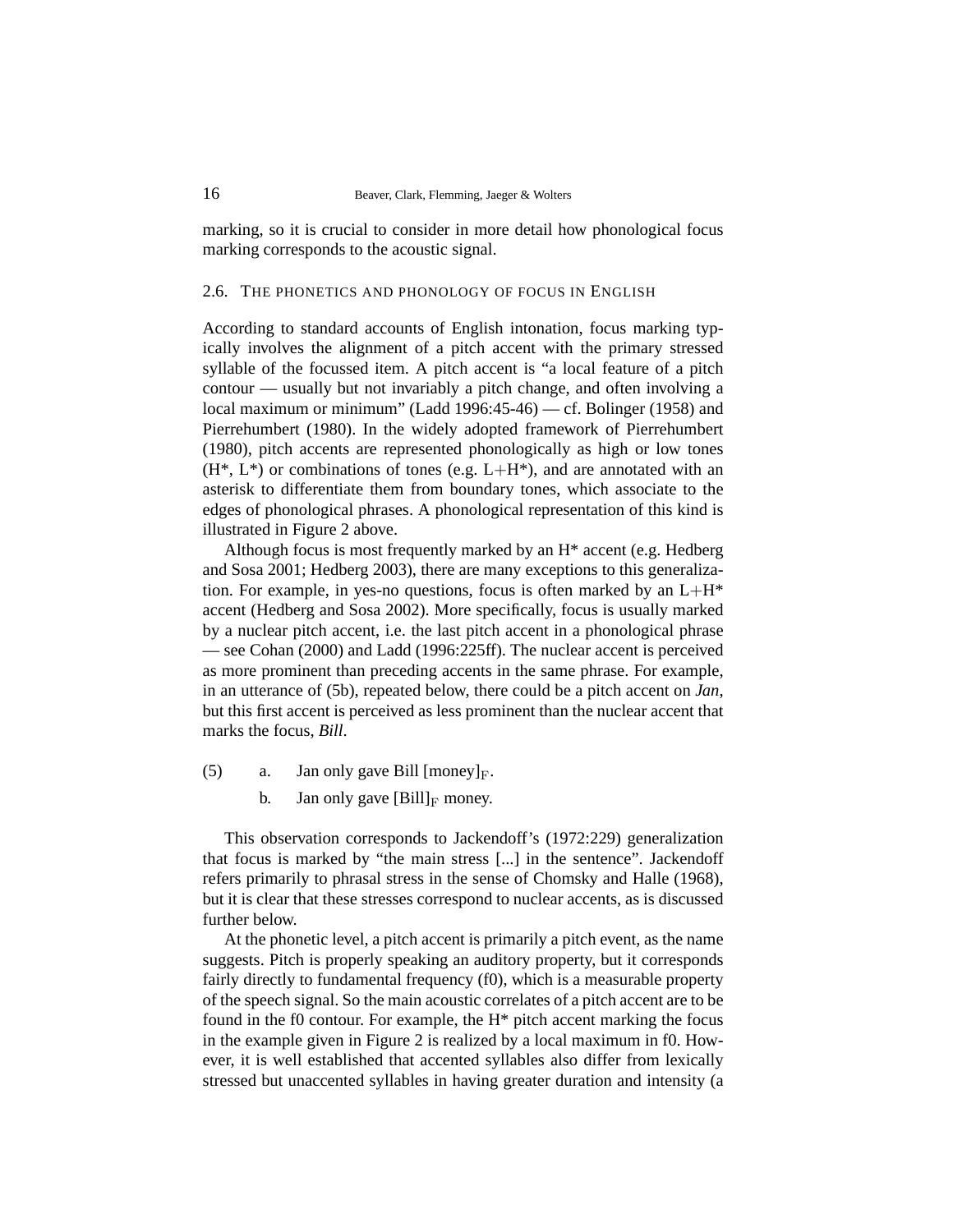key acoustic correlate of perceived loudness) (Sluijter and van Heuven 1996a; Turk and White 1999). There is also evidence that accented vowels tend to have more extreme formant frequencies, and thus better differentiated vowel quality (de Jong, 1995; Harrington et al., 2000).

It is not clear that the greater duration and intensity of accented syllables are correlates of the pitch accent per se, instead they may be correlates of phrasal stress. Many models of intonation analyze the prosody of a phrase as involving two interacting components: the intonational melody and phrasal stress (e.g., Pierrehumbert 1980, Selkirk 1995). The intonational melody consists of a sequence of pitch accents and boundary tones, while the stress pattern involves the relative prominence of syllables in the phrase. However, stress and intonation are intimately related because pitch accents can only be assigned to the syllables that receive the strongest stresses in the phrase, and the nuclear accent falls on the main stress (Pierrehumbert, 1980). These constraints imply that pitch accented syllables are also stressed, but not vice versa. Given such a model it is possible to construe the greater duration and intensity of accented syllables as a correlate of the phrasal stress that necessarily accompanies the pitch accent, and thus treat pitch accents as purely pitch-based. This analysis is consistent with evidence that stress is marked by greater duration and intensity in the absence of pitch accent (Beckman 1986; Sluijter and van Heuven 1996a, 1996b).

Other analysts, such as Bolinger (1958), have argued that phrasal prominence is marked by pitch accent alone, so there is no role for a separate notion of phrasal stress (see Ladd 1996:45ff. for a detailed discussion of this dispute). In section 6, we will argue that the distinction between phrasal stress and pitch accent is helpful in analyzing the differences between the marking of Second Occurrence Focus and regular focus, but for now all that matters is that pitch accents are generally accompanied by greater duration and intensity, whether these properties are direct correlates of the pitch accent, or of the accompanying phrasal stress. Accordingly, duration and intensity can also play a role in marking focus. Ladd (1996:226f) has gone further, suggesting that certain foci (e.g. in the answer to a question) can be marked without a pitch accent, so that non-pitch measures may become the primary indicator of focus. It is thus natural to examine the role of non-pitch measures in second occurrence focus, and, as will now be discussed, we are not the first to do so.

## 2.7. THE PHONETICS AND PHONOLOGY OF SECOND OCCURRENCE FOCUS

We now turn from the general issue of how focus is marked to the more specific issue of how second occurrence focus is marked. It is generally accepted that second occurrence foci do not contain a pitch movement, although we know of only one systematic experimental study of pitch movement in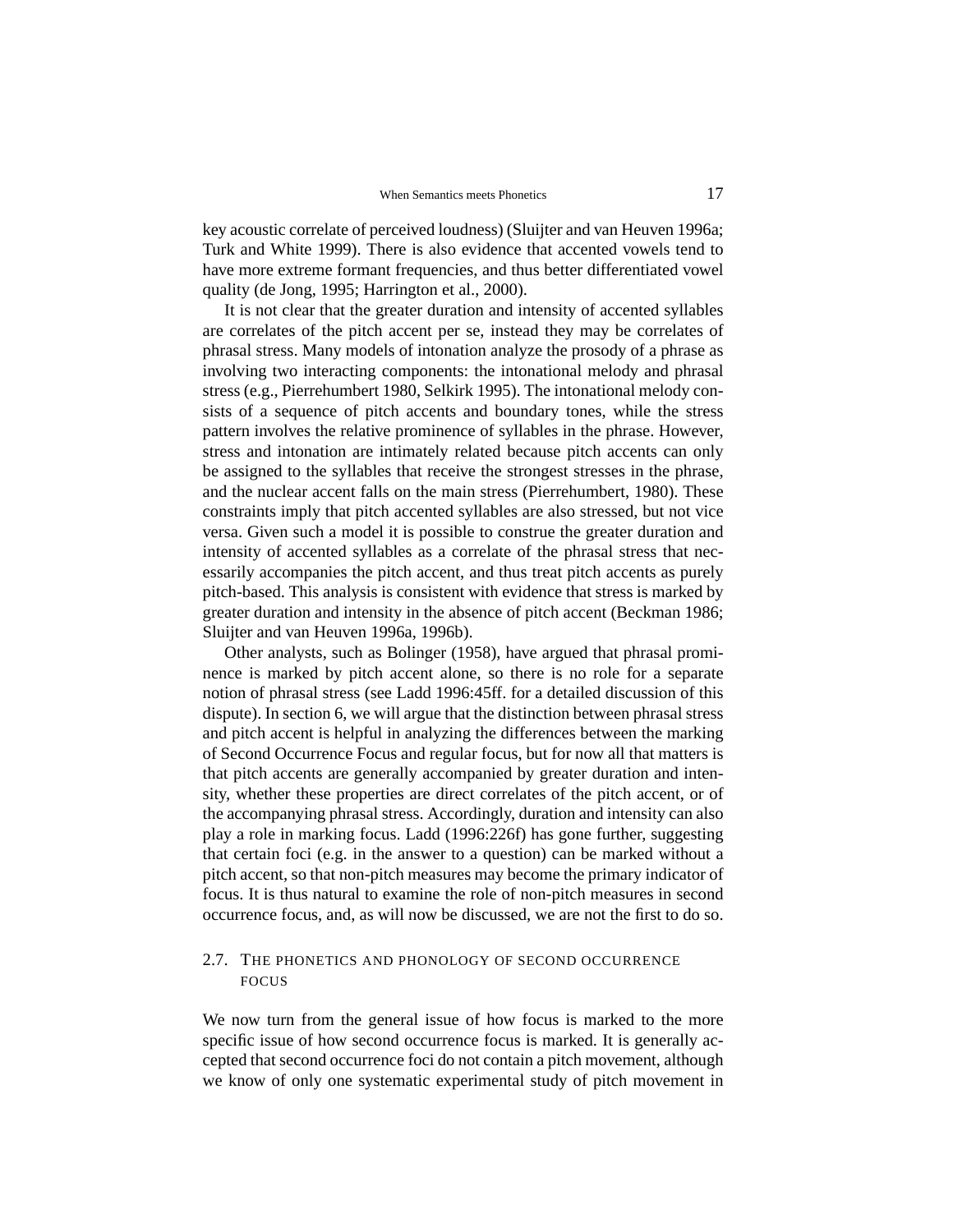second occurrence focus — Bartels (1997), discussed below. But it remains possible that a phonological correlate of second occurrence focus corresponds acoustically to other measures discussed above, such as duration, intensity and vowel quality.

We presented in section 2.5 an explicit argument from the phenomenon of second occurrence focus, an argument which would be undermined if it could be demonstrated that second occurrence focus has phonological correlates. Rooth (1996b) presented suggestive evidence indicating just that, and Rooth's observations provided the impetus for the more systematic experimental studies which we report here.

Rooth recorded himself uttering two minimal pairs of SOF dialogues like (7). The VP containing the second occurrence focus was textually identical in all the examples he discussed. This allowed Rooth to compare second occurrence focus NPs (e.g., *Manny* in (7b)) to controls where the same NPs were not in focus at all (e.g., *Manny* in (7a)), but in which other factors are held constant.

- (7) a. A: Do you want Sue to only  $\lceil \text{name} \rceil_F$  Manny today?
	- B: No. I only want  $[Eval]_F$  to only  $[name]_{SOF}$  Manny today.
	- b. A: Do you want Sue to only name  $[Manny]_F$  today?
		- B: No. I only want  $[Eval]_F$  to only name  $[Manny]_{SOF}$  today.

Rooth found that the pitch track was flat in second occurrence focus position for examples like (7), but that he could auditorily detect the marking of second occurrence focus in his own productions. Furthermore, he noted that this marking of second occurrence focus is visible in the small sample of his productions for which he presents waveforms and spectrograms. In these productions, although no major pitch movement is visible on second occurrence focus expressions, these expressions have greater duration and absolute intensity than their non-focussed counterparts.

In related work, Bartels (1997) studied non-pitch correlates of prominence (relative syllable lengthening and amplitude) on second occurrence expressions in a multi-subject production study. She found that second occurrence foci differed from ordinary foci not only with regard to pitch, but also amplitude and duration. While Bartels demonstrated that a systematic experimental approach to second occurrence focus phenomena was possible, her conclusions concerned the different realization of second occurrence focus from regular focus. She did not add controls in which the test words were not in focus at all, i.e. in which the test words were neither foci nor second occurrence foci (Bartels 1997:24). Thus her experiments do not determine whether second occurrence focus is marked prosodically or what its correlates might be, but merely establish that if second occurrence focus is marked, then, on several acoustic dimensions, it is marked differently from ordinary focus.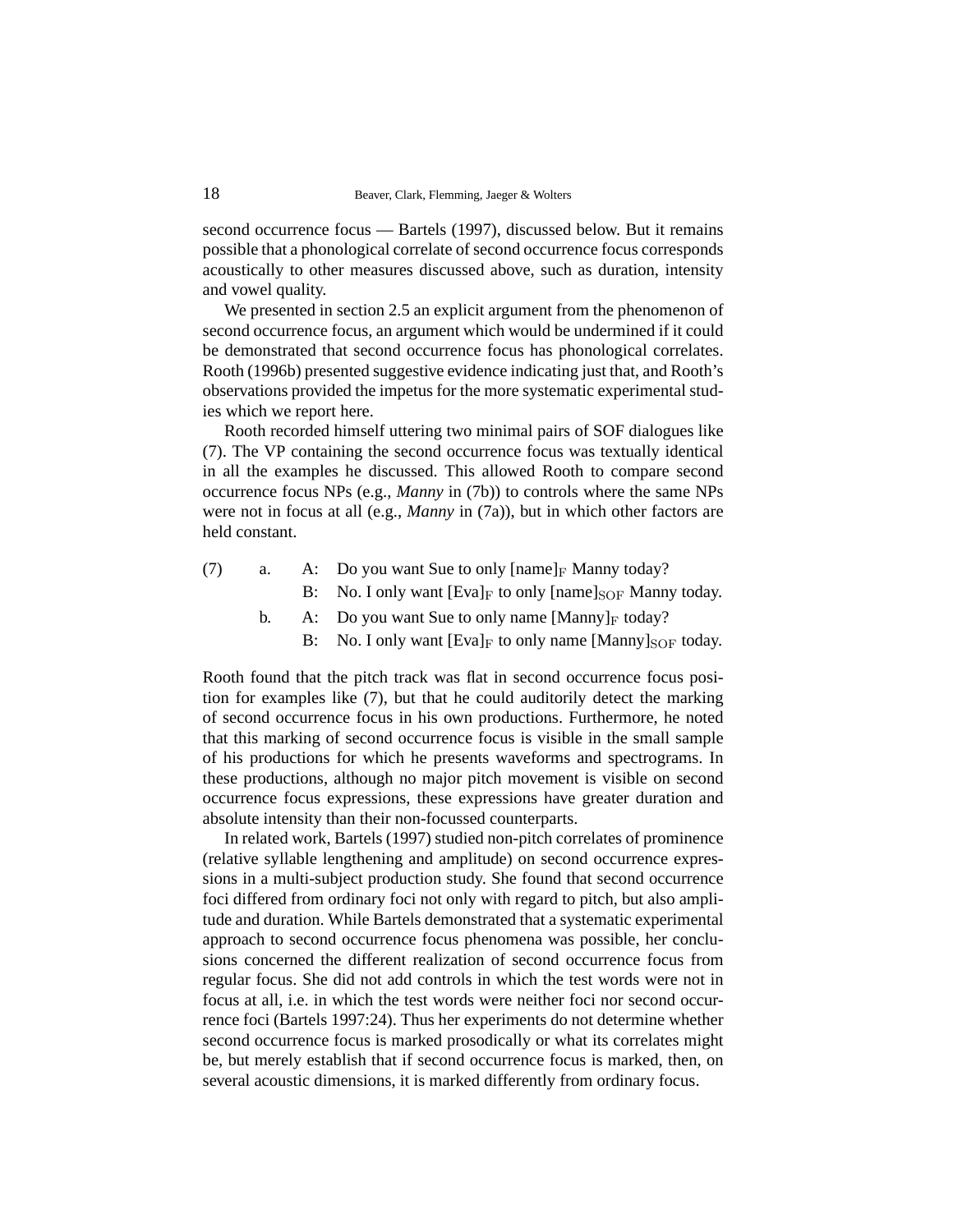### **3. Three Hypotheses**

Are there, as Rooth suggested, acoustic correlates of focus in second occurrence focus position? Rooth's work suggests the hypothesis in (8). If this hypothesis is correct, and under the reasonable assumption that phonological focus marking can be operationalized in terms of these acoustic correlates, the argument from second occurrence focus unravels. In Section 4, we report on a production study that confirms that second occurrence foci are indeed acoustically distinguished from non-foci.

(8) MARKING HYPOTHESIS: Second occurrence foci are acoustically distinguished from non-foci.

In discussions of second occurrence focus, it has been generally assumed that lack of pitch accent implies lack of focus marking. A possible explanation for the intuition of some researchers that second occurrence foci are *not* prosodically marked is that second occurrence focus is not marked in the same way as ordinary focus. As noted above, focus could be marked by other means than pitch accent such as duration. This hypothesis is stated in (9). As noted above, Rooth (1996b) and Bartels (1997) provided preliminary evidence that the acoustic realization of second occurrence foci differs from that of ordinary foci. In Section 4, we confirm that duration and intensity rather than pitch are correlates of second occurrence focus marking.

(9) NON-STANDARD MARKING HYPOTHESIS: Second occurrence focus marking is distinct from ordinary focus marking.

While Section 4 provides experimental evidence that second occurrence focus correlates with some phonological feature which is acoustically distinguished, this leaves open the question whether the phonetic difference between second occurrence foci and non-foci is perceptible. In Section 5, we present results from a perception study that demonstrates that the prosodic correlates of second occurrence focus are strong enough to be perceptible. This hypothesis is stated in (10).

(10) PERCEPTIBILITY HYPOTHESIS: Hearers can distinguish between the prosodic realizations of second occurrence foci and that of non-foci.

### **4. A Production Experiment**

The primary goal of the first experiment concerns the MARKING HYPOTHE-SIS that second occurrence foci are acoustically distinguished from non-foci.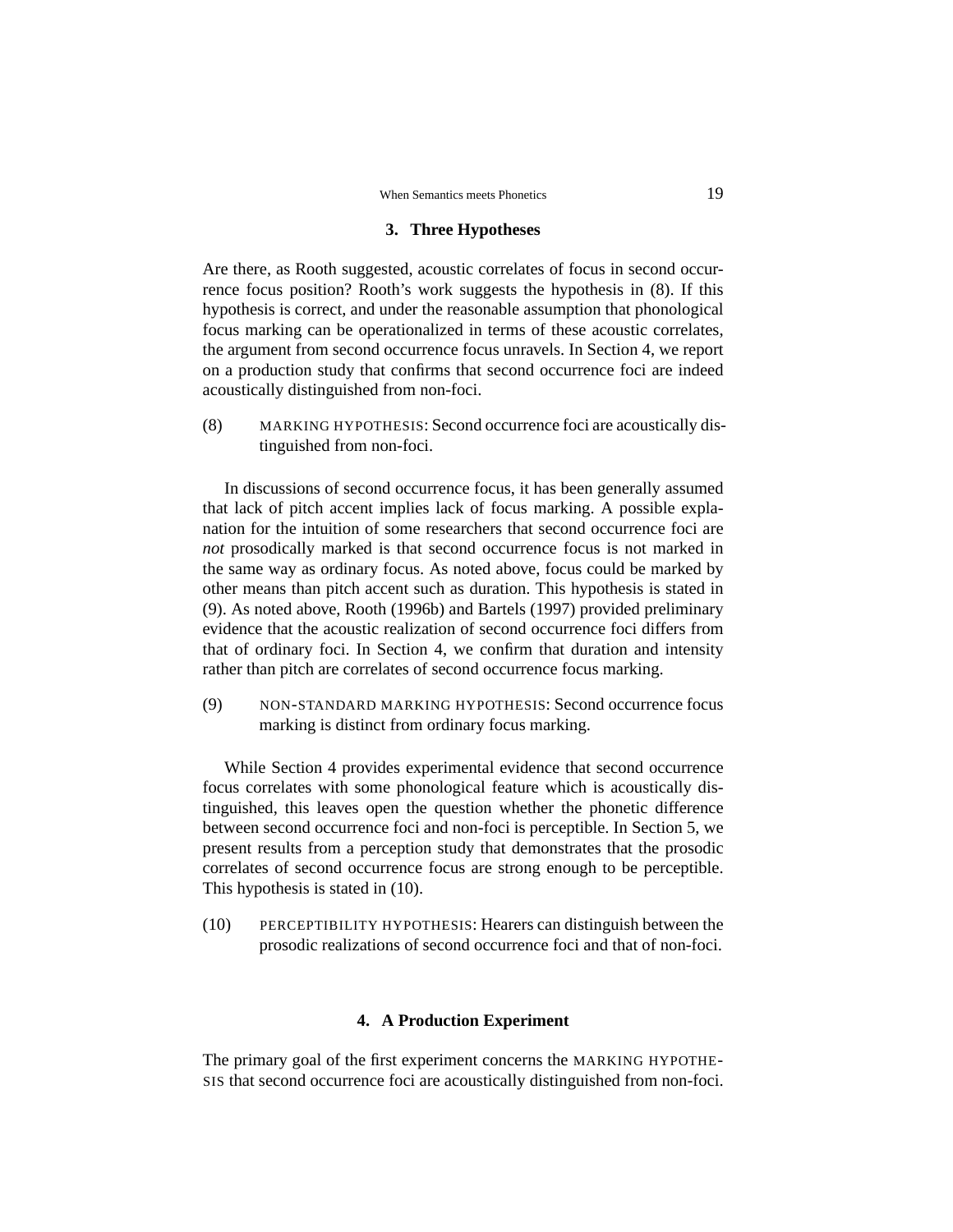This hypothesis competes with the null hypothesis implicitly assumed in the argument from second occurrence focus (cf. section 2.5) that second occurrence focus is not prosodically marked. The experiment tests this null hypothesis.

Earlier, we alluded to a possible explanation for the strong intuition of some researchers that second occurrence focus is *not* focus marked: second occurrence focus is not realized acoustically in the same way as ordinary focus. This intuition was formulated in the NON-STANDARD MARKING HY-POTHESIS. A secondary goal of the production experiment was to confirm the non-standard marking hypothesis by singling out respects in which second occurrence foci differ acoustically both from non-focussed expressions and from ordinary foci.

### 4.1. DESCRIPTION OF THE EXPERIMENT

We ran a production experiment in which naive subjects read preprepared written materials.

**Subjects:** 20 US born native speakers of English (10 female, 10 male) were recruited, none with any training in linguistics.

**Stimuli:** An example of a minimal pair of discourses used as stimuli is given in (11) and (12). These three-sentence discourses are designed to probe second occurrence focus effects in the scope of a focus sensitive operator in the third sentence. In this case, the relevant operator is *only*, while in other test pairs the operator was *always*. Note that another focus sensitive operator *even* is also present. The presence of this operator in the subject NP of the third sentence leads the sentence to be uttered with a nuclear accent in the initial NP (here on *state prosecutor*). On the basis of prior literature, we know that this creates a condition for reportedly unaccented realization of the second occurrence focus.

- (11) a. Both Sid and his accomplices should have been named in this morning's court session.
	- b. But the defendant only named Sid in court today.
	- c. Even the state prosecutor only named Sid in court today.
- (12) a. Defense and Prosecution had agreed to implicate Sid both in court and on television.
	- b. Still, the defense attorney only named Sid in court today.
	- c. Even the state prosecutor only named Sid in court today.

In examples (11) and (12), the relevant potential foci are *Sid* and *court*. For all the stimuli we used, the material following the second focus sensitive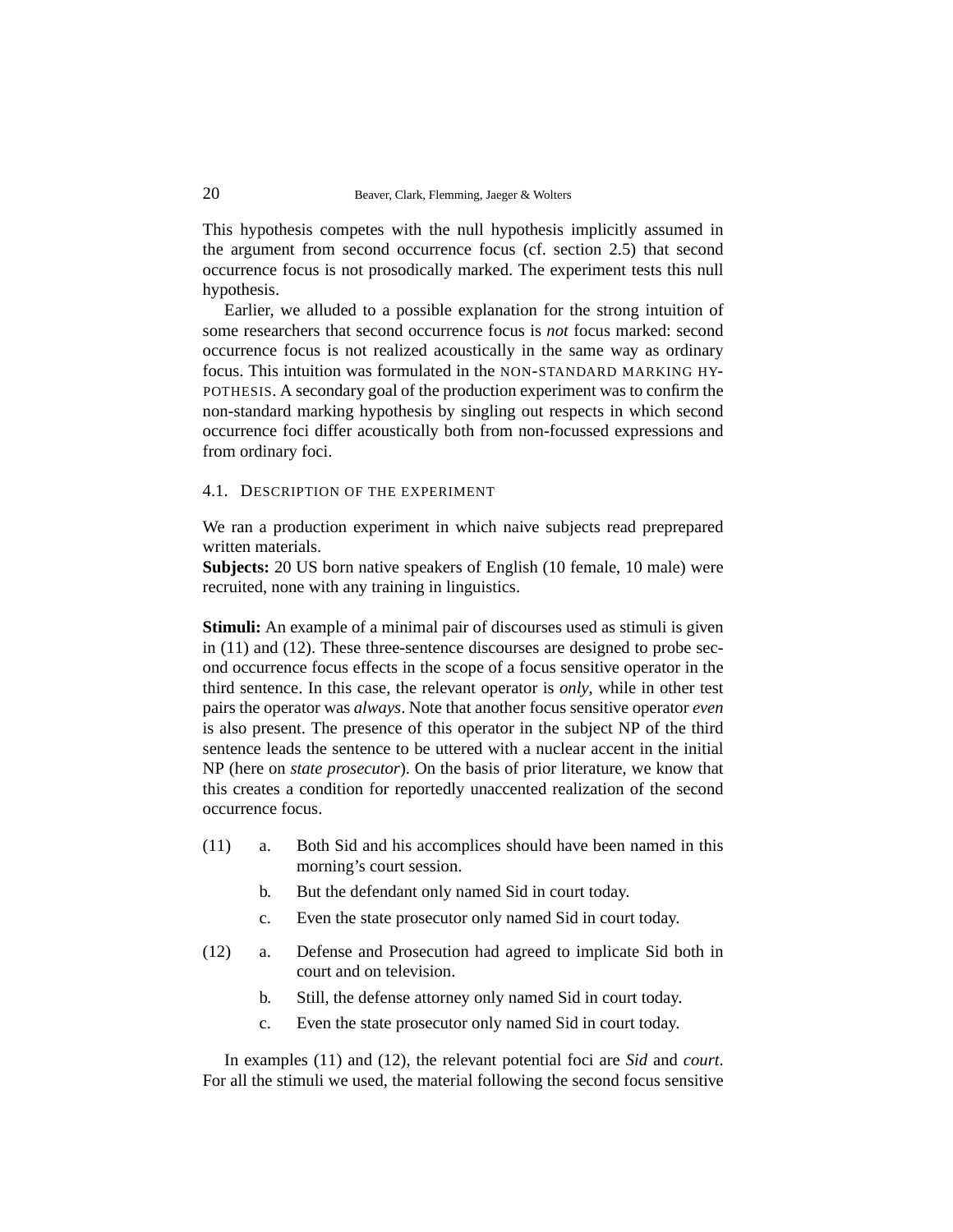operator in the third sentence (e.g., (11c) and (12c)) does not differ between the two members of the discourse pair. Thus, the phonological context for the segment of text containing the the two potential foci should not differ between the two elements of the minimal pair. We can therefore attribute acoustic differences between the potential foci in the two pairs to second occurrence focus effects. In all the minimal pairs, it is variations in the content of the first two sentences of the discourse (e.g., (11a,b) and (12a,b)) which are used to set up context and produce the effects to be measured.

In (11b), *Sid* is the semantic focus of the focus sensitive operator *only*, whereas in (12b), *court* is the semantic focus, and *Sid* is non-focal. Sentences (11c) and (12c) contain a textually identical VP (*only named Sid in court today*) to the (b) sentences, but the VP in (11c) and (12c) follows an earlier phrase *even the state prosecutor* containing what we take to be the nuclear accent of the sentence (presumably on *state prosecutor*). According to the discussion in section 2, this is a configuration in which second occurrence foci, such as the focus in the VP in each of the (c) sentences above, have been reported to be unmarked prosodically.

Crucially, the focus in each of the (b) sentences in (11) and (12) was different, so the textually identical VPs in the (c) sentences should differ only in so far as they contain different expressions which are second occurrence foci. In (11c), *Sid* is the second occurrence of a focus, and *court* is non-focal, whereas in (12c), *Sid* is non-focal, and *court* is the second occurrence of a focus. Thus the hypotheses above can be operationalized in terms of the acoustic differences between the realizations of *Sid* in each of the two final sentences, and the acoustic differences between the realizations of *court* in each of the two final sentences.

If an expression is the second occurrence of a focus in the final sentence of a discourse, we will say that the expression is in the *second occurrence focus* condition, and otherwise we will say it is in the *non-focal* condition.

Note that our stimuli are designed so that each minimal pair of discourses gives us two distinct probes of the hypotheses, since the conditions are reversed for the two potential second occurrence foci *Sid* and *court* in the two discourses.

We used a total of 14 discourse stimuli, made up of 7 minimal pairs like those above. In each case, the repeated focus sensitive operator was *only* or *always*, while the focus sensitive operator *even* was used to induce the nuclear accent in the subject of the final sentence of the discourse. In all cases the potential second occurrence foci in the final sentence are not sentence final, this being contrived by the use of an additional adverb; e.g., *today* in (11c) and (12c). The reason for adding an adverb is to prevent features of a potential focus expression from being combined with, and perhaps masked by, pitch movements marking the end of an intonational phrase.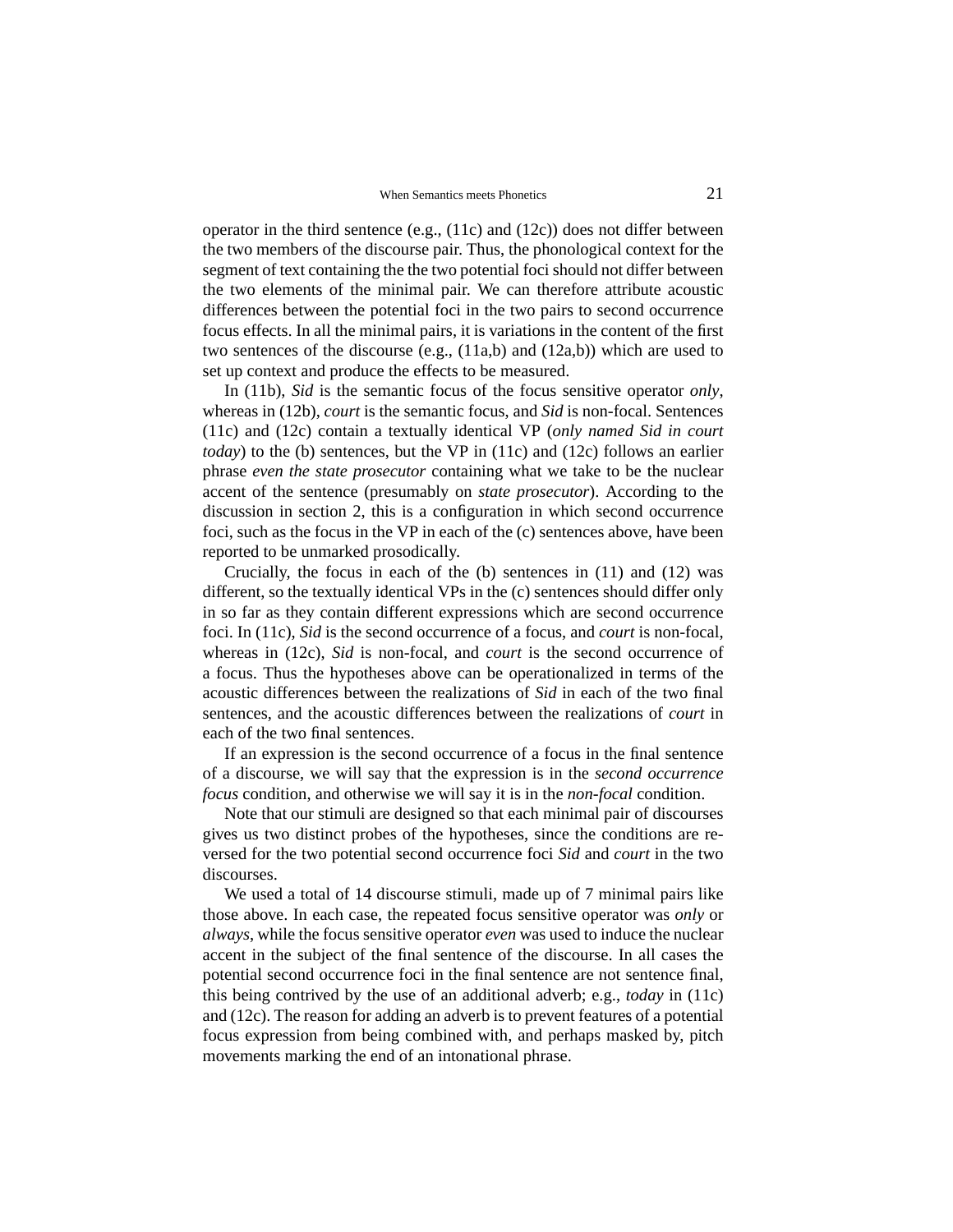**Presentation and procedure:** Following standard procedure, the 28 experimental stimuli were arranged in a pseudo-random order and intermingled with 16 unrelated filler stimuli, also discourses.<sup>20</sup> To control for recency effects which might occur when a subject encounters both members of a minimal pair of discourses, we ensured that paired discourses were always separated by at least four other discourses, either other experimental stimuli, or fillers. In this way, four different stimuli lists were constructed. Each participant in the study received one of these lists and list was included as a factor in the statistical analysis. The 28 experimental discourses consisted of seven minimal pairs repeated twice (for an example of a minimal pair, see (11) and (12) above). After recording all the speakers, the word boundaries were marked on the two probes taken to be potential foci in the target sentence (i.e., the third sentence of each discourse); e.g., *Sid* and *court* in (11c) and (12c) above. This procedure yielded 28 (discourses)  $\times$  20 (subjects)  $\times$  2 (probes per target sentence $) = 1120$  probes.

The word boundaries were labeled by a subset of the authors (DB, BC, and MW), based primarily on examination of spectrograms. For each word, boundaries were marked at acoustic landmarks (such as stop closures) near the word onset and offset. The landmarks were selected (i) to be consistently identifiable across utterances of a word, and (ii) to include the vowel of the test word, since this is the expected locus of pitch and duration effects. All analyses are based on paired comparisons of the same words in non-focal and re-focused conditions, so consistency across conditions is of the greatest importance.

Having hand-labeled all the relevant word-boundaries, seven phonetic measures were taken for each target word. The measures were duration of the target word (in seconds), root-mean-square intensity of the word (in decibels (dB); henceforth rms intensity), *f*0 range, and maximum, minimum, and mean  $f(0)$  (all in Hz).<sup>21</sup> A pseudo-energy measure was created by multiplying the standardized rms intensity value (standardized to the mean and standard de-

Note also that all *f*0 measures are across a section strictly including the vowel. Thus there is potential interference from obstruent perturbations. This could have been avoided by analyzing only a subpart of the vowel. However, (i) we performed an analysis of foci (involving the same focused words) in the second sentences of the discourses using the same methodology, and found that pitch accents were easily detectable, so there is reason to think that our approach is sensitive to  $f_0$  effects; (ii) obstruent effects, if present, would have been revealed by our item analysis, but we observed no such effects; (iii) we hand-corrected pitch measures for a subset of the data, and found no change in results. Furthermore, analyzing only a subpart of the vowel

 $20$  Fillers were drawn from a separate experiment, reported in Wolters and Beaver (2001).

<sup>&</sup>lt;sup>21</sup> Intensity and *f*0 information were extracted using standard procedures in Boersma and Weenink's *Praat* program. All pitch measures and the intensity measure were normalized using standard deviation from mean  $f_0$  in that single utterance and therefore are analogous to z-scores. This was done to prevent confounding effects from differences in the speakers' characteristic pitch ranges. Distributional normality of test measures can be affected by such operations, and is addressed in the last appendix.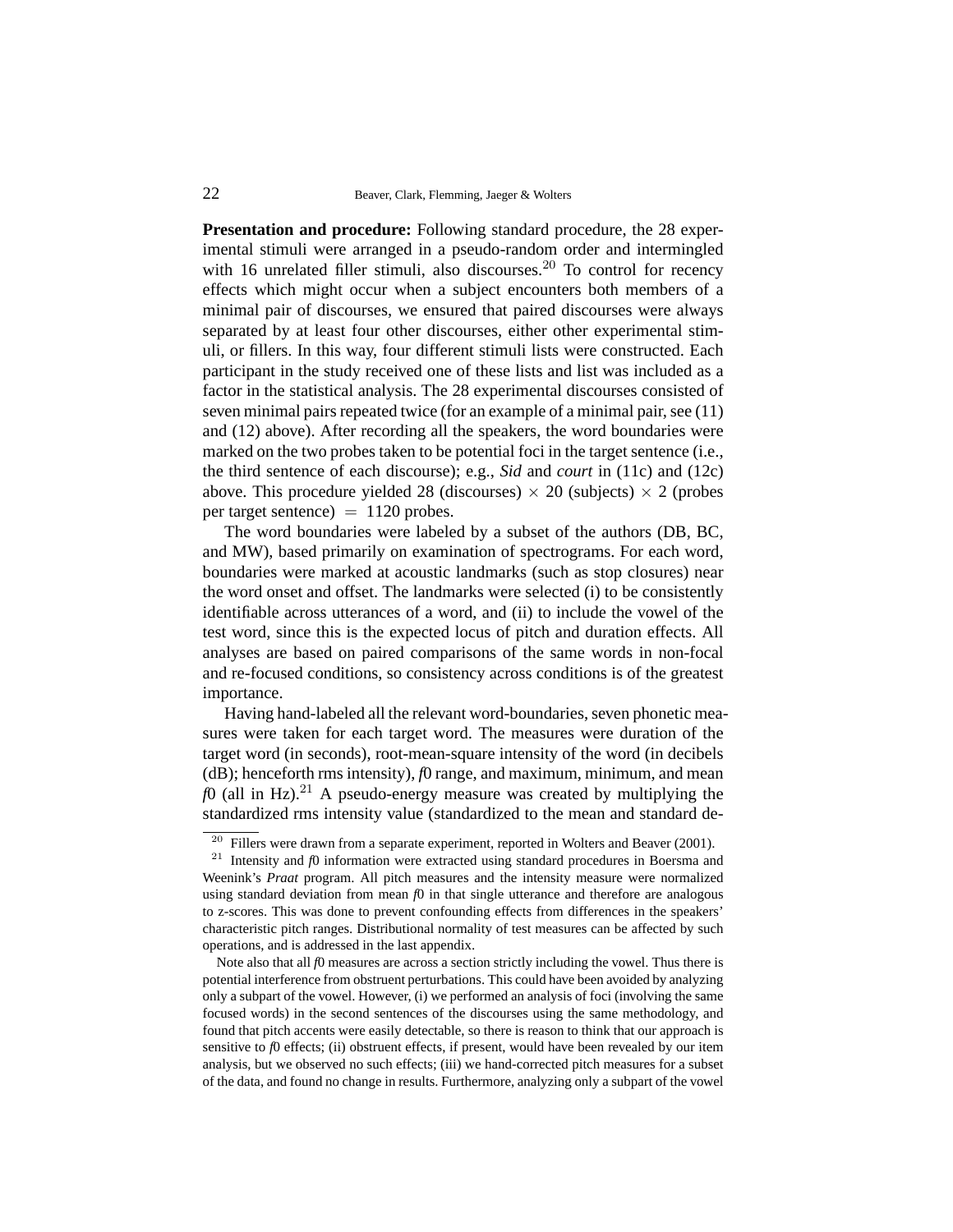viation of the overall utterance) by the duration of the target. These measures were selected based on previous research concerning the acoustic correlates of focus, reviewed in section 2.6.

We were interested in minimal differences in the phonetic realization of a phrase depending on whether it was repeated and a second occurrence focus or repeated and not focused. In the experimental items (the seven different types of discourses), the areas of interest were both the first and the second post-verbal NP (in most cases, the direct and the indirect object) of the last sentence in a discourse.

For each phonetic measure taken on the target items we conducted both a by-subjects (henceforth F1) and a by-items (henceforth F2) analysis. Each ANOVA corresponded to a two-way crossed  $2\times 2$  repeated measures design of **second occurrence focus** (whether the preceding context identified the target phrase as second occurrence focus or not) and **word position** (whether the target phrase was the direct or the indirect object). Following Clark (1973) and Raaijmakers et al. (1999), a minimum F was calculated from the F1 and F2 analyses. This maximally conservative approach was taken because the results reported below refute the long-standing opinion that second occurrence focus is not phonetically marked. Although, we report F1, F2, and minF values below, our conclusions are solely based on the conservative minF analysis. If not mentioned otherwise, F-values are reported as significant if  $p$  < 0.05, and as marginal if  $p < 0.1$ . Word position was included in the design in order to test for interactions between **word position** and **second occurrence focus**. Table I provides a summary of all independent and dependent variables considered in the experiment.

A blind review process was performed prior to the statistical analysis. Overall, 0.7% of the data were used for the analysis of duration, intensity, and energy and 2.8% of the data were excluded from the pitch analysis (for a detailed description of the exclusion criteria, see appendix B.1). The higher data loss for the pitch analysis is due to the well-known problems of pitch-tracking algorithms. $^{22}$ 

might have lead to other problems, for example the risk of missing late pitch accents, which do occur in our data.

A related issue comes up with respect to variation of intrinsic *f*0 in the stimuli according to vowel height. We did not control explicitly for vowel height, although the target words in the stimuli have a range of vowel heights. We can make a similar comment here as with respect to segmental effects of obstruents: if intrinsic *f*0 effects due to vowel height had systematically affected second occurrence focus expressions differently from non-focal expressions, then that would have shown up in our item analysis, but it did not.

<sup>&</sup>lt;sup>22</sup> Most exclusions were due to problems tracking  $f_0$  in creaky voice. This could be problematic in an experimental study of prosody, since creaky voice is presumably correlated with prosodic factors. E.g., creaky voice is less likely to obscure the *f*0 of a nuclear accent than to obscure the *f*0 of material in the post-nuclear tail. Since *f*0 tracking problems affected less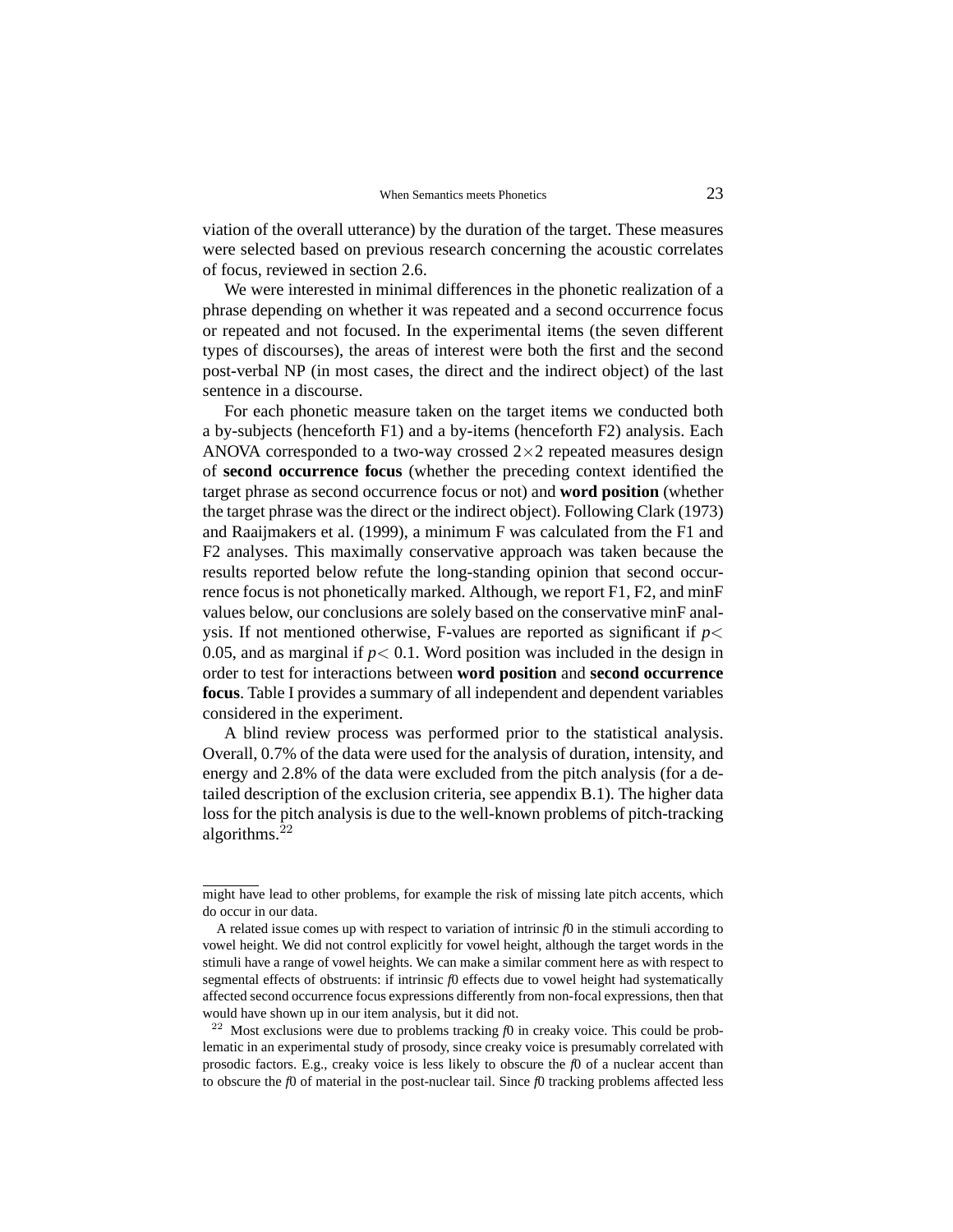Table I. Summary of independent and dependent variables

| Type               | Variable name           | Variable description                          |
|--------------------|-------------------------|-----------------------------------------------|
| Independent vars.  |                         |                                               |
| (within subjects)  | second occurrence focus | Whether the probe is a second occurrence      |
|                    |                         | focus expression                              |
|                    | word position           | Whether the probe is the first or second of   |
|                    |                         | the two marked NPs in the target sentence     |
| (between subjects) | list                    | Which of the four lists did the subject read? |
|                    |                         |                                               |
| Dependent vars.    |                         |                                               |
|                    | duration                | Duration of the probe in msecs                |
|                    | intensity               | R.m.s. intensity of the probe in dB           |
|                    | energy                  | Relativized overall energy over the probe.    |
|                    | maximum $f0$            | Maximum $f0$ over the probe in Hz             |
|                    | mean $f0$               | Mean $f0$ over the probe in Hz                |
|                    | minimum $f0$            | Minimum $f0$ over the probe in Hz             |
|                    | f0 range                | Range of f0 over the probe in Hz              |

#### 4.2. PREDICTIONS

The MARKING HYPOTHESIS predicts that subjects will distinguish prosodically between second occurrence foci and non-foci. Given earlier experimental studies of second occurrence focus (cf. section 2.7), we expect duration and intensity measures to distinguish second occurrence focus from non-focal expressions. Similarly, the NON-STANDARD MARKING HYPOTHESIS predicts that subjects will distinguish prosodically between second occurrence foci and their focal counterparts. In coming to these predictions, we made two assumptions. First, we assumed that the subjects understood the task and produced the stimuli naturally, and second, we assumed that the discourses were unambiguous in which focus assignments they elicited. So if significant main effects of the predicted type are observed, this provides support both for theoretical generalizations that would explain the predictions and for the assumptions in our experimental design.<sup>23</sup>

than 5% of the data, we did not attempt to build creaky voice in as a factor in our statistical analysis.

<sup>&</sup>lt;sup>23</sup> Another general issue is the prescriptivist dogma that expressions such as exclusives should not be separated from what the modify, and thus in 'good English' are not focus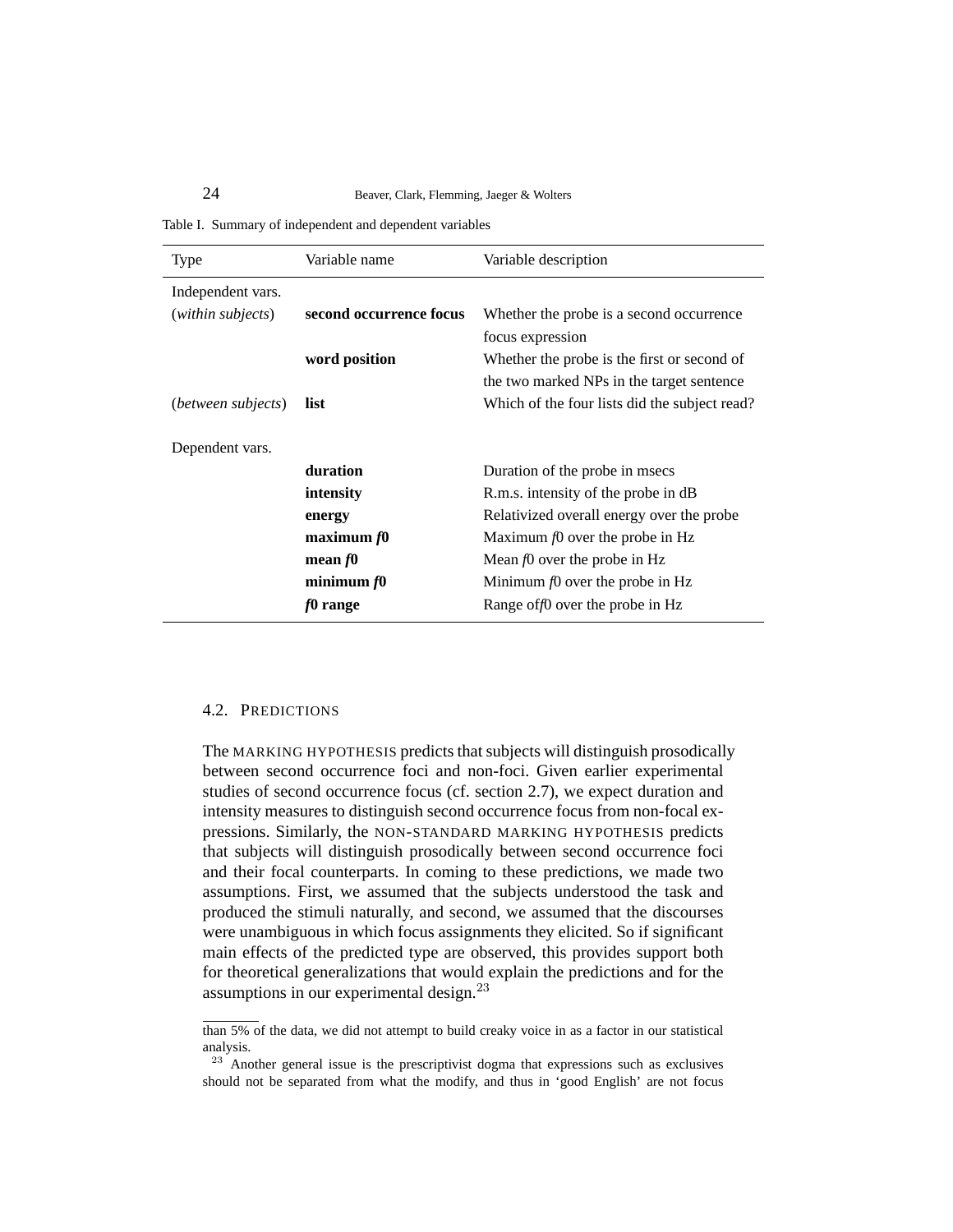### 4.3. RESULTS

The analyses revealed a significant main effect of **second occurrence focus** on duration (F1(1,19)= 6.9; F2(1,6)= 15.3; minF(1,24)= 4.8) and energy (F1(1,19)= 8.2; F2(1,6)= 17; minF(1,24)= 5.5). Second occurrence focus phrases were on average 6 msecs longer than non-focused phrases and were realized with 3.4% more energy. There also was a marginal effect of **second occurrence focus** on standardized rms intensity  $(F1(1,19)= 7.1; F2(1,6)=$ 8; minF(1,19)= 3.8), the standardized *f*0 range (F1(1,19)= 8.8; F2(1,6)= 8; minF(1,17)= 4.2) and the standardized minimum  $f0$  (F1(1,19)= 5.2; F2(1,6)= 9.1; min $F(1,23)=$  3.3). Second occurrence focus phrases were realized with 0.31 dB higher intensity, a 10.5% higher relative *f*0 range (38.3 vs. 34.9 Hz), and a 6.9% lower relative minimum pitch (121.4 vs. 124.5 Hz). No main effect of **second occurrence focus** was found for maximum *f*0 and mean *f*0. The means for all measures in both conditions of **second occurrence focus** and the mean differences between the two conditions of **second occurrence** focus are given in Table II. Significant results are marked by '<sup>\*</sup>', marginal results by  $\cdot$ + $\cdot$ .

Unsurprisingly, **word position** had a main effect on rms intensity, energy, and all standardized *f*0 measures. All of these main effects were in the F1 analyses and only the two main effects of standardized mean  $f(0)$  (F1(1,19)= 11; F2(1,6)= 5.7; minF(1,13)= 3.8) and standardized minimum *f*0 (F1(1,19)= 17.1;  $F2(1,6) = 11.4$ ;  $minF(1,15) = 6.8$ ) were significant in the minF analyses.

For reasons addressed in section 4.1 (under the heading "Presentation and Procedure"), we also tested for interaction effects between **second occurrence focus** and **word position**. We found a marginal interaction effect of **second occurrence focus** and **word position** on the standardized mean *f*0 in

sensitive at all. We know of no basis for such a claim, since focus sensitivity is not only widespread, but also not a historically recent development. For detailed historical consideration of the focus sensitivity of English exclusives in particular, see Nevalainen (1991). Even allowing that the prescriptivists' rules are baseless, there is a possibility that these rules may have affected how subjects in our experiments reacted to the stimuli we used, which involve exclusives that are separated from what they modify. While, logically, this is a possibility, we cannot see how it would produce any consistent effect. Furthermore, the use of three sentence discourses in which only the third sentence provides our main dataset means that we have a baseline measure of how subjects produce sentences with focus sensitive expressions. In particular, if prescriptive rules had any effect, we would expect that effect to arise with regard to both the second and the third sentences of our discourses. However, on the basis of informal sampling, the huge majority of the second sentences in the stimuli were produced with the type of intonation that would be expected in the theories of focus we consider in this paper. Thus it seems that prescriptive rules did not interfere with the subjects' ability to produce foci naturalistically.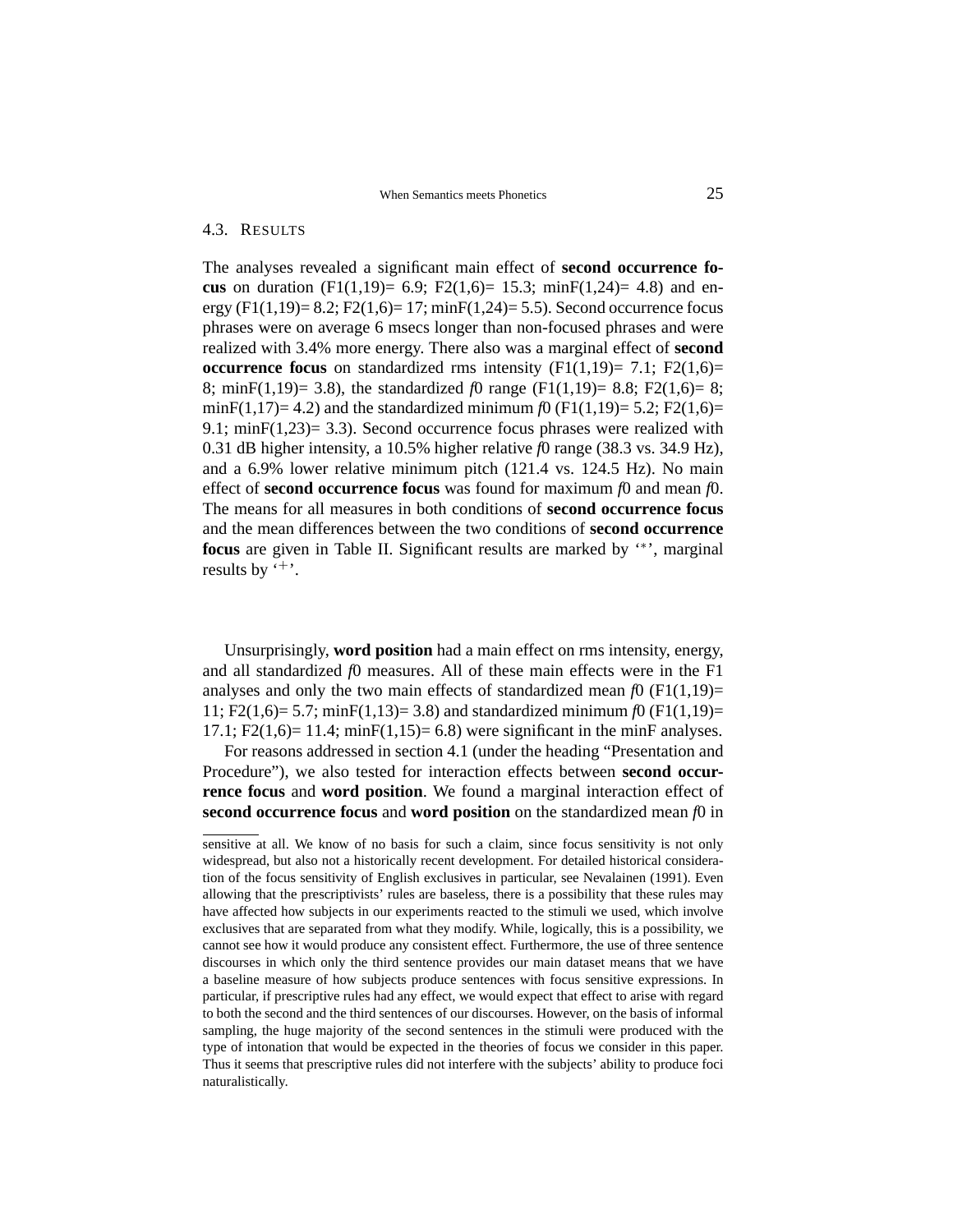| Dependent variable          | N   | Non-focal    | SOF            | Mean difference                 |
|-----------------------------|-----|--------------|----------------|---------------------------------|
|                             |     | $(\mu_{n}f)$ | $(\mu_{soft})$ | $\Delta(\mu_{soft} - \mu_{nf})$ |
| Duration $(s)$              | 521 | 0.267        | 0.273          | $*0.006$                        |
| Std. r.m.s. intensity $(d)$ | 521 | $-27.28$     | $-26.97$       | $+0.31$                         |
| Rel. energy                 | 521 | 0.0106       | 0.0117         | $*0.0011$                       |
| Max f <sub>0</sub> $(Hz)$   | 483 | 162.2        | 163.0          | 0.8                             |
| Mean f <sub>0</sub> $(HZ)$  | 440 | 143.1        | 142.5          | $-0.6$                          |
| Minimum $f_0(H_z)$          | 473 | 127.5        | 124.1          | $+$ -3.4                        |
| Range $f_0$ ( <i>Hz</i> )   | 457 | 34.6         | 38.7           | $+4.1$                          |

Table II. Summary of means and mean differences for non-focal and second occurrence focus expressions

both the F1 and the F2 analyses. Whereas the relative mean *f*0 was higher for second occurrence focus than for non-focused indirect objects, this effect was reversed for the direct object. The effect, however, turned out to be neither significant nor marginal for the minF analysis  $(F1(1,19)= 4.4; F2(1,6)=$ 5.3; minF $(1,20)$ = 2.4). We also found a marginal interaction effect in the F1 analysis for standardized rms intensity  $(F1(1,19)= 3.5; F2(1,6)= n.s.; minF=$ n.s.) and in the F2 analysis for the standardized minimum  $f(x)$  (F1(1,19)= n.s.; F2(1,6)= 6.7; minF= n.s.). Whereas the standardized minimum  $f0$  was the same for second occurrence focused and for non-focused indirect objects, it was lower for second occurrence focused than for non-focused direct objects. The inverse was observed for intensity. Relative rms intensity on direct objects was the same in both **second occurrence focus** conditions, but was higher for second occurrence focused than non-focused indirect objects. This means that the main effect of **second occurrence focus** on intensity is only due to intensity differences on the indirect object. The main effect on minimal *f*0 is only due to *f*0 differences on the direct object. The means and standard deviations of all measures that were somehow affected by the interaction of **second occurrence focus** and **word position** are given in Table III.

The between-subject factor **list** (i.e. which of the four lists with different stimuli orders was read by the subject) was not significant in any of the analyses.

### 4.4. DISCUSSION

As expected on the basis of prior literature, we found no evidence for systematic pitch marking of second occurrence focus. Instead, we found that a small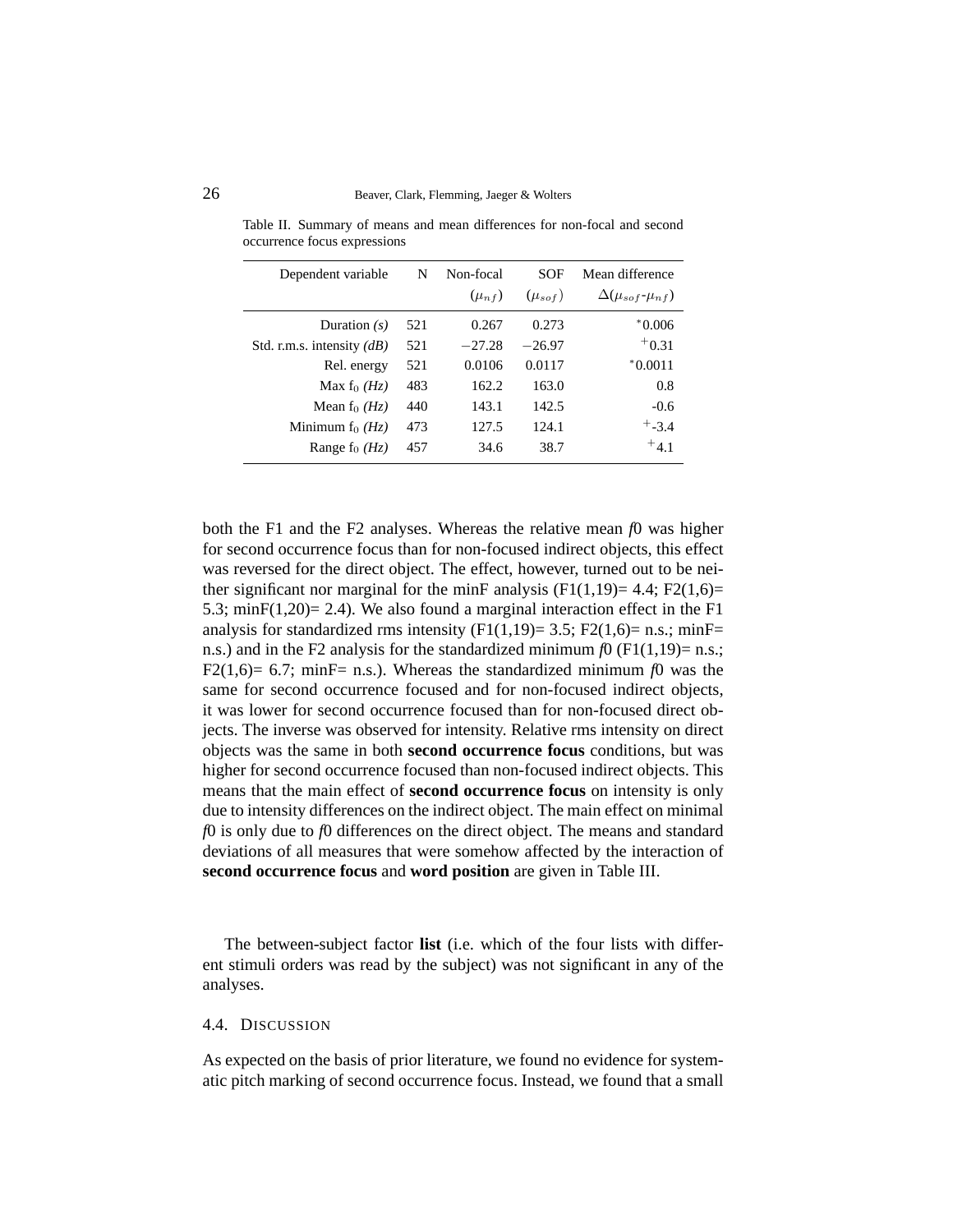#### When Semantics meets Phonetics 27

| Dependent variable           | 1st NP | 2nd NP                                                              |
|------------------------------|--------|---------------------------------------------------------------------|
|                              |        | $\Delta(\mu_{soft} - \mu_{nf}) \quad \Delta(\mu_{soft} - \mu_{nf})$ |
| Std. r.m.s. intensity $(dB)$ | 0.03   | 0.58                                                                |
| Mean $f_0$ ( <i>Hz</i> )     | $-2.8$ | 1.5                                                                 |
| Minimum $f_0(Hz)$            | $-6.1$ | $-0.6$                                                              |

Table III. Summary of mean differences between second occurrence focus and non-focal expressions listed by **word position**

but significant lengthening of second occurrence foci above that found for the same expression in the same sentential context but lacking focus. Across all trials, this lengthening averaged 6ms. There is also a statistically significant increase in energy, as well as marginally significant increases in intensity and the *f*0-range in the second occurrence focus condition. Finally, there was a marginally significant drop in minimum  $f(x)$  in the second occurrence focus condition. The nature of interaction effects between **word position** and **second occurrence focus** for minimum  $f0$  and intensity suggests a more complex relation between these measures and second occurrence focus marking.

The statistical significance of the duration and energy results provide strong evidence that second occurrence foci are focus marked at some level of linguistic representation, since we have been careful to ensure that there is no difference between the second occurrence focus and non-focussed condition except for the position of focus. This corroborates what Rooth observed in his own productions, and is sufficient to undermine any argument for a strong (pragmatic) theory of focus that relies crucially on second occurrence foci not being formally marked. As far as second occurrence focus phenomena are concerned, weak (syntactic/semantic) theories of focus are quite defensible.

Accented words are known to differ from unaccented words in duration and intensity, as discussed in section 2.6. The results we have presented show that second occurrence focus is marked by the same cues. On the other hand, fundamental frequency plays a central role in the realization of pitch accent, but appears to play only a minor role in the marking of second occurrence focus the only identifiable effect on *f*0 measures is a marginally significant lowering of minimum *f*0 in second occurrence focus expressions in direct object position. We have no convincing explanation for this limited effect. It does not correspond to any local pitch movement in the examples that we have examined, and in the few cases where second occurrence focus is marked by a clear pitch accent, the accent is high  $(H^*)$ , which would lead us to expect an increase in *f*0 measures (at least the maximum and minimum *f*0 measures) on the second occurrence focus expression (see section 6.1 for further dis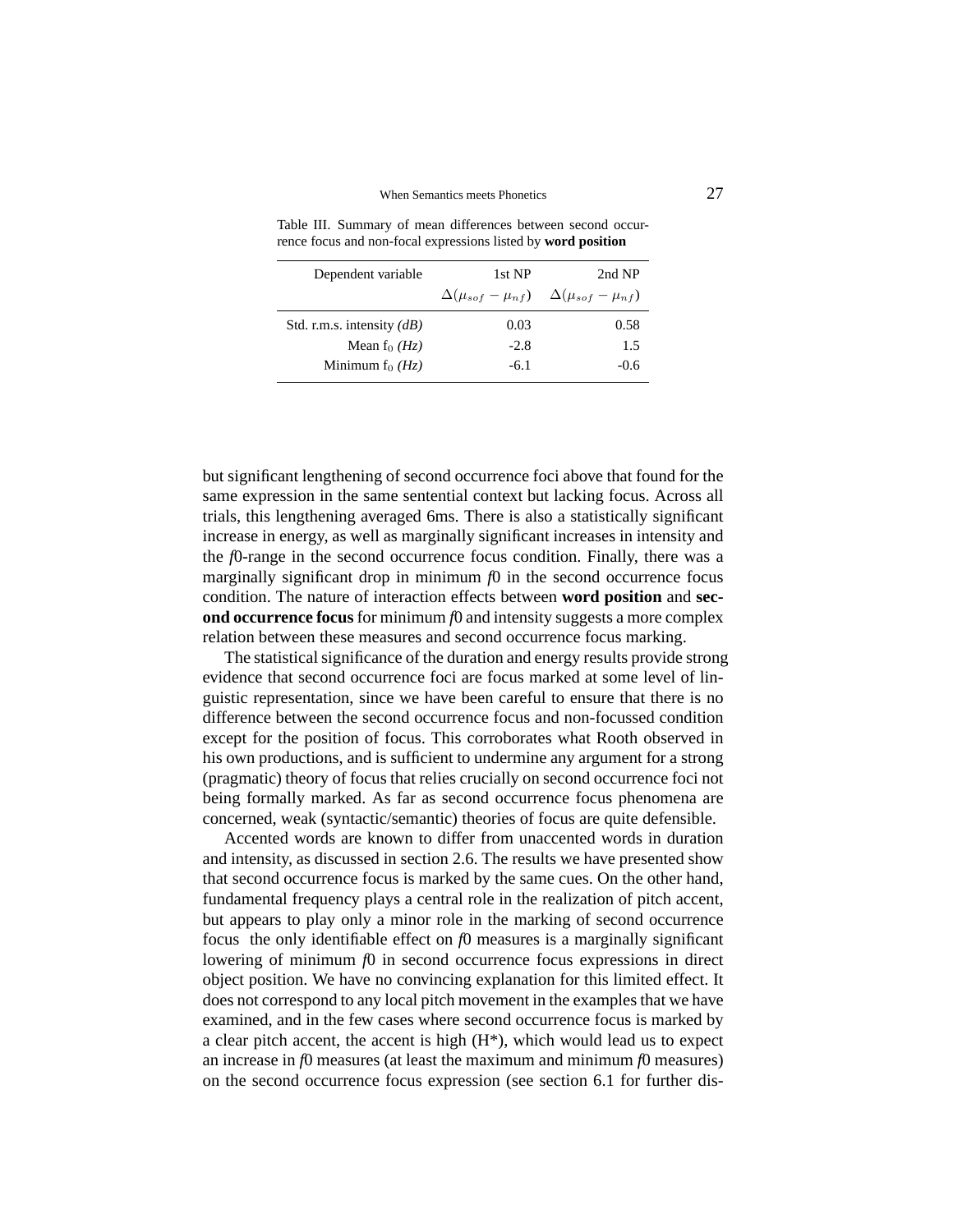cussion).<sup>24</sup> In any case will see that the perception experiment reported in section 5 provides evidence that this *f*0 difference does not play a significant role in the perception of the marking of second occurrence focus. So we will conclude that greater duration and intensity are the primary correlates of second occurrence focus (section 6.1).

While the existence of a difference between second occurrence foci and their non-focal counterparts in production indicates that speakers are making a distinction between the two, the mean difference between second occurrence foci and their non-focal counterparts on the measured parameters are small. This raises the question of whether the difference is actually perceptible. We address this question in the experiment reported in the next section.

## **5. A perception study**

While the production study presented in the previous section shows that the absence or presence of second occurrence focus correlates with certain phonetic properties, it leaves open whether the phonetic differences between second occurrence focus expressions and non-focal expressions are actually perceptible. As mentioned in the introduction, in order to address the assumption of the argument from second occurrence focus that second occurrence focus is *not* marked by perceptible prosodic features (see section 2.5), it is not sufficient to only show that second occurrence focus has prosodic correlates.

Thus we conducted a forced-choice perception experiment. Our hypothesis is formulated as the PERCEPTIBILITY HYPOTHESIS (cf. section 3, repeated below):

 $24$  Katy Carlson (p.c.) suggests that some of our recordings should be transcribed with a low pitch accent (L\*) on the second occurrence focus. If correct, this might explain the observed f0 effect. We did not identify any  $L^*$  accents in our own transcriptions of a subset of the data, but it can be difficult to distinguish an L\* accent from absence of accent in a context where *f*0 is expected to be low in any case. In support of the unaccented interpretation, we argue below (section 6.2) that analyzing the usual realization of second occurrence focus as unaccented enables us to relate the occurrence of this otherwise anomalous pattern of focus marking to the phenomenon of post-nuclear deaccenting. On the other hand, current generalizations about the use of L\* accents (e.g. Pierrehumbert and Hirschberg 1990) do not provide any basis for expecting an L\* accent in second occurrence focus environments, and in fact the few cases in our data where second occurrence focus unambiguously receives a pitch accent involve high accents  $(H^*)$ . Note also that Hedberg and Sosa (2001) provide corpus-based distributional evidence that, for ordinary focus marking,  $H^*$  accents are much more common (61.9%) than  $L^*$  accents (19.0%). Nothing we currently know about H<sup>\*</sup> and  $L^*$  accents would lead us to expect that the relative frequencies of  $H^*s$  and  $L^*s$  are reversed in the case of second occurrence focus marking.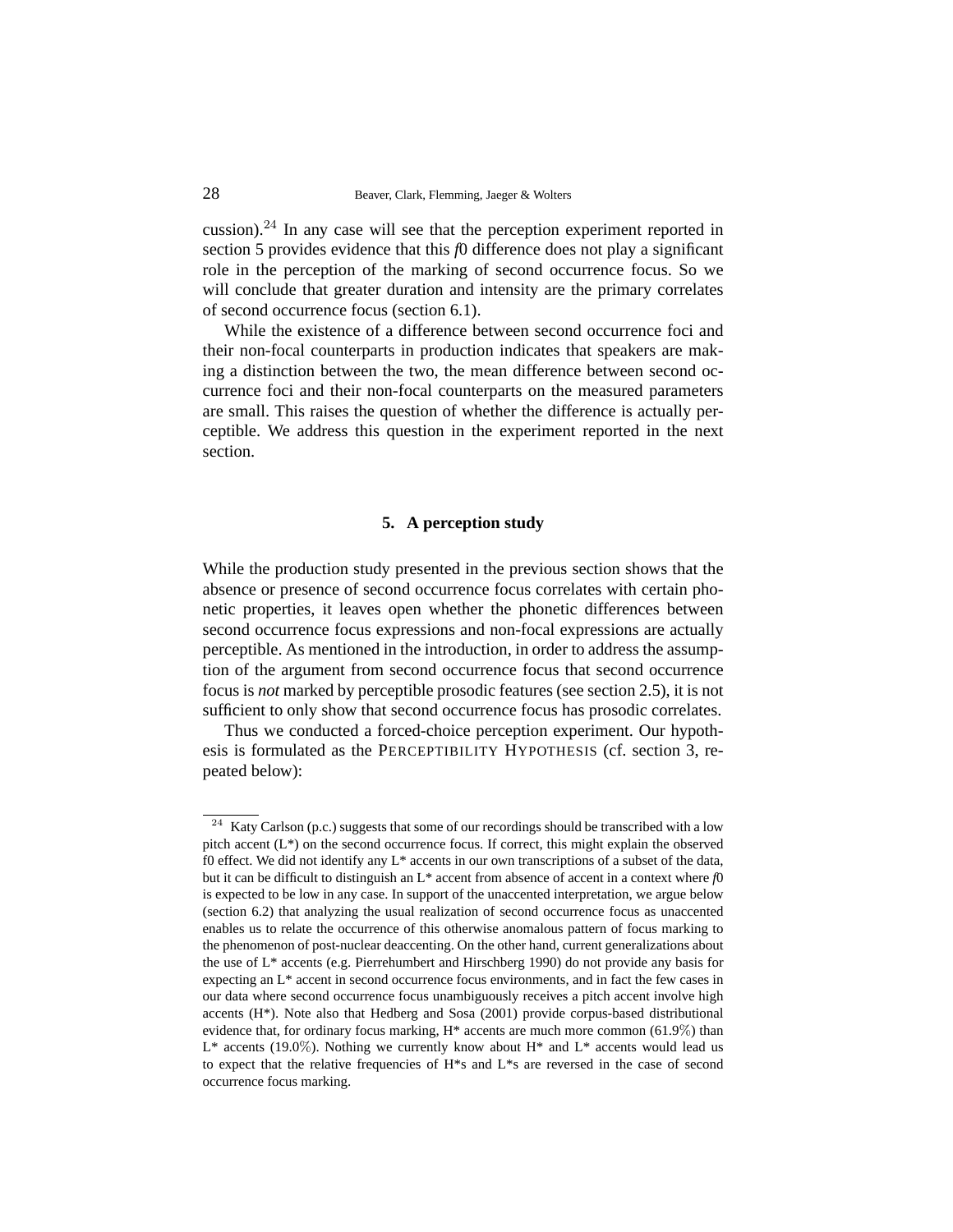# (13) PERCEPTIBILITY HYPOTHESIS: Hearers can distinguish between the prosodic realizations of second occurrence foci and that of non-foci.

The purpose of the experiment was to provide evidence for the validity of the PERCEPTIBILITY HYPOTHESIS by refuting the null hypothesis that second occurrence focus-marking (henceforth, SOF-marking) is not perceptible.

Section 5.1 describes the methodology, materials, and the design of the experiment. Section 5.2 summarizes the predictions that follow from PER-CEPTIBILITY HYPOTHESIS. Section 5.3 summarizes the results of the experiment. Finally, section 5.4 contains a discussion of the results and section 5.5 the summary of the study's implications.

#### 5.1. DESCRIPTION OF THE EXPERIMENT

**Subjects:** 14 native speakers of English (10 female, 4 male; age range: 23- 28) were recruited as follows. 10 linguistically naive subjects (8 female, 2 male; age range: 19-26) in the study, all without prior experience in linguistic perception studies participated. 4 subjects (2 female, 2 male; age range: 24- 28) were linguistically trained.

**Stimuli:** 40 minimal discourse pairs of stimuli were quasi-randomly selected from the production experiment described in the previous section.<sup>25</sup> Three (out of the four available) minimal **discourse pairs** with the focus sensitive operator *only* were selected for use.<sup>26</sup> This choice was made for two reasons. First, *only* is standardly used in second occurrence focus examples in the literature. Indeed, Beaver and Clark (2003) provide evidence independent of the studies presented here that *only* is a more prototypical focus sensitive operator than *always*. Second, in order to keep the number of stimuli for the perception experiment low, a decision had to be made to either not have stimuli by all speakers from the production experiment or to limit the number of distinct pairs. Since we are interested in generalizations across speakers and listeners,

- (b) Even [the state prosecutor] $_F$  only named Sid [in court] $_{SOF}$  today.
- (ii) (a) Even [the doctor]<sub>F</sub> only gave [Pete]<sub>SOF</sub> a pill today.
	- (b) Even [the doctor] $_F$  only gave Pete [a pill] $_{SOF}$  today.
- (iii) (a) Even [the kids] F would only let [the cat]  $_{SOF}$  in the tent today.
	- (b) Even [the kids]<sub>F</sub> only let the cat [in the tent] $_{SOF}$  today.

The random selection was generated using the program Shuffle by Pallier (1997).

<sup>&</sup>lt;sup>26</sup> The overall 40 minimal discourse pairs of stimuli were split up as follows. The stimuli consisted of 16 tokens each of the pairs in (i) and (ii), and eight tokens of the pair in (iii).

<sup>(</sup>i) (a) Even [the state prosecutor]<sub>F</sub> only named [Sid]<sub>SOF</sub> in court today.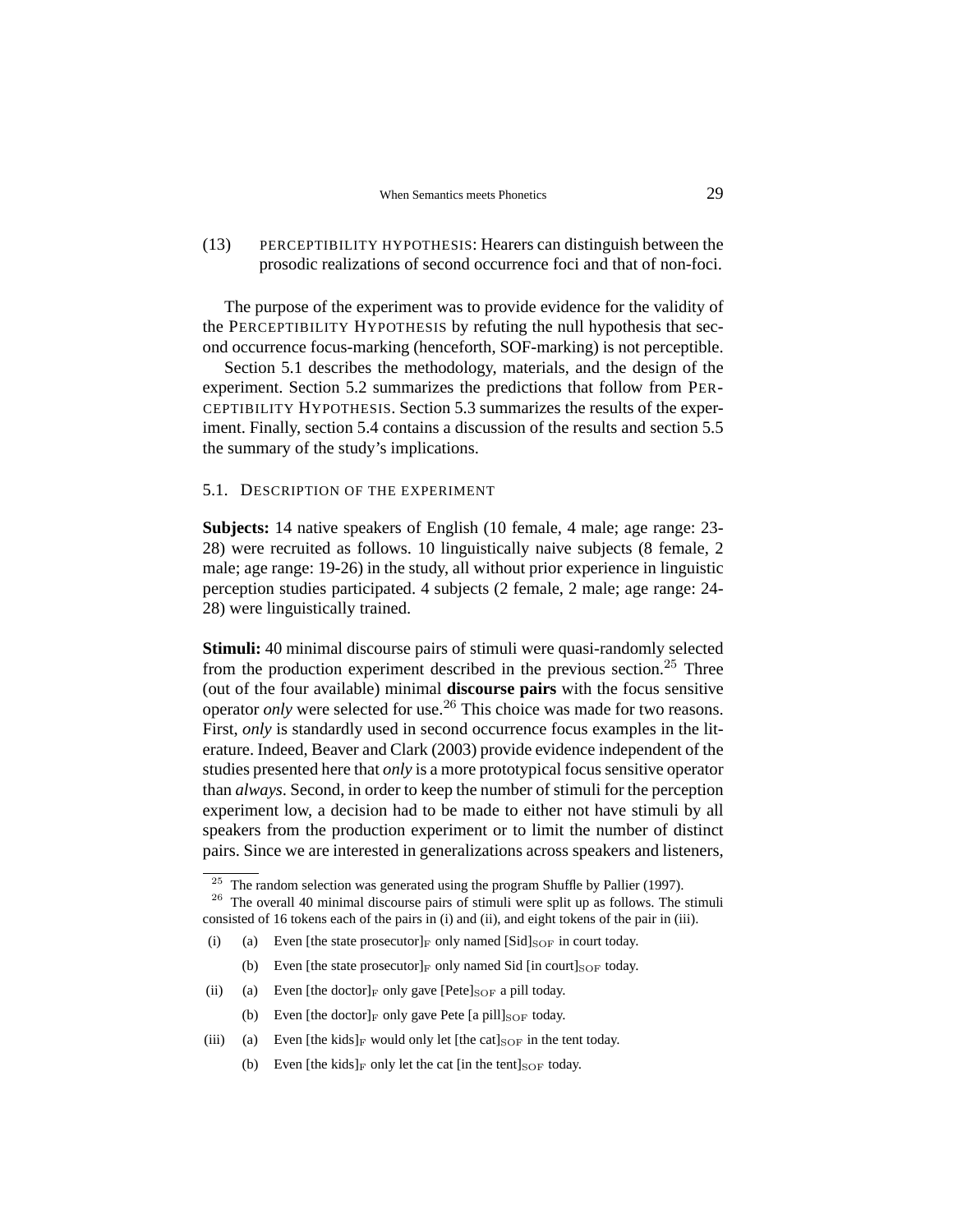we decided to reduce the number of stimuli by excluding discourses with *always*.

Discourses that contained stuttering, unusually long pauses, or other signs of 'reading effects' (recall that the production experiment elicited the stimuli in a reading task) were excluded from the experiment in a blind review process prior to the random selection of the discourse pairs. Of the selected discourses, only the final sentence was used. Both parts of a pair always were taken from the same three sentence discourse pair and were uttered by the same speaker. The two elements of each pair differed only in their (second occurrence) focus assignment. This is illustrated by the examples given in (14) and (15). The sentences in (14b) and (15b) form a stimulus pair for the perception study. The preceding discourse from the production study, given in (14a) and (15a) are not used in the perception experiment. In the examples, second occurrence foci are indicated by 'SOF' but subjects were presented acoustic stimuli and therefore had no access to any artificial annotation.

- (14) a. Both Sid and his accomplices should have been named in this morning's court session. But the defendant only named Sid in court today.
	- b. Even the state prosecutor only named  $[Sid]_{\text{SOF}}$  in court today. in court today.
- (15) a. Defense and Prosecution had agreed to implicate Sid both in court and on television. Still, the defense attorney only named Sid in court today.
	- b. Even the state prosecutor only named Sid  $\left[$ in court $\right]_{SOF}$  today.

The list of stimulus pairs was balanced to meet the following conditions. Two pairs each from all 20 speakers of the production experiment were used. For each of the three minimal discourse pairs (see footnote 26), there were an equal number of instances where the first NP was supposed to be SOFmarked in the first sentence of a pair and instances in which the second NP was supposed to be SOF-marked in the first sentence.<sup>27</sup> Since, the two sentences in a pair only differed in their focus assignment, the second NP was SOF-marked if and only if the first NP was not SOF-marked.

Two versions of the experiment with inverse order were produced. 7 subjects took version 1 and 7 subjects took version 2 of the experiment. The following order constraints were observed when the list of stimuli was constructed: (i) the same internal order of a pair (the first sentence has a SOFmarked first NP or a SOF-marked second NP) was not allowed to occur more

<sup>27</sup> Subjects in the production study read every stimulus twice (see section 4). The stimuli used in this perception experiment were balanced for repetition. Both parts of a pair were from the same repetition.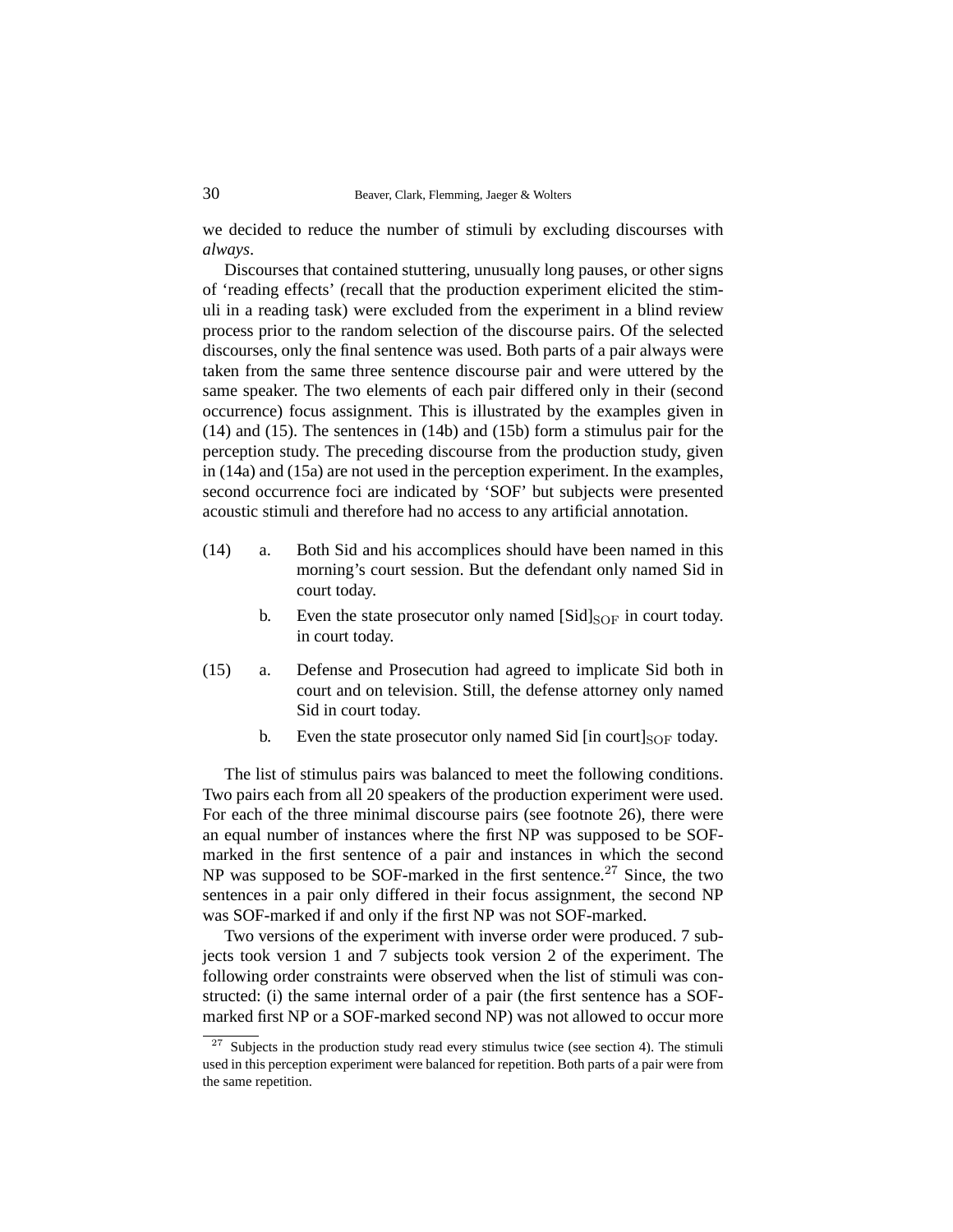than three times in a row; (ii) the same pair was not allowed to occur twice in a row.

**Presentation and procedure:** The acoustic stimuli were incorporated into an HTML page. Subjects first read through the instructions and then were allowed to ask the experimenter questions before they started the experiment. Subjects were asked to judge "in which of the two sentences (A or B) the speaker wished to make the second word (which will be given in bold face, cf. Figure 2) more prominent than the first." Subjects were not allowed to make any changes once they reached a decision for a pair.

Each pair of acoustic stimuli was accompanied by two words that were displayed in the same row. This is exemplified below for two pairs (pair 4 and 5 out of 40):



*Figure 3.* Excerpt of the HTML page displayed to subjects during the experiment

10 pairs of stimuli were displayed at a time. After every 10th pair of sentences, subjects were asked to take a break of 30 seconds to 2 minutes, which they could time themselves, before they continued to the next page. Subjects were asked to proceed from pair to pair and always listen to the first stimulus in a pair first. After that, they were allowed to listen to each of the stimuli as often as the wanted to. All subjects required between 15-25 minutes for the experiment and approximately 2 minutes to read the instructions.

To test whether subjects understood the instructions, after the experiment all subjects were asked to repeat in their own words what they had been asked to do.

Table IV provides a summary of all independent and dependent variables considered in the experiment.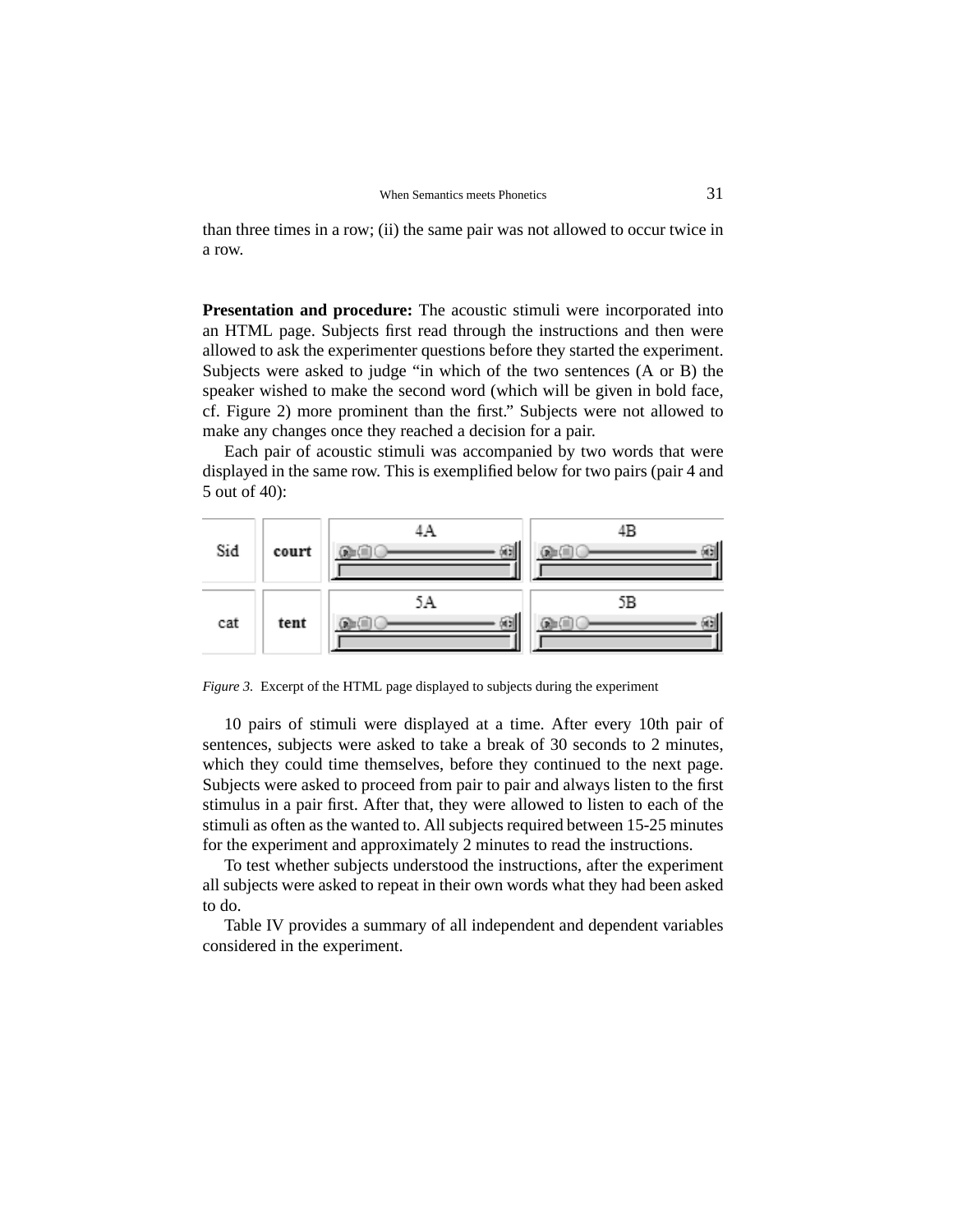Table IV. Summary of independent and dependent variables

| Type               | Variable name        | Variable description                                       |
|--------------------|----------------------|------------------------------------------------------------|
| Independent vars.  |                      |                                                            |
| (within subjects)  | second occurrence    | Whether the first or the second NP was                     |
|                    | focus location       | the second occurrence focus expression                     |
|                    | discourse pair       | From which discourse pair is the stimu-<br>lus pair taken? |
|                    | order                | When in the list was the stimulus pre-<br>sented?          |
| (between subjects) | list                 | Which of the two lists did the subject<br>read?            |
|                    | gender               | Gender of participant                                      |
|                    | linguistic education | Whether the participant was a linguist or<br>not           |
| Dependent vars.    |                      |                                                            |
|                    | answer               | Was the answer given the expected one                      |
|                    |                      | in light of the second occurrence focus                    |
|                    |                      | location                                                   |

### 5.2. PREDICTIONS

It follows from the PERCEPTIBILITY HYPOTHESIS that subjects should perform above chance in selecting from each pair the stimulus that was uttered with the intention of marking the second NP as second occurrence focus. Even if participants in the production study did not always produce natural stimuli, e.g. due to confounding factors like reading effects and the artificial situation created in a laboratory experiment, participants in the perception study should still overall perform above chance.

# 5.3. RESULTS

All subjects performed above chance (mean performance  $= 63\%$  correct answers; range  $= 52.5 - 77.5\%$ ). The one-sample t-test against an expected mean of 20 correct answers out of 40 reveals that subjects on average perform significantly above chance (t = 7.7; df = 13; p < 0.001) and that subjects performed 'alike' (i.e. there was no subject effect;  $\chi^2 = 9.6$ , df = 13; p> 0.7). The average effect size is small to medium ( $\omega = 0.28$ ). All subjects showed clear understanding of the task in the post-experimental interview.<sup>28</sup>

<sup>&</sup>lt;sup>28</sup> Based on the introspective data from post-experimental interviews, the precise strategy chosen to solve the task differed from subject to subject. We will not attempt to quantify this variation here, or to suggest a connection to our quantitative results.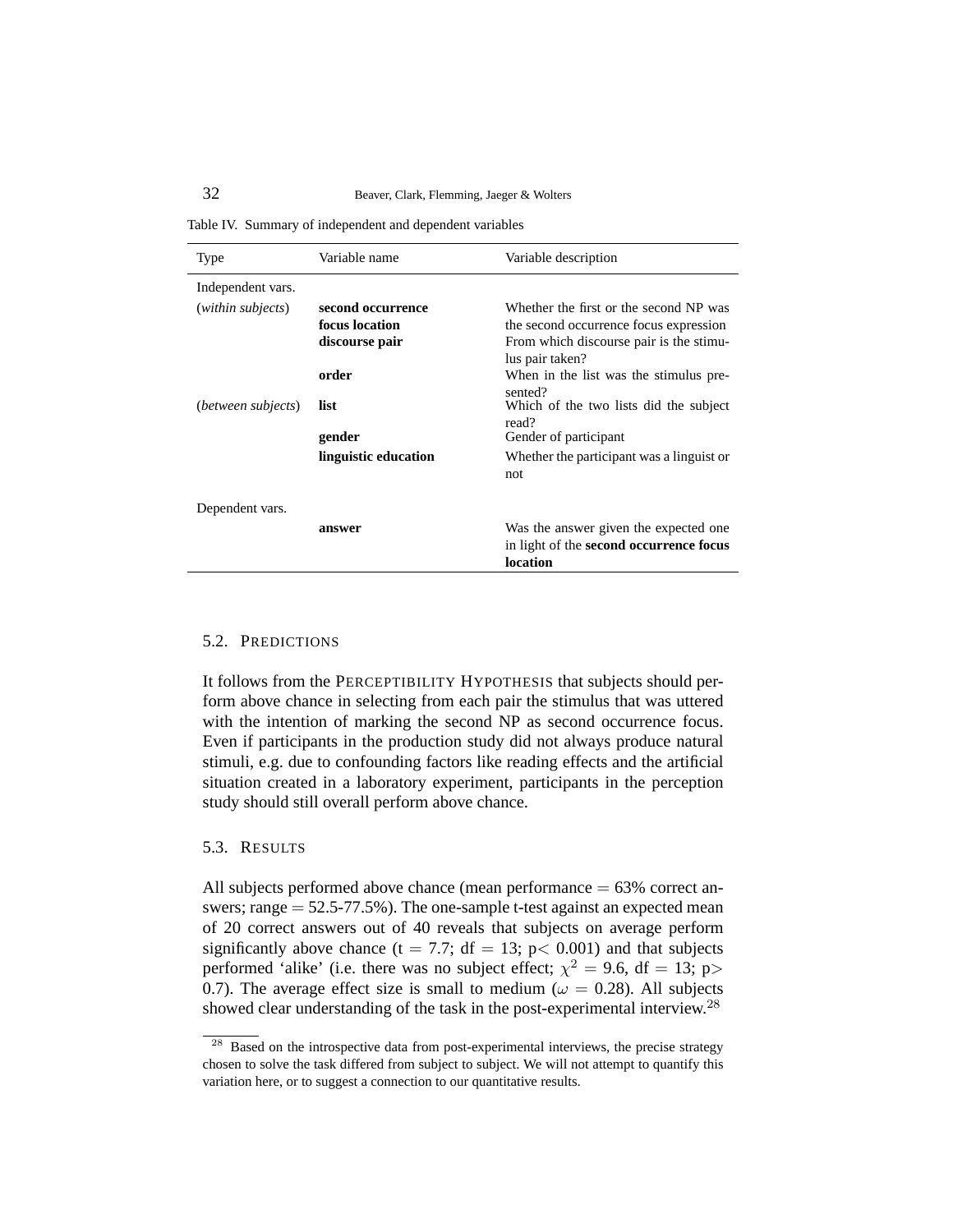None of the between-subject factors (i.e. **gender**, **list**, **linguistic education**) had a significant effect. Neither did **order** have a significant effect (i.e. the task was not too tiresome for our subjects). Crucially for pooling the data from all subjects, the level of linguistics education did not matter. Even though linguists performed slightly better than linguistically naive subjects (67% correct answers vs. 62%) this difference was not significant ( $\chi^2(1)$ )  $= 1.2$ ; df  $= 1$ ; p  $> 0.25$ ). Furthermore, all effects that hold for all subjects together also hold for linguistically-naive subjects alone. There also was an item effect ( $\chi^2$  = 163.9, df = 39; p< 0.001). That is, subjects did not perform equally well on all sentence pairs. Interestingly, there were items that nobody answered as expected and items that everyone answered as expected by the PERCEPTIBILITY HYPOTHESIS. A planned comparison of the **discourse pairs** used in the experiment revealed a significant effect ( $\chi^2(2) = 10.9$ ; p < 0.01): one of the three minimal **discourse pairs** (pair (iii) in footnote 26) on average lead to better performance than the other two pairs (stimuli of type (i) lead to correct answers in 59.4%, type (ii) lead to 60.7% correct answers, whereas second occurrence focus was correctly detected in 76.8% for discourse pair (iii)). It is important for the current purpose that *all* stimuli of all types performed above chance.

### 5.4. DISCUSSION

The results confirm the PERCEPTIBILITY HYPOTHESIS. Even though the phonetic correlates of second occurrence focus observed in the production experiment are very small, subjects are able to identify SOF-marked expressions correctly in 63% of all cases in the experiment. This shows that subjects are able to identify SOF-marking without contextual clues (recall that the sentence pairs were spliced from their preceding discourse), but it also raises the question of why people did not perform even better (or in other words, why the effect size is relatively small). For one thing, the overall performance is decreased because of 4 items that were almost always judged contrary to the predictions of the MARKING HYPOTHESIS (judged correctly by only 0-3 subjects out of the 14 overall subjects), and 4 more items that performed below chance (correctly judged by 4-6 subjects). Figure 4 shows the percentage of stimuli for which the SOF was identified as most prominent expression (a 'correct' response) for any given number of subjects. For example, it can be seen that stimuli for which 14 out of 14 subjects responded correctly amounted to 12% of all stimuli. It can also be seen that a clear majority of stimuli (66%) were judged correctly by more than 7 subjects, a rate above chance: the corresponding area of the pi-chart is shaded black.

Note that the existence of items judged below chance is neither what is expected according to the MARKING HYPOTHESIS, nor what would be expected in the absence of prosodic cues to second occurrence focus: since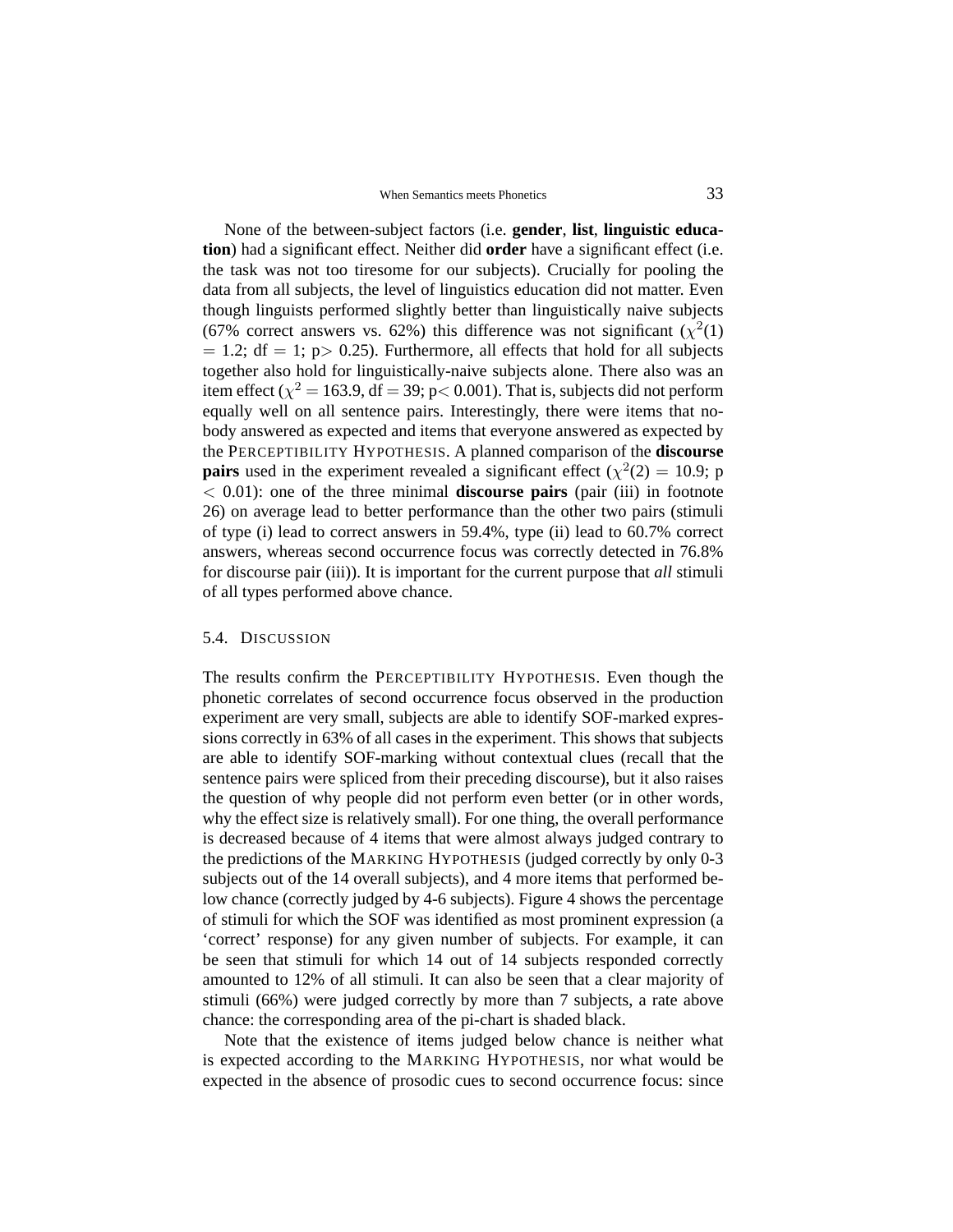

*Figure 4.* Which proportion of all items is judged correctly by how many of the subjects?

subjects should perform at chance in the absence of phonetic cues, these answers should have been judged correctly by 50% of all subjects. It is likely that, compared to naturally occurring speech, the artificial experimental scenario of the production experiment resulted in an above-average amount of intonationally ill-formed stimuli. If one excludes the four worst items, overall performance increases by 6% to 69%. If one also excludes the additional 4 items that performed below chance, the overall performance increases to 73%, so it is worth considering whether ill-formedness was the reason for poor performance on some items.

We performed an informal examination of the intonational well-formedness of a subset of data gathered from production experiment, concentrating in particular on items that yielded poor performance. Prior to the perception experiment, we had already examined the intonation on the second sentences in the read discourses, which contained one ordinary focus expression and no second occurrence focus expression, as in the final sentences in (14a) and (15a), repeated below.

- (14) a. Both Sid and his accomplices should have been named in this morning's court session. But the defendant only named  $[Sid]_F$ in court today.
	- b. Even [the state prosecutor] $_F$  only named [Sid]<sub>SOF</sub> in court today.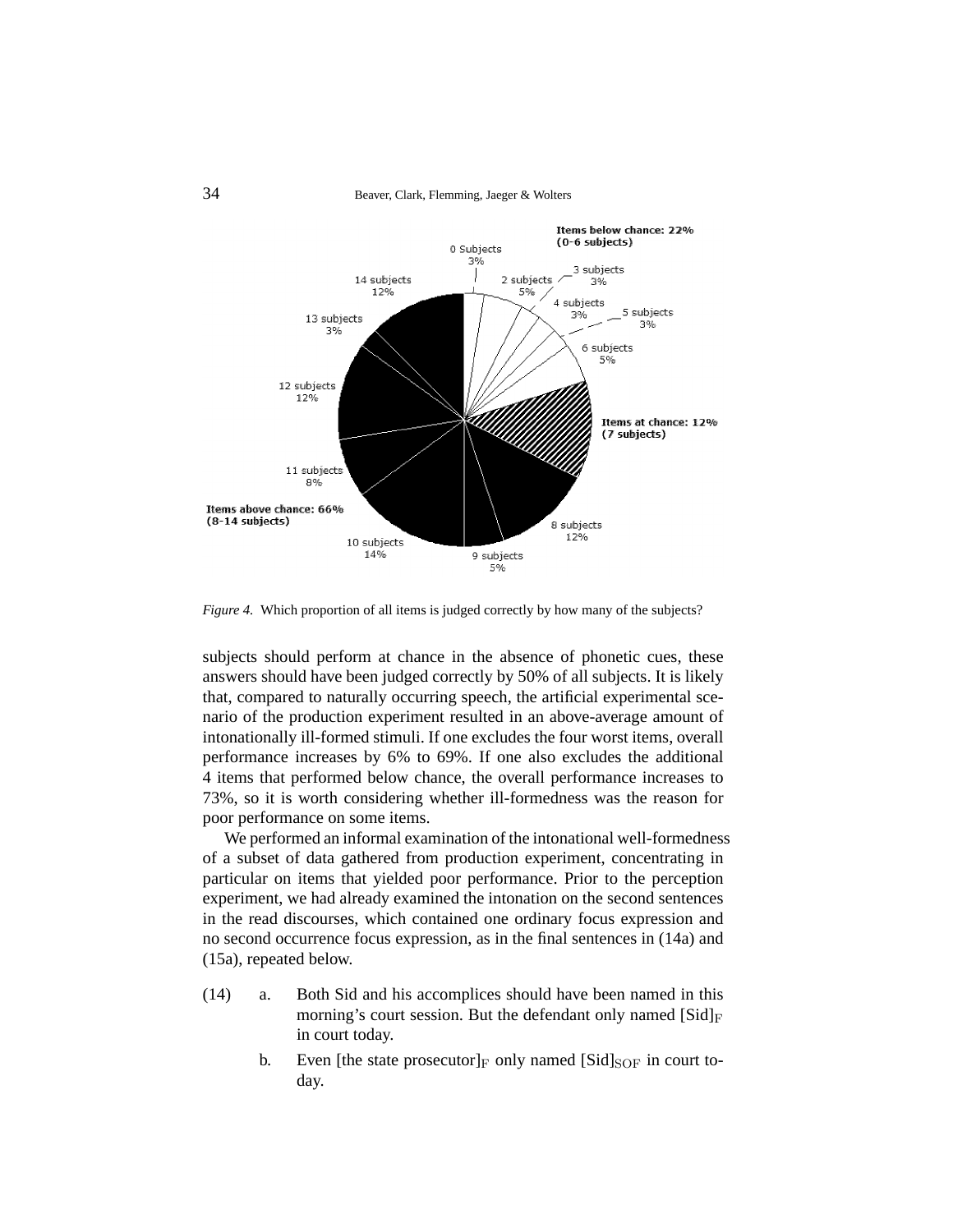- (15) a. Defense and Prosecution had agreed to implicate Sid both in court and on television. Still, the defense attorney only named Sid in  $[{\rm court}]_F$  today.
	- b. Even [the state prosecutor] $_F$  only named Sid in [court] $_{SOF}$  today.

For a sentence of that type (i.e. a sentence involving a single focus and no second occurrence focus) it is often easy to judge whether an utterance is intonationally well-formed. While the majority of the stimuli were wellformed in their second sentence, as judged by the authors in an informal listening experiment, the rate of intonationally ill-formed sentences was high enough to explain why some stimuli in the perception study were consistently judged counter to expectations. In several stimuli, the second sentence (e.g. in (14a) and (15a)) contained a strong pitch accent on the unfocused expression but not on the focused expression indicating that the subject had problems reading the stimuli (either because the stimulus was textually unnatural or because the subject was tired or not paying sufficient attention). The wrong placement of the pitch accent sometimes seemed to carry over to the third sentence containing the second occurrence focus expression. The decision not to exclude those supposedly ill-formed stimuli *a priori* was made because this may have seriously confounded the study. However, it is clear, and, indeed, unsurprising, that the existence of occasional unnatural productions in the original reading task is one of the factors limiting performance on the perception task.

Finally, it is significant that the perception task which subjects were asked to perform referred to intended prominence rather than directly to SOF-marking. The main purpose of the perception experiment was to establish whether second occurrence focus-marking is perceptible. In that sense, participants were used as (very intelligent) minimal difference detectors. That they performed significantly above chance means only that the difference between the phonetic realization of second occurrence focus and that of unfocused repeated expressions is humanly detectable, not that it is reliably detectable in natural situations. In addition, it is impossible to know from this experiment whether listeners actually use phonetic marking to infer second occurrence focus: it is logically compatible with our findings that hearer's disregard the phonetic differences we have observed, and rely entirely on context to identify second occurrence foci.

With regard to the latter issue, it should be borne in mind that the point of this paper is not to falsify pragmatic theories of focus or to show that pragmatic and discourse clues are irrelevant to the determination of focus assignments. Rather, our goal is to show that, contrary to claims in the literature, phonetic clues are available to infer the focus assignments of a sentence even in the case of second occurrence focus. This goal has been achieved.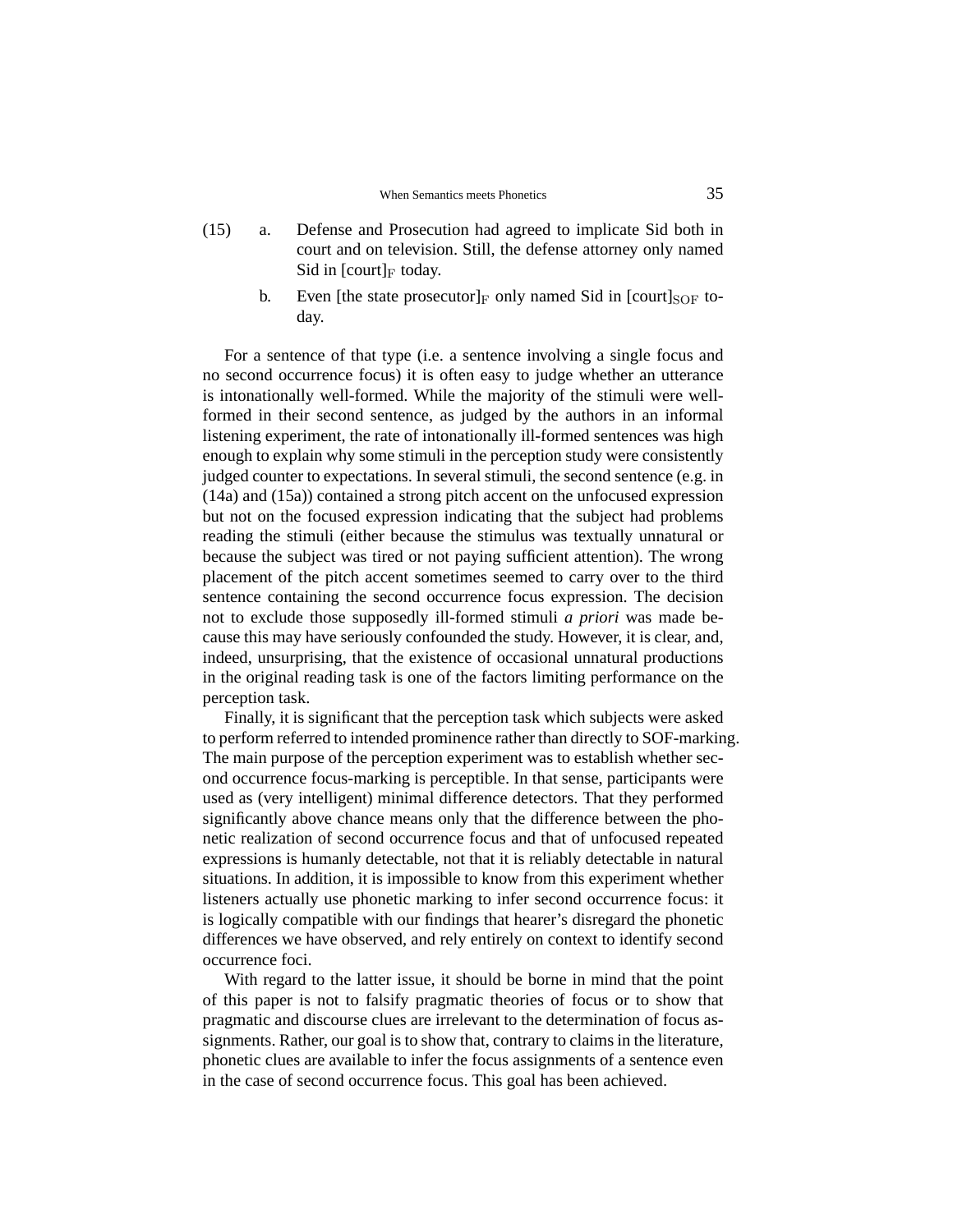We can only offer a plausibility argument as to whether phonetic information is used in interpretation of second occurrence focus. It is conceivable, though we take no position on this, that natural discourses are typically rich enough semantically to provide unambiguous clues as to whether a constituent is in second occurrence focus. Even if so, why should listeners not simultaneously use all information available to them? As more and more psycholinguistic research shows, the default in language processing is massively parallel constraint satisfaction, where the constraints come from different levels of linguistic competence as well as from non-linguistic processes (such as eye-movement; e.g. Tanenhaus et al. 1995). So, given that speakers mark second occurrence focus and that hearers are able to detect that marking, it would be surprising if hearers did not use the marking in interpretation. But this, of course, is not a proof that they do use that marking.

#### 5.5. CONCLUSIONS

The perception experiment presented above provides strong support for the PERCEPTIBILITY HYPOTHESIS, since it shows that hearers in principle have access to prosodic cues when identifying second occurrence focus: the marking of second occurrence focus is perceptible. This provides the final seal on our case that the argument from second occurrence focus (see section 2.5) is specious.

#### **6. General Discussion**

The experimental results reported in sections 4 and 5 support the MARKING, NON-STANDARD MARKING and PERCEPTIBILITY hypotheses. This is sufficient to undermine the argument from second occurrence focus described in section 2.5, but these results raise further questions about the prosodic marking of focus. That is, previous descriptions of second occurrence focus were not mistaken in claiming that the realization of words in second occurrence focus differs from the realization of normal unrepeated foci, they were only mistaken in claiming that second occurrence focus is not differentiated from unfocused material. So we are left with the following questions:

- 1. What is NON-STANDARD about second occurrence focus marking What is the nature of the difference between the realizations of second occurrence focus and regular focus?
- 2. Why is second occurrence focus marking NON-STANDARD Why is second occurrence focus realized differently from regular focus?
- 3. In what other environments should we expect similar effects to occur?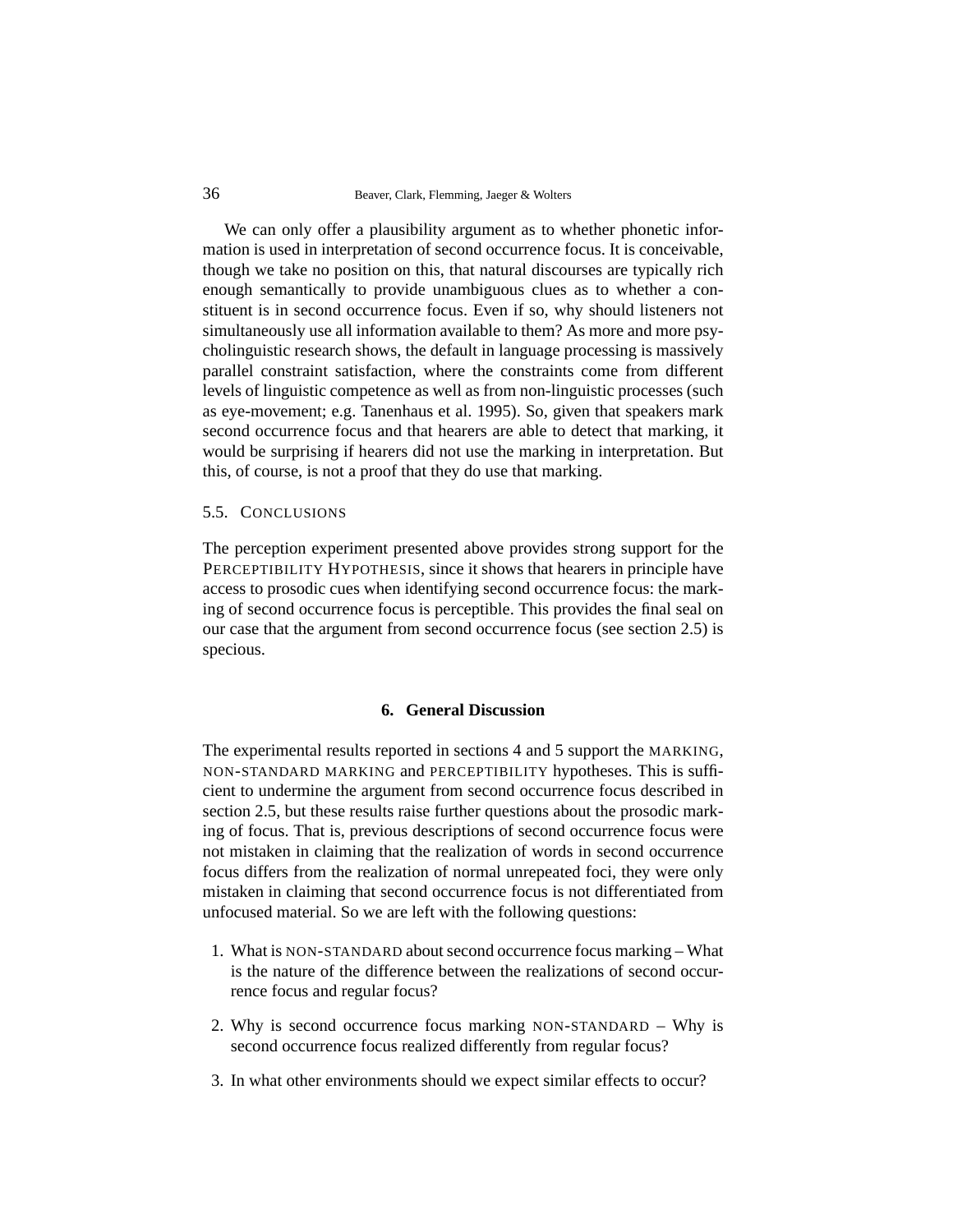Our experiments do not allow us to answer these questions conclusively, but we will argue for tentative answers that situate the phenomenon of second occurrence focus within the broader theory of the realization of focus, and which bring order to a collection of related phenomena discussed previously by semanticists. Briefly, we suggest that second occurrence focus is made prominent by greater duration and intensity (and maybe other prosodic correlates that we did not consider in this study), but it is usually not pitch accented. In short, second occurrence focus marking is an example of phrasal prominence without pitch accent. This realization can be understood as resulting from the fact that items in second occurrence focus occur after the nuclear accent of their phrase, the environment of post-nuclear deaccenting.

Below we address (i) and (ii) in detail (section 6.1 and 6.2 respectively) and show that this interpretation has implications for the general theory of phrasal prominence (stress and accent) and the marking of focus. We then bring some of the ideas we have developed to bear on prior discussion in the semantics literature of example types closely related to the classic second occurrence focus paradigm (section 6.3).

# 6.1. WHAT IS NON-STANDARD ABOUT SECOND OCCURRENCE FOCUS MARKING?

We conducted a comparison between second occurrence focus marking and the marking of ordinary, non-repeated focus.<sup>29</sup> Specifically, we investigated two questions that derive from our NON-STANDARD MARKING HYPOTHE-SIS.

- (16) PITCH-SUPPRESSION: Does standard second occurrence focus marking lack a pitch accent?
- (17) PITCH-OPTIONALITY: Can second occurrence foci optionally be marked using (ordinary) focus marking, complete with pitch accent?

As discussed in section 2, focus is usually marked by a pitch accent, perhaps specifically a nuclear pitch accent, and the primary correlates of pitch accent are to be found in the fundamental frequency contour. So a rather striking feature of second occurrence focus marking is the minor role played by fundamental frequency (f0). The production study revealed no significant main effect for f0 differences between words in second occurrence focus and unfocused words. Auditory transcription of a subset of the data indicates that second occurrence focus expressions are occasionally marked with high pitch accents  $(H^*)$ , but in most cases there is no perceptual indication of a pitch

<sup>&</sup>lt;sup>29</sup> See Jaeger (2004, section 4) for further details.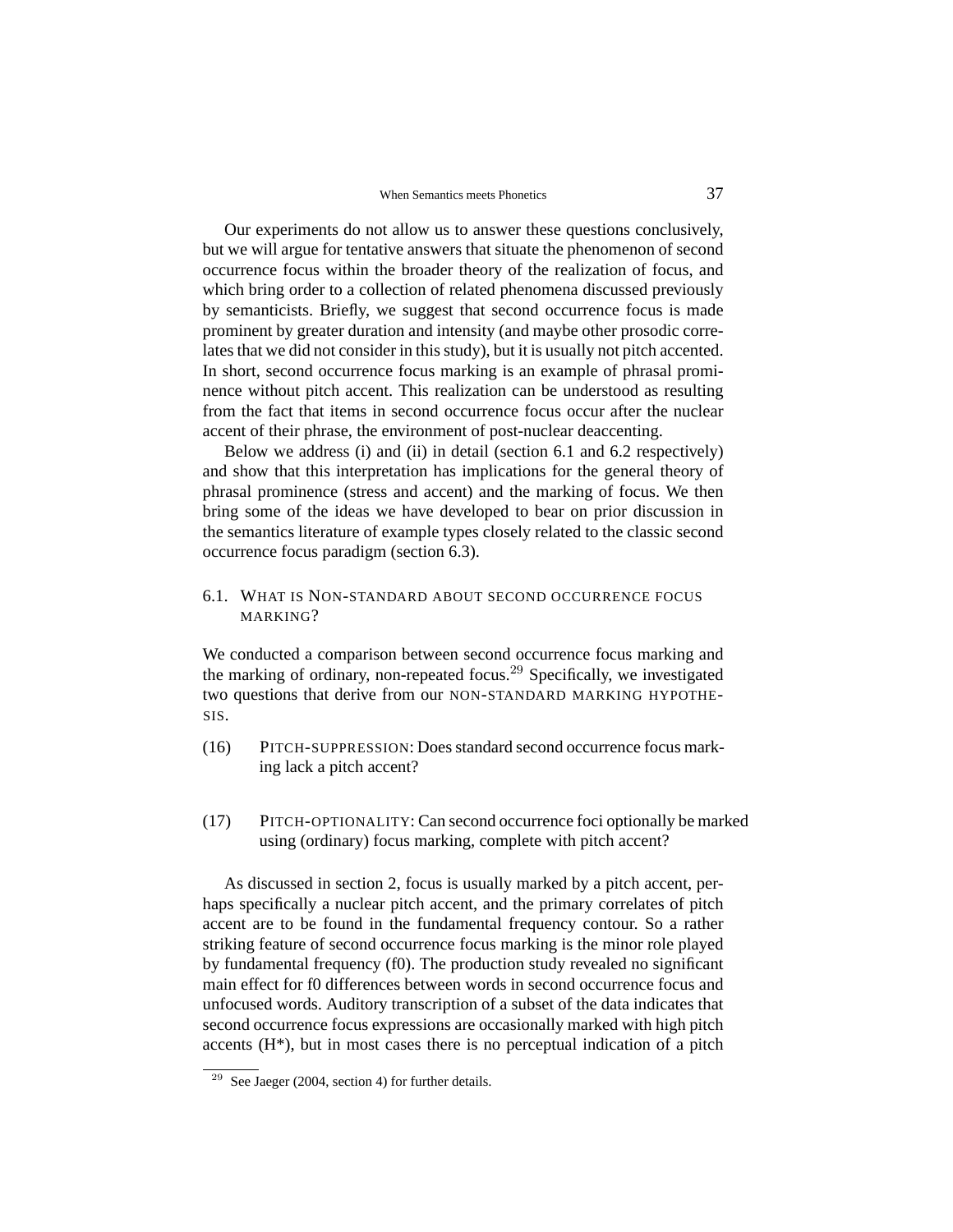accent on the second occurrence focus expression. For cases without a pitch accent on the second occurrence focus expression, two representative pitch tracks along with their transcriptions are shown in Figure 5 and 6. The focus expression associated with *even* is marked by a clear f0 peak, indicating that the focus of *even* is marked by a high pitch accent. Then the fundamental frequency falls to a low level, and remains relatively low, or slightly declining, to the end of the utterance. That is, there is no evidence for a pitch accent on any words after the focus expression associated with *even*. 30



*Figure 5.* First sample with a second occurrence focus lacking any pitch accent.



*Figure 6.* Second sample with a second occurrence focus lacking any pitch accent.

Figure 7 is a representative example of a second occurrence focus expression marked by an  $H^*$  pitch accent (though a comparatively subtle one).<sup>31</sup>

<sup>30</sup> The small perturbations mostly at the syllable onsets and syllable codas of some words are consonant effects and are not intonationally significant. For an overview of such effects, see e.g. Silverman (1987) or Beckman and Elam (1997). Note also that the pitch tracks in Figure 6 and 7 contain instances of pitch halving immediately preceding or following the target expression. That is, the pitch tracking algorithm erroneously halved the fundamental frequency for a short period (c.f. Ladefoged 2003:83–84). The actual f0 is more or less level. <sup>31</sup> In the utterance pictured in figure 7, *doctor*, the focus of *even*, is highly prominent auditorily, and this is reflected in the amplitude track in the figure. However, it is notable that (aside from onset effects) there is no pitch movement on *doctor*. It is conceivable that this is related to the fact that a pitch movement does occur on the later second occurrence focus *Pete*, but we have not studied this possibility further.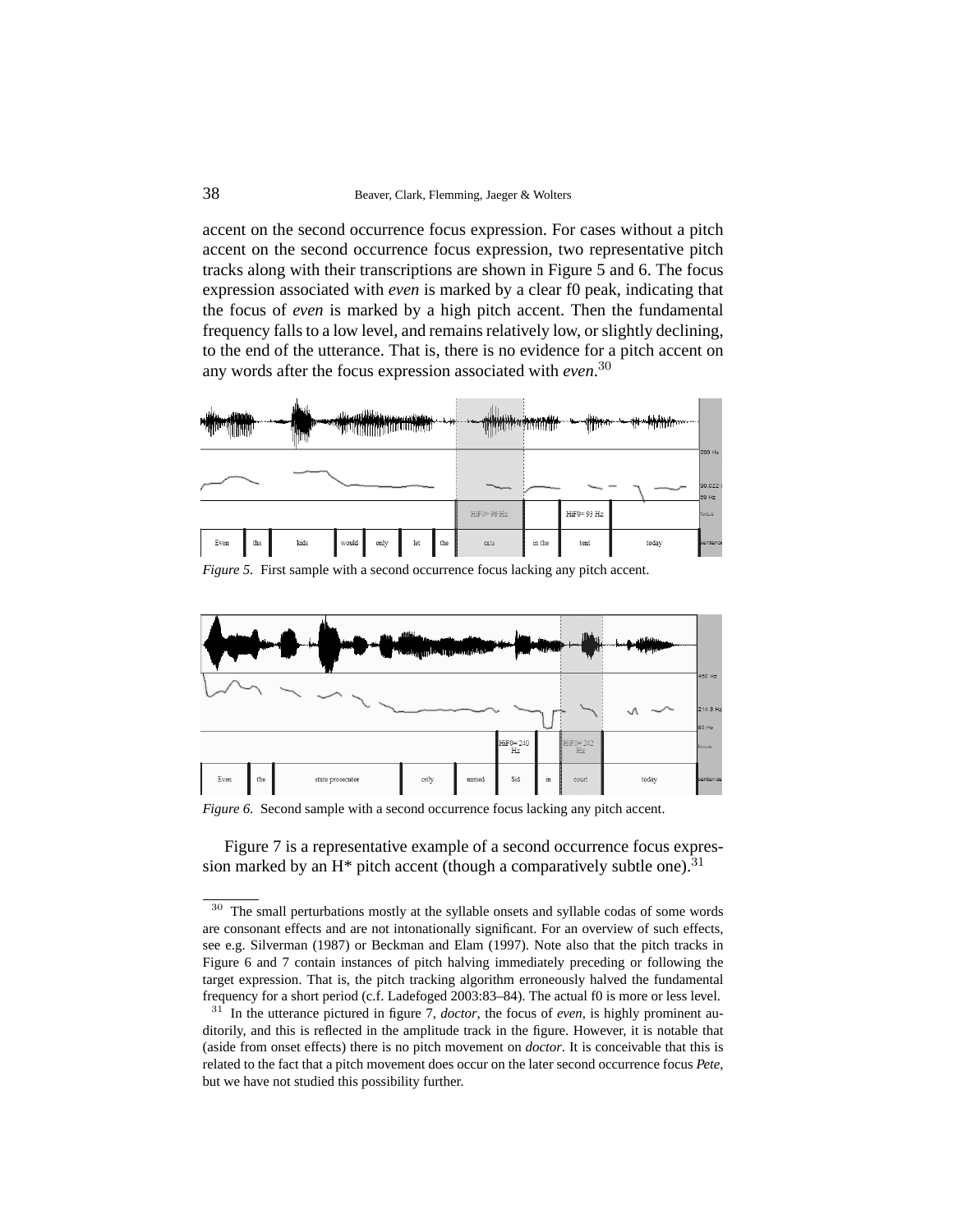

*Figure 7.* Sample with a pitch accented second occurrence focus.

So the results of the production study show not only that second occurrence focus is consistently marked by greater duration and intensity, but also that it is occasionally marked by f0. To put it in the phonological terms we used to set up this issue: second occurrence foci can optionally be marked with a pitch accent. Given the existence of optional pitch accents, it is logically possible that the perception subjects' ability to distinguish second occurrence focus from lack of focus is based on a few stimuli in which second occurrence focus is marked by a pitch accent. We now turn to a brief analysis of the acoustic properties of the stimuli used in the perception experiment indicates that this is not the case.<sup>32</sup>

A logistic regression model was used to predict the subjects responses in the perception task based on measurements of the acoustic properties of the stimuli. Note that this model predicted the subjects' actual responses rather than the 'correct' answers, in order to try to identify the stimulus parameters that listeners attended to in making their judgments. The best predictors of subjects' judgments were measures based on the duration and intensity of the target words, and the best single predictor was the energy measure derived by multiplying duration by intensity. Adding fundamental frequency information did not significantly improve the fit of a model based on the energy factor. This indicates that subjects relied primarily on duration and intensity in identifying the more prominent word, and fundamental frequency did not play an important role.

In addition to the logistic regression analysis, we examined the 'best stimuli' from the perception test, i.e. those stimuli for which all subjects gave the same response. We would expect these stimuli to exhibit a particularly clear distinction between second occurrence focus and unfocused items. Careful inspection of the pitch measurements in the target words, and the overall pitch contours revealed no apparent way in which f0 could have been used to distinguish the prominence of the words.

More details are given in Jaeger 2004, sections 4.4 and 4.5.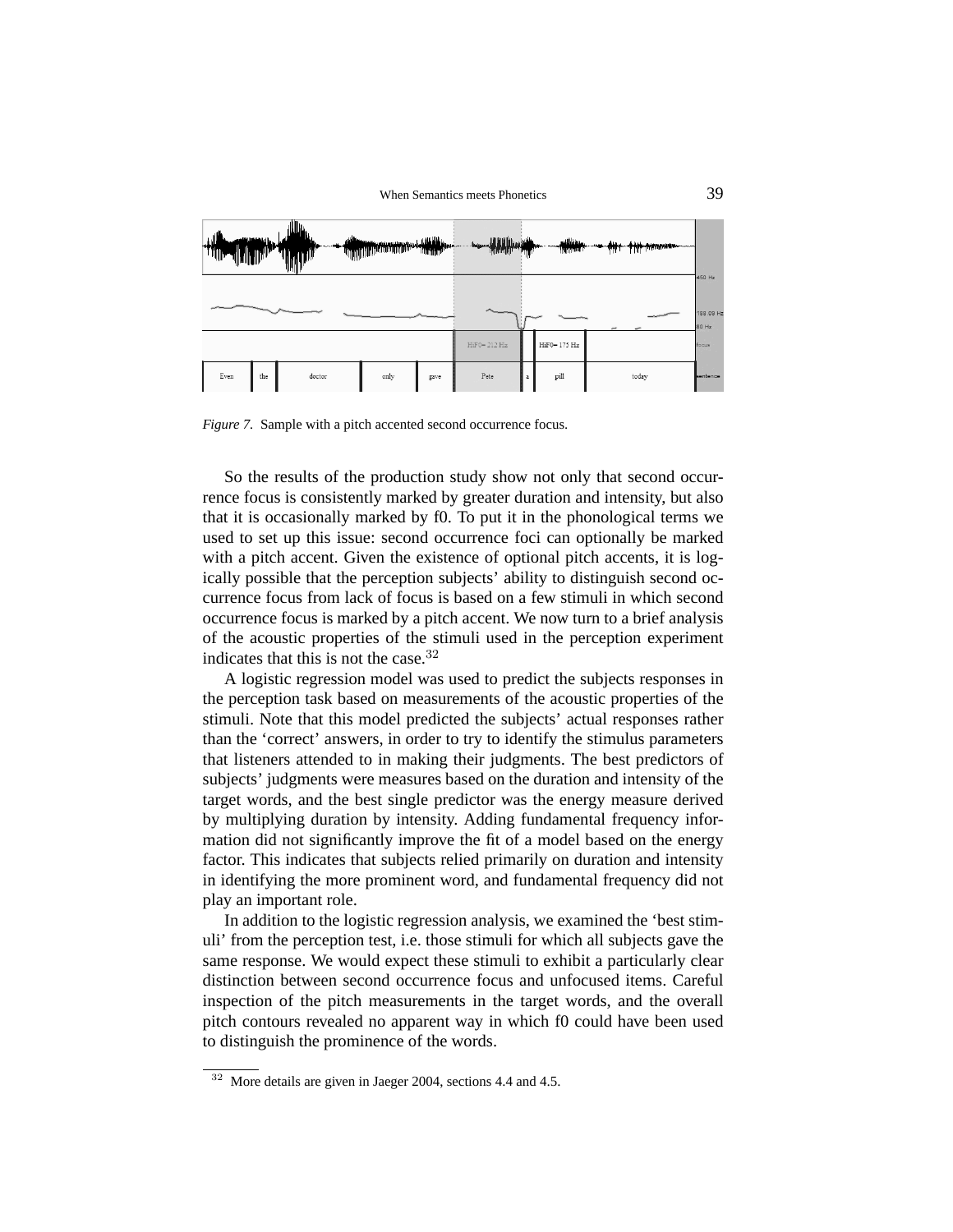Based on both the logistic regression analysis and the sample of 'best stimuli', we conclude that the primary correlates of second occurrence focus are duration and intensity in the sense that these are the measures that most reliably distinguish second occurrence focus from lack of focus in production, and that they are the properties that listeners attended to in the perceptual task. Fundamental frequency is only optionally used in marking second occurrence focus and is not required for perception of the prominence of second occurrence focus. Of course if a speaker chose to mark second occurrence focus with a pitch accent, it is quite possible that the associated f0-related cues would be more significant than duration and intensity in giving rise to a percept of prominence, but this is not the typical realization of second occurrence focus, nor is a pitch accent necessary for listeners to detect the prominence associated with second occurrence focus.

#### 6.2. WHY IS SECOND OCCURRENCE FOCUS MARKING NON-STANDARD?

Phonologically, we interpret the confirmation that pitch suppression occurs in terms of a distinction between phrasal stress and pitch accent: focus is usually marked by phrasal stress and a nuclear pitch accent, but second occurrence focus is marked by phrasal stress only. As discussed in section 2.6, theories that distinguish stress and pitch accent generally identify greater duration and intensity as primary correlates of stress, while pitch accents are primarily realized in terms of the fundamental frequency contour. So the greater duration and intensity of SOF are attributed to phrasal stress, and the absence of f0 differences between SOF and non-focused material is attributed to the absence of pitch accents in both conditions (with a few exceptions in the case of SOF, as noted above).

Positing that second occurrence focus is marked by stress but not accent may help explain why second occurrence focus is realized differently from regular focus, by relating second occurrence focus to the well-established phenomenon of post-nuclear deaccenting. As mentioned in section 2.6, a nuclear accent is the last pitch accent in a phrase, so placing a nuclear accent early in a phrase, as in (18), implies that all following words must be unaccented. This is referred to as *deaccenting*, the reason being exemplified by in (18), where the word *Sandy* would be accented in a more neutral (or broad focus) reading of the sentence.

#### (18) Pat gave a [book]<sub>F</sub> to Sandy.

In all of the examples used in our experimental study, the second occurrence focus is preceded by an expression which we expect to be realized with a nuclear pitch accent, marking the focus associated with *even*. So, as we have indicated, the absence of a pitch accent on the second occurrence focus could be regarded as an instance of post-nuclear deaccenting (c.f. Bartels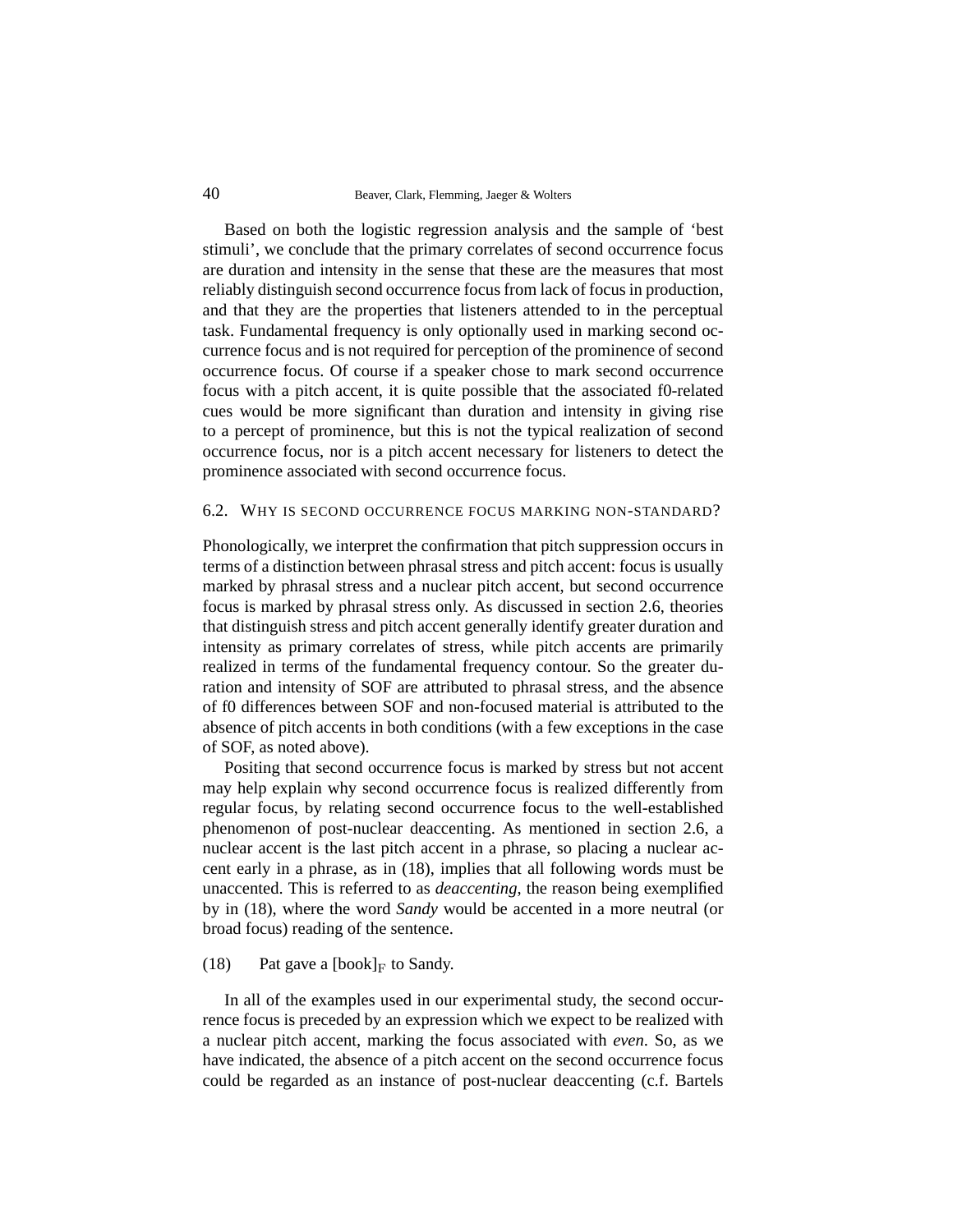1997:12 and Rooth 1992). That is, the second occurrence focus could not be accented without supplanting the accent of the focused subject as nuclear accent, or initiating its own phrase, in which case the sentence would contain two phrases, each with a nuclear accent.

We may conjecture that a two-phrase realization is employed in some of those occasional cases in which speakers choose to place a pitch accent on a second occurrence focus, but that the sentence containing the second occurrence focus is more usually produced as a single phrase.<sup>33</sup> The predominance of this phrasing is in turn plausibly related to the fact that the material following the subject (e.g., *only named Sid in court today* in Figure 6) is *given* information (in the sense of Prince 1981) and structurally identical to a portion of the preceding sentence (i.e. the same words bear the same grammatical functions and are in the same syntactic positions). These are both factors that have been shown to favor unaccented realizations (Ladd 1996:166, Terken and Hirschberg 1994), so speakers may be disinclined to place this material in its own phrase where it must receive a nuclear accent.

The picture we have arrived at is one according to which the focus of a focus sensitive operator should receive the strongest phrasal stress in the scope of the operator (cf. Jackendoff 1972), which is preferentially achieved by assignment of a nuclear accent to the focus. In the canonical second occurrence focus examples this conflicts with a dispreference for nuclear accents on repeated material, and an independent preference for placing the nuclear accent on a separate focussed constituent which occurs earlier in the sentence. This conflict is generally resolved in favor of deaccenting, but the second occurrence focus can still be marked by the strongest stress in the scope of the focus sensitive item with which it is associated.

#### 6.3. WHAT ENVIRONMENTS YIELD PITCH ACCENT-LESS FOCI?

Our results demonstrate that in one specific type of environment focus is marked using duration and intensity, and the earlier discussion in this section addressed features of the environment that might be relevant in producing such realizations. The semantics literature includes discussions of a number of variants in the basic second occurrence focus paradigm. In this section we will consider these variants in the light of what we have learned. $34$ 

We have not performed a direct study to establish the plausibility of the two phrase analysis, as might be marked by boundary tones and duration effects on both stressed and unstressed syllables, and by breaks in the speech signal, but see Jaeger (2004, section 5.3) for further discussion of issues connected with phrasing.

<sup>&</sup>lt;sup>34</sup> In the discussion in this section we concentrate on the importance of the relative positioning of second occurrence (or other) foci and nuclear accented foci. The role of discourse status or textual repetition has also come up in prior literature, specifically in the work of Krifka (1997:270–271). Krifka considers variants of second occurrence focus examples in which the second occurrence focus is pronominalized, and argues that such examples require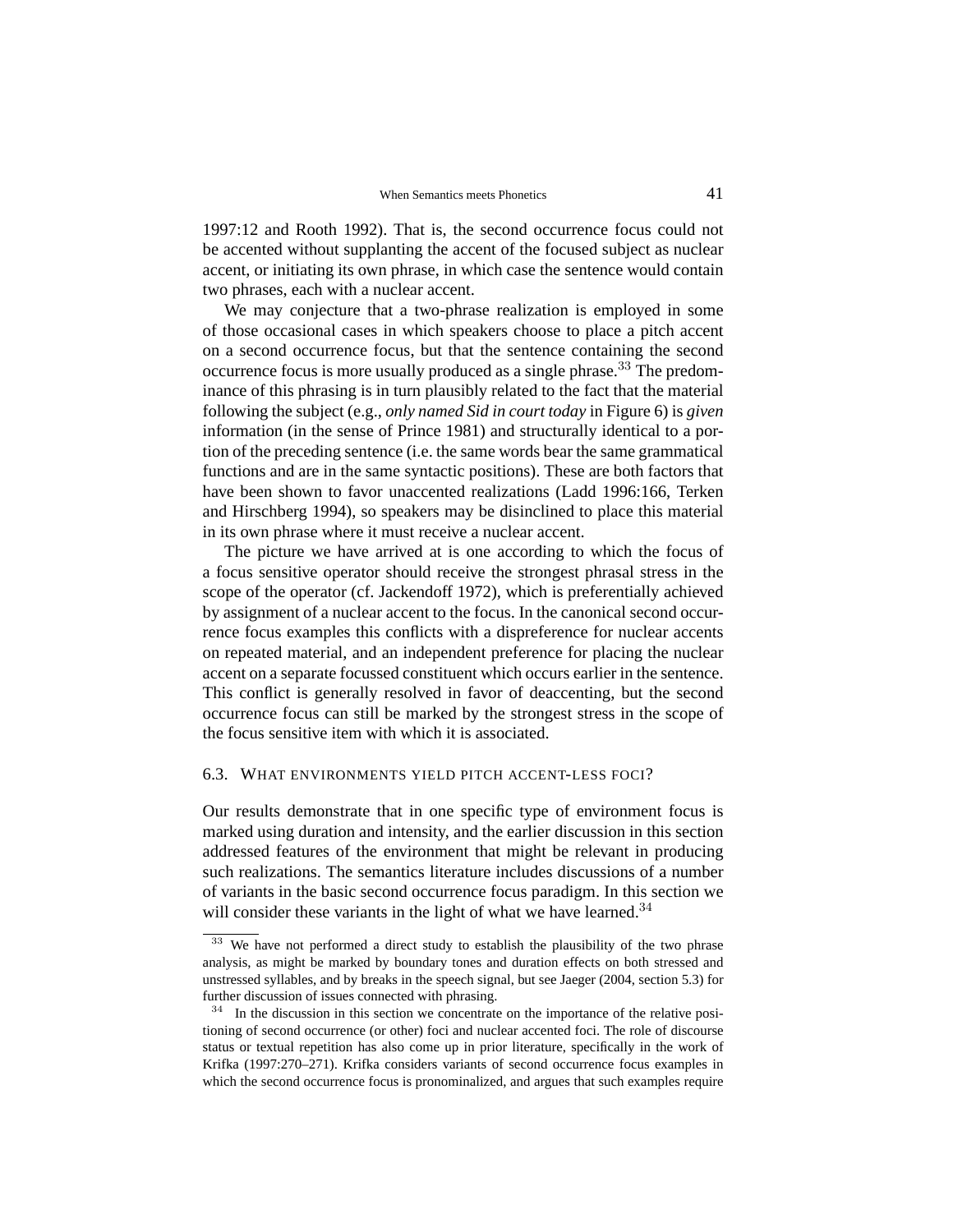In the experimental materials, the second occurrence focus is preceded by a nuclear pitch accent, marking the focus associated with *even*. In looking through the literature on apparent dissociation between focus and pitch accenting, we observe that the great majority of examples involve an expression which semantically one would expect to be accented, but which occurs in post-nuclear position.

Consider the following classic example:

(19) People who *grow* rice generally only *eat* rice. (Rooth 1992:109)

Like second occurrence focus examples, this case involves an apparent mismatch between the intonational focus of a VP following a focus sensitive operator (*only*), and the semantic focus of the operator. The intonational focus, at least as regards pitch movement, is *eat*, but the semantic focus of *only* is *rice* (as evidenced by the meaning of the sentence). As for the second occurrence data we have examined, the semantic focus follows a nuclear accent, so neutralization of pitch movement is to be expected. It is natural to wonder whether the semantic focus of *only* is lengthened in the same way as we found for de-accented second occurrence foci. We leave examination of this question for further work.

A more complex type of example, due to Roberts (1996), is given in (21). Roberts imagines a conversation where we are discussing a number of things we would rather Mary did not do, listed in (20):

- (20) a. inviting Lyn for dinner
	- b. inviting Bill for dinner
	- c. staining the tablecloth at lunch
	- d. smoking before dinner

In this context, Roberts' considers the following dialogue:

- (21) A: Mary wasn't so bad after all. Of all the things we were afraid she might do, she only [invited Bill for dinner] $_F$ .
	- B: You got the person wrong. She only invited  $[Lyn]_F$  for dinner. But it's true that she did only one of those terrible things she could have done.

On the desired reading of the penultimate sentence of Bs reply, the domain of *only* is the set of properties in (20). However, given that there is

pitch accents on the pronominal foci. If so, then textual identity of the second occurrence focus with the first occurrence may be crucial for pitch suppression of foci. This accords with Ladd's (1980) observation that there is a strong tendency not to accent repeated material in English, mentioned in section 6.2, above.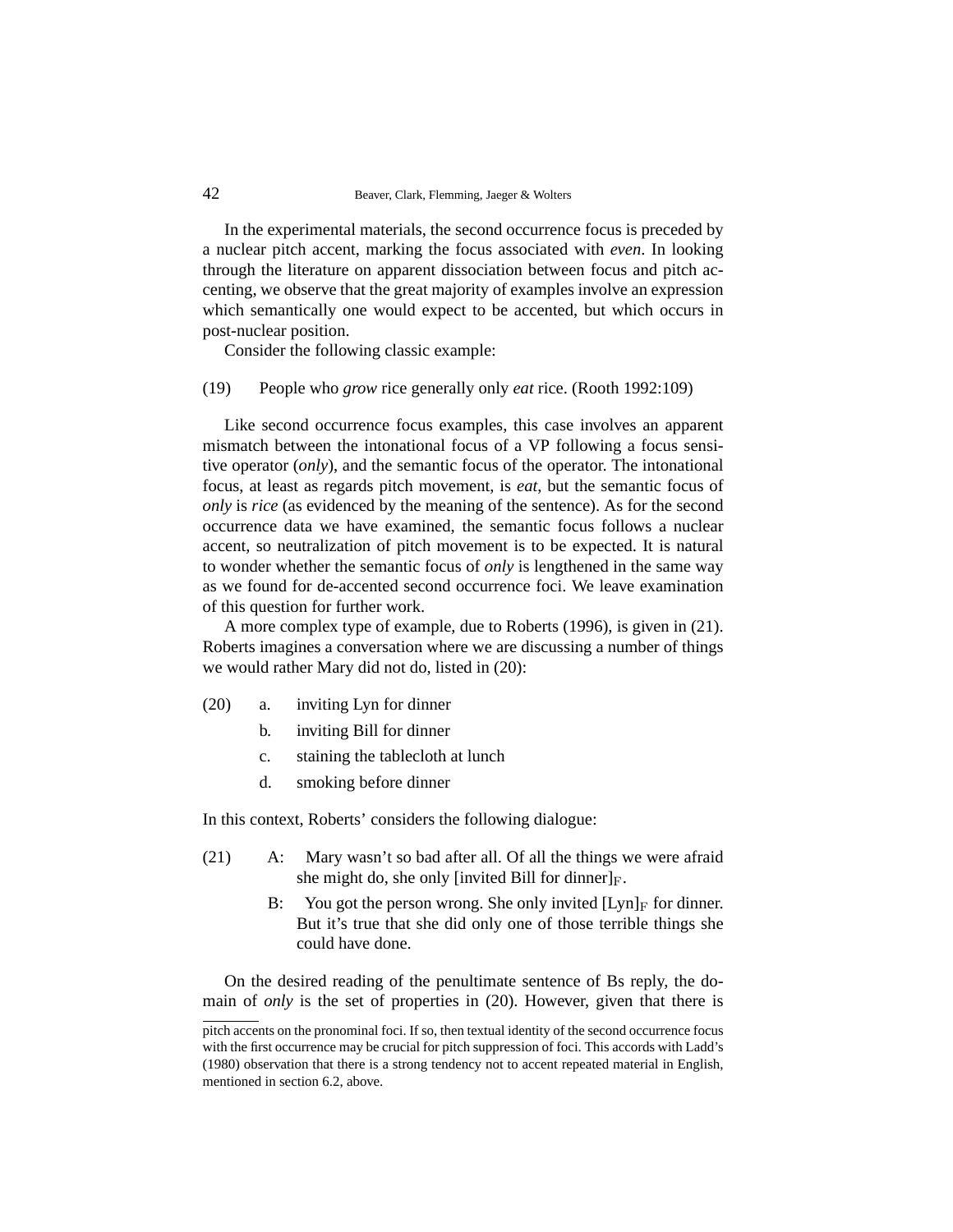focal prominence on *Lyn*, standard theories of focus sensitivity, like Rooth's (1985) weak theory, would lead us to expect that all the alternatives under consideration have the form *invited X for dinner*.

Unlike other examples we have considered, in this case we are considering a VP-focus, rather than focus on an argument. Thus to make sense of the example it is necessary to consider how VP-focus is normally marked. This issue is addressed in accounts of *focus projection* mentioned earlier, such as Gussenhoven (1984) and Selkirk (1995). Without going into detail, it suffices here to point out that in most cases focus on a VP can be marked by placing a pitch accent on the final argument NP, here *dinner*.

Having identified an accent pattern we might expect for such a case of VP focus, we can now say in exactly what sense the penultimate sentence in example (21) shows an unexpected pattern: *dinner* does not receive a pitch accent. Having observed this, it becomes clear that the lack of accent may be correlated with the fact that *dinner* occurs in post-nuclear position, where the nuclear accent is the contrastively stressed *Lyn*. (Presumably the fact that *Lyn* rather than *dinner* is chosen by the speaker to be the nuclear accent relates to the function of the speech act, and is independent of which word occurs first in the linear order of the sentence.)

The fact that in Roberts' example the nuclear accent happens to occur right in the middle of the phrase that is the focus of *only* complicates the analysis, but Roberts' example still has the same basic property as the cases we have studied: a word that we would expect to receive accent occurs in post-nuclear position and in fact is not accented. Once again, we may ask whether in this case the word in question is marked as prominent in some other way, e.g. by lengthening and intensity effects.

Are there any cases in which a semantic focus lacks accent, but does not follow the nuclear accent? Dryer (1994) claims that there are, and presents a candidate example. In the final sentence of (22), the second occurrence focus expression *a book* precedes the nuclear accent on *many people*.

- (22) A: I hear that John only gave  $[a \text{ book}]_F$  to Mary.
	- B: True, but John only gave [a book] $_{\text{SOF}}$  to [many people] $_{\text{F}}$ .

Dryer is certainly right to suggest that the most prominent accent in B's utterance can be on *many people* rather than *a book*. However, it is not clear to us whether this sentence can be felicitously uttered with no pitch accent on *a book*. <sup>35</sup> If Dryer is right, then we obviously would have to give up on our hypothesis that pitch accentless realizations of foci are restricted to postnuclear positions. However, even if B's utterance is felicitous with no pitch

<sup>35</sup> Perhaps what Dryer is observing is simply that *a book* in (22) need not carry a nuclear accent: it is naturally uttered without phrasal breaks between *a book* and the next accented expression, i.e. *many people*.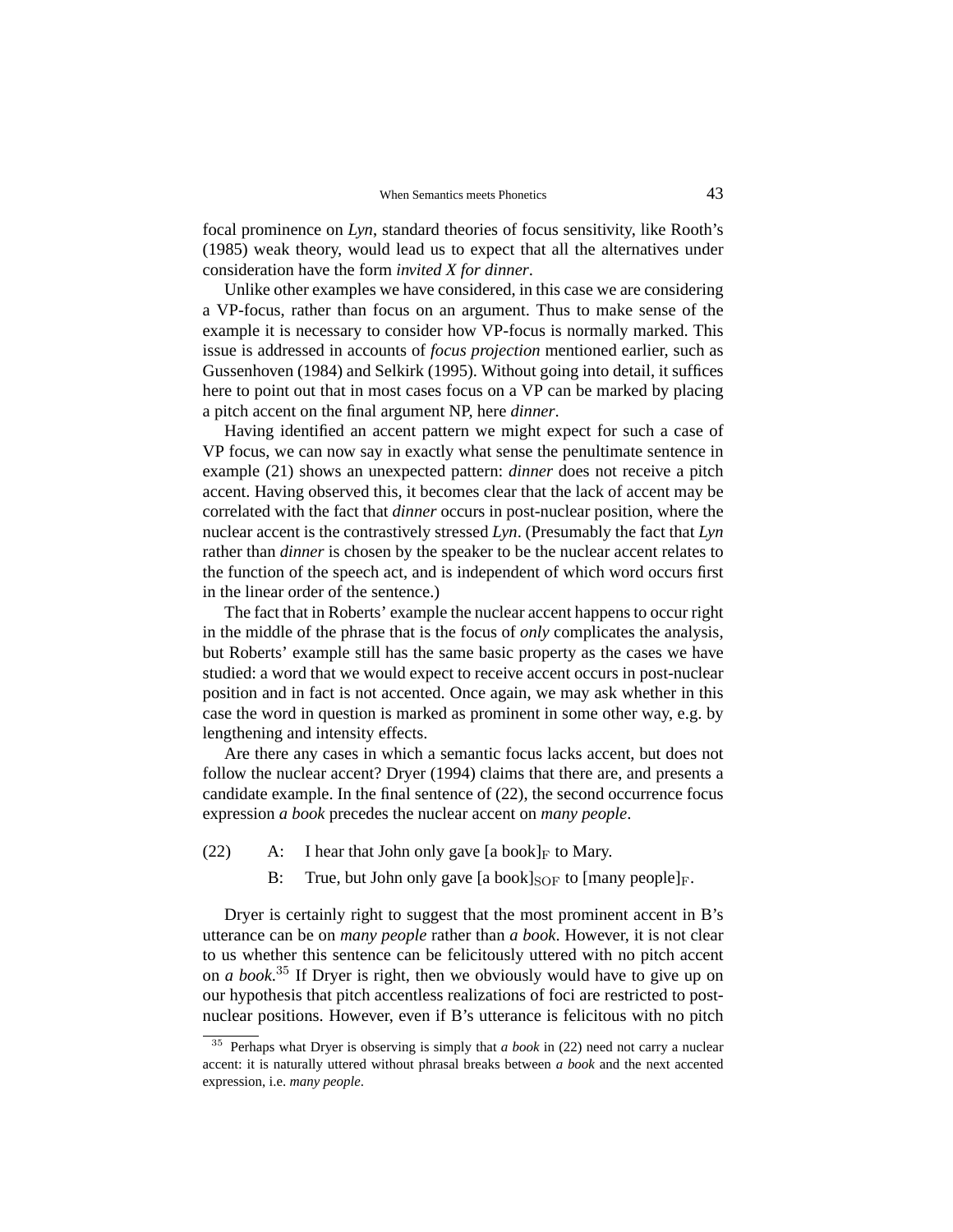accent on *a book*, it remains open whether the information status of *a book* is marked by lengthening or greater intensity. If there is lengthening or greater intensity but no pitch accent, then the example shows that pitch accentless foci are not restricted to post-nuclear positions. However, it is only if there are no prosodic correlates of focus at all on *a book* that the example would be problematic for the strong theories of focus which we have set out to defend in this paper.<sup>36</sup>

## **7. Conclusion**

The focus of a focus sensitive operator receives the strongest phrasal stress in the scope of the operator, usually realized as a nuclear accent. Second occurrence foci provide an extreme test case since they are typically deaccented. Yet our results indicate that second occurrence foci are still marked with the strongest stress in the scope of the operator.

This analysis has two implications for theories of focus-marking and accentuation. First, it implies that phrasal stress plays an important role in marking focus, and that pitch accent is not required, although it is usual. Second, post-nuclear deaccenting is purely a restriction on the appearance of *pitch accents* following a nuclear accent, while phrasal stress distinctions are permitted following a nuclear accent. This is compatible with analyses of phrasal stress and intonation such as Selkirk (1984:154f.) and Hayes (1995:396), but is inconsistent with analyses such as Bolinger (1958) which attribute all phrase-level prominence to pitch accents, implying that there are no prominence distinctions in the post-nuclear domain. Ladd (1996) has also proposed a number of arguments for the existence of post-nuclear prominence distinctions, but attributes these to post-nuclear pitch accents (e.g. pp. 215,

- (i) In poor countries, people who sell vegetables normally only eat vegetables.
- (ii) In poor countries, people who have vegetables to sell normally only have vegetables to eat.

<sup>&</sup>lt;sup>36</sup> We have not experimentally examined the example types due to Rooth, Roberts and Dryer discussed above, but we have considered further constructed data. For example, consider the following two variants of Rooth's (19):

Whereas (i) is parallel to Rooth's original example, in (ii) the second occurrence focus *vegetables* precedes the contrastive focus *eat* rather than following it. Naive respondents who were asked to read (i) and (ii) at first generally did not place contrastive stress on *sell* and *eat*. When asked to emphasize this contrast, subjects' reactions to (i) and (ii) varied. One respondent commented, not atypically: "It's harder to put emphasis on *sell* and *eat* in [(ii) than in (i)]." This provides further suggestive evidence that position of the second occurrence focus relative to the nuclear accent could be important, although there are certainly other factors to be considered. For example, even if some productions of (ii) lacked any pitch accent, we would have to rule out these being cases where the entire VP *have vegetables to eat* was the focus of *only*.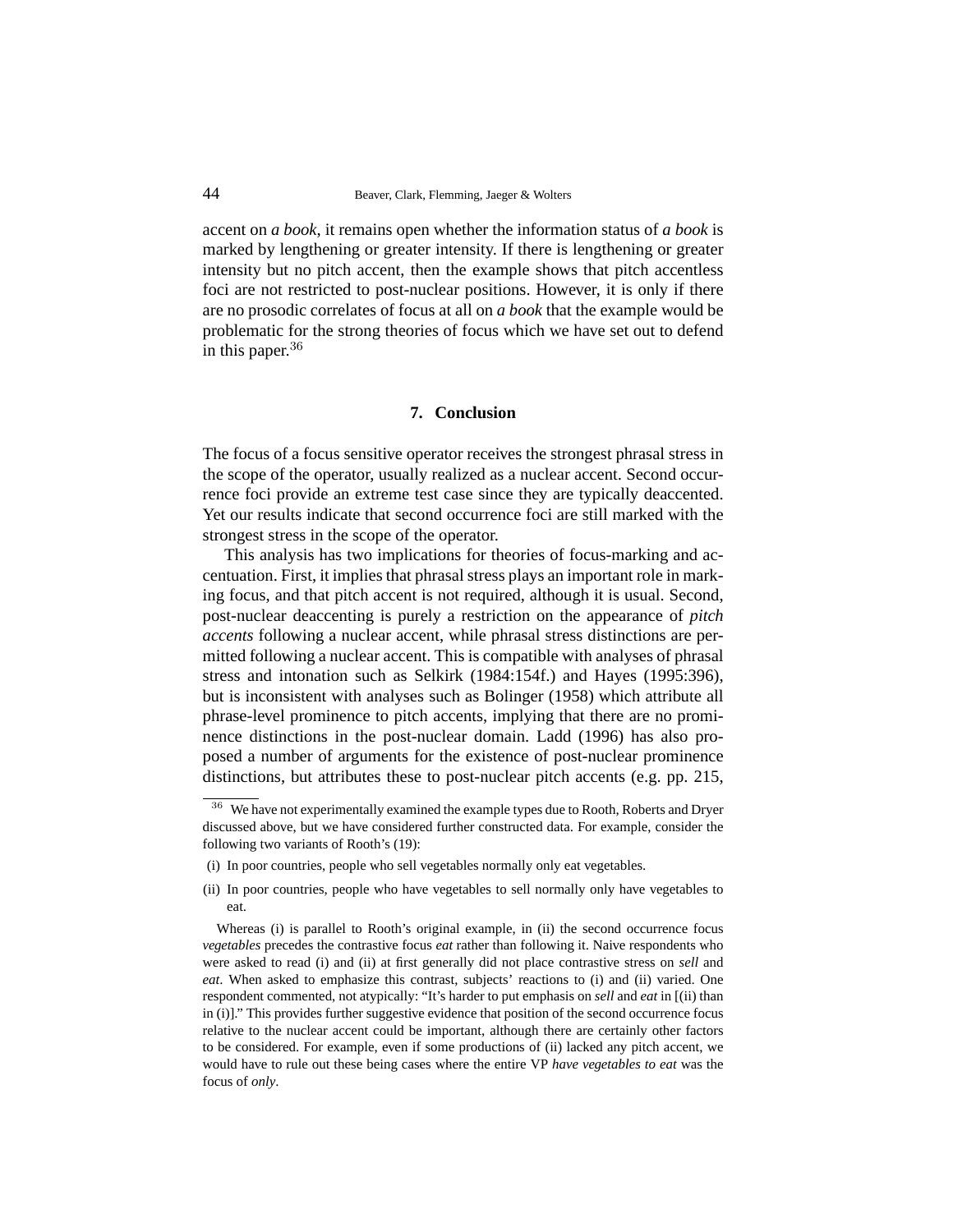227). Some of these observations might be attributed to post-nuclear phrasal stress rather than pitch accent *per se*, since they do not appear to involve significant pitch movements. The only previous experimental investigation of post-nuclear prominence of which we are aware is Huss (1978), but this study examines lexical stress, not phrasal stress, showing that stress minimal pairs such as éxport (noun) vs. expórt (verb) are distinguished in post-nuclear position (although the difference is subtle).

As discussed in section 6, studies of our production data indicate that pitch accenting is optional on second occurrence foci, although it occurs in only a minority of utterances. A more complicated question is whether the majority of second occurrence foci are just like ordinary foci, but with pitch movement suppressed. Our answer is a qualified *yes*: it is clear that pitch is usually suppressed in the relevant examples, while other parts of second occurrence focus marking are similar to ordinary focus marking, but we cannot conclude that pitch is the *only* suppressed feature.<sup>37</sup> If we hypothesize that pitch suppression forces (most) second occurrence foci to be marked without a pitch accent, so that they are realized instead with phrasal stress only, we arrive at a testable prediction for future work: *all* prosodic features that are shown to correlate with phrasal stress rather than pitch accents should be employed in second occurrence focus marking. Vowel quality, for example, may be such a prosodic feature.

As regards the semantics and pragmatics of focus, we have demonstrated that the argument from second occurrence focus is invalid. This argument implies a need for *strong*, pragmatic theories of focus rather than *weak* theories in which the interpretative effects of focus are mediated via the syntaxsemantics interface. The argument took as its empirical basis a claim that certain semantic foci are not phonologically focus marked, and, under further assumptions, hence not F-marked. However, we have shown that there are no grounds for denying that these semantic foci are phonologically focus marked: second occurrence foci have acoustic properties which, in the absence of phonological focus marking, would be unexplained.

In section 6.3 we considered further data from the semantics literature, based on variants of the canonical second occurrence focus paradigm. We argued that in several cases the observed occurrence of semantic foci lacking pitch accents could be given a similar explanation to the canonical cases. In particular, these examples involve semantic foci occurring in a post-nuclear tail. The relevant cases are Rooth's *rice farmer* example (19) and Roberts' *dinner invitation* example (21). One type of example in the literature (22), due to Dryer, is potentially more problematic, since it is claimed to involve a semantic focus lacking phonological focus marking but in pre-nuclear po-

 $37$  As a matter of fact, Jaeger (2004, section 5) presents some evidence that intensity marking, in contrast to durational marking, is also subject to a relatively strong reduction on second occurrence focus expressions.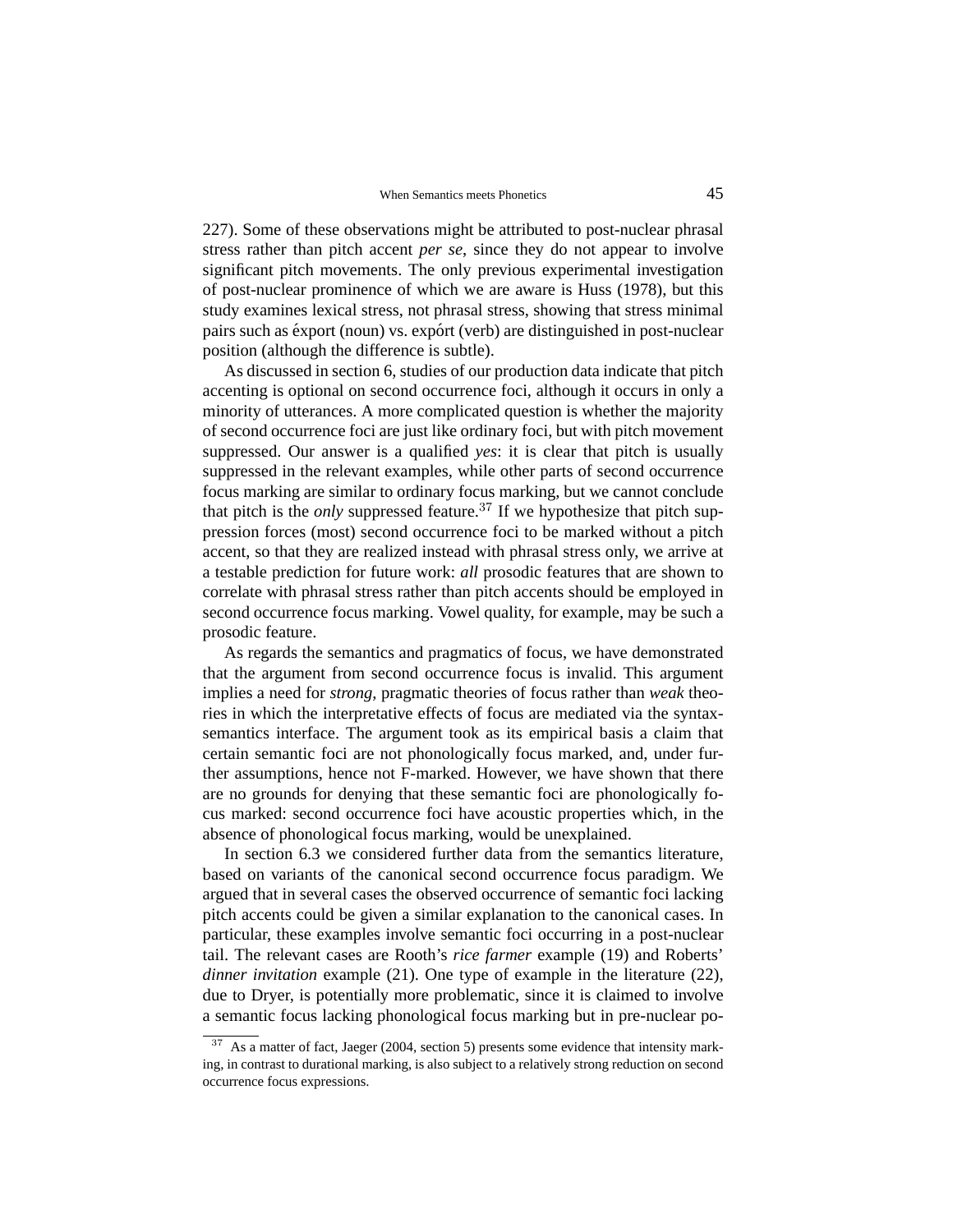sition. Further study is required to establish whether there are any acoustic correlates of phonological focus marking in these cases, and, indeed, whether there is a pitch accent.

Apart from the issue of whether the semantic focus is in post-nuclear position, another significant question is whether exact repetition of material is critical in producing the phenomenon of de-accented second occurrence foci. Although there is prior discussion in the literature (cf. footnote 34), this question has never been investigated experimentally. Indeed, none of the example types discussed in 6.3 have been studied experimentally in any published work, so these example types remain as avenues for further research.

In the introduction to this paper we mentioned a pessimistic observation of Ladd's, i.e. "that proposals about intonational meaning are not a reliable source of evidence on intonational phonology."(Ladd, 1996, p.102) We hope to have shown that work on intonational meaning can provide a reliable source of evidence on intonational phonology, and conversely that intonational phonology can provide a reliable source of evidence on intonational meaning. Without collaborative work across linguistic sub-disciplines, there would be a danger of circularity. The methodological moral of this paper is that progress in the study of intonation is possible if interface phenomena, like second occurrence focus, are studied simultaneously from both semantic/pragmatic and phonetic/phonological perspectives.

### **Appendix**

#### **A. Stimuli**

- 1. a) *Twins Kate and Jane usually get lots of cards from their friends on their birthday. But Jim only sent Kate a card today. Even Jack only sent Kate a card today.*
	- b) *Kate usually gets lots of nice presents on her birthday. But her brother only gave Kate a card today. Even her mother only gave Kate a card today.*
- 2. a) *Pete really needed an injection to ease his pain. But the nurse only gave Pete a pill today. Even the doctor only gave Pete a pill today.*
	- b) *Both Pete and Edward are suffering from the flu. But the nurse only gave Pete a pill today. Even the doctor only gave Pete a pill today.*
- 3. a) *Both Sid and his accomplices should have been named in this morning's court session. But the defendant only named Sid in court today. Even the state prosecutor only named Sid in court today.*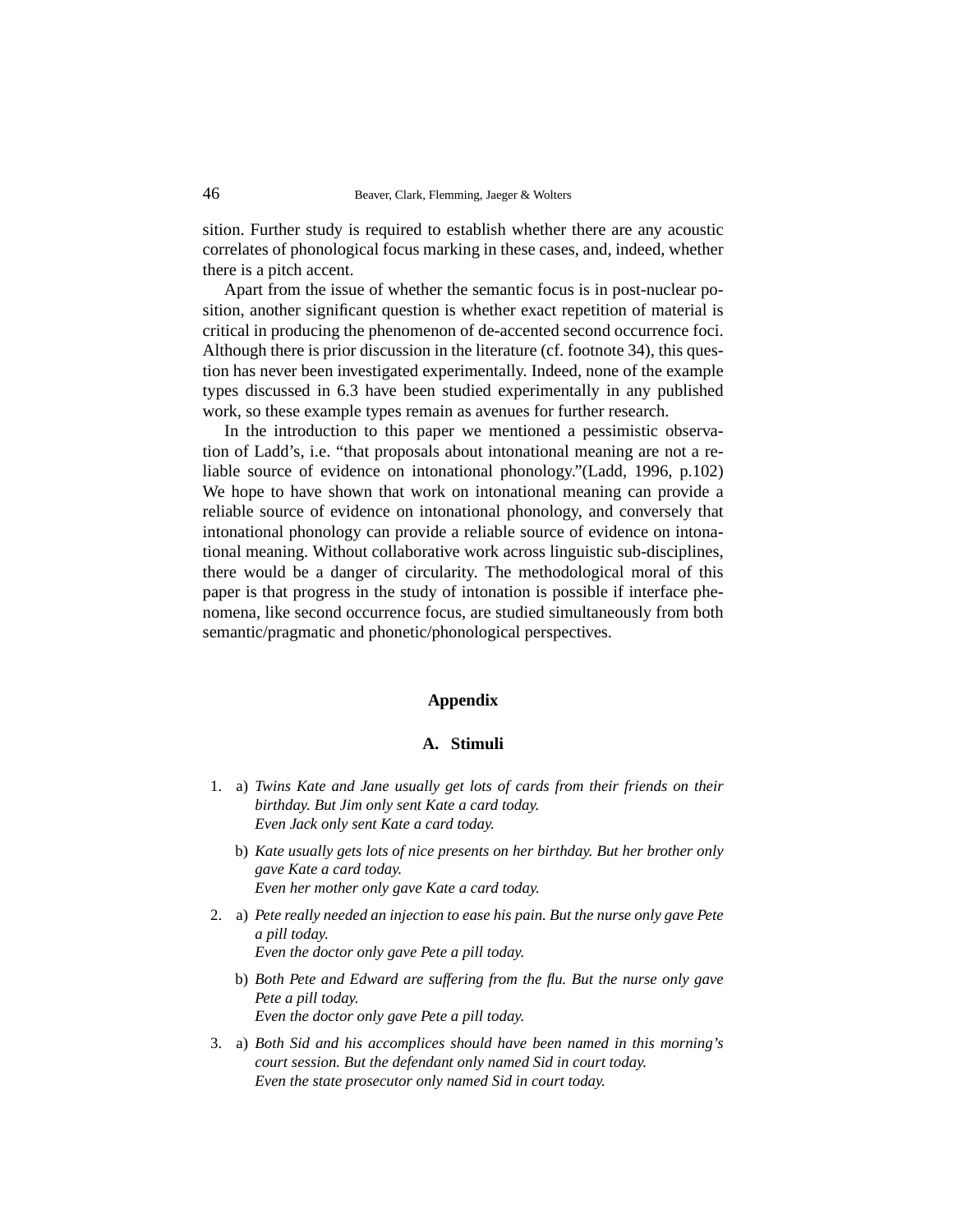- b) *Defense and Prosecution had agreed to implicate Sid both in court and on television. Still, the defense attorney only named Sid in court today. Even the state prosecutor only named Sid in court today.*
- 4. a) *The family cat either stays in the tent or caravan. But mom only let the cat in the tent today. Even the kids only let the cat in the tent today.*
	-
	- b) *The cat and the dog usually stay in the tent. But mom would only let the cat in the tent today.*

*Even the kids would only let the cat in the tent today.*

- 5. a) *At the San Francisco zoo, the chimps love nuts and fruit. But tourists always throw nuts to the chimps there. Even the guides always throw nuts to the chimps there.*
	- b) *At the Los Angeles zoo, both chimps and baboons love nuts. But tourists always throw nuts to the chimps there. Even the guides always throw nuts to the chimps there.*
- 6. a) *You might think that in the prestigious Clark company of architects, all drafts were done on the computer. But the intern always uses a pen for drafts there. Even the chief architect always uses a pen for drafts there.*
	- b) *In some architecture companies, final versions of floor plans are drawn with pens, but this is different at Flemming Associated Architects. The intern always uses a pen for drafts there. Even the chief architect always uses a pen for drafts there.*
- 7. a) *You might think that Texas drugstores sell both small toys and sweets to kids. But they always sell sweets to kids there. Even Walgreens always sells sweets to kids there.*
	- b) *You might think that Texas drugstores sell sweets to both adults and kids. But they always sell sweets to kids there. Even Walgreens always sells sweets to kids there.*

#### **B. Further details on the production experiment**

This appendix contains further information on the work reported in section 4.

### B.1. EXCLUSION CRITERIA

As mentioned in section 4.3 not all elicited sentences could be used in the phonetic analysis. Some items were lost through experimental error, though this did not affect overall balance of the study, and some items were qualitatively not acceptable. In this section, we elaborate on our exclusion criteria.

A blind review of the data was performed and all experimental sentences that contained hesitations, stutter, or other significant reading effects were removed. Whenever a sentence was removed from the analysis, the matching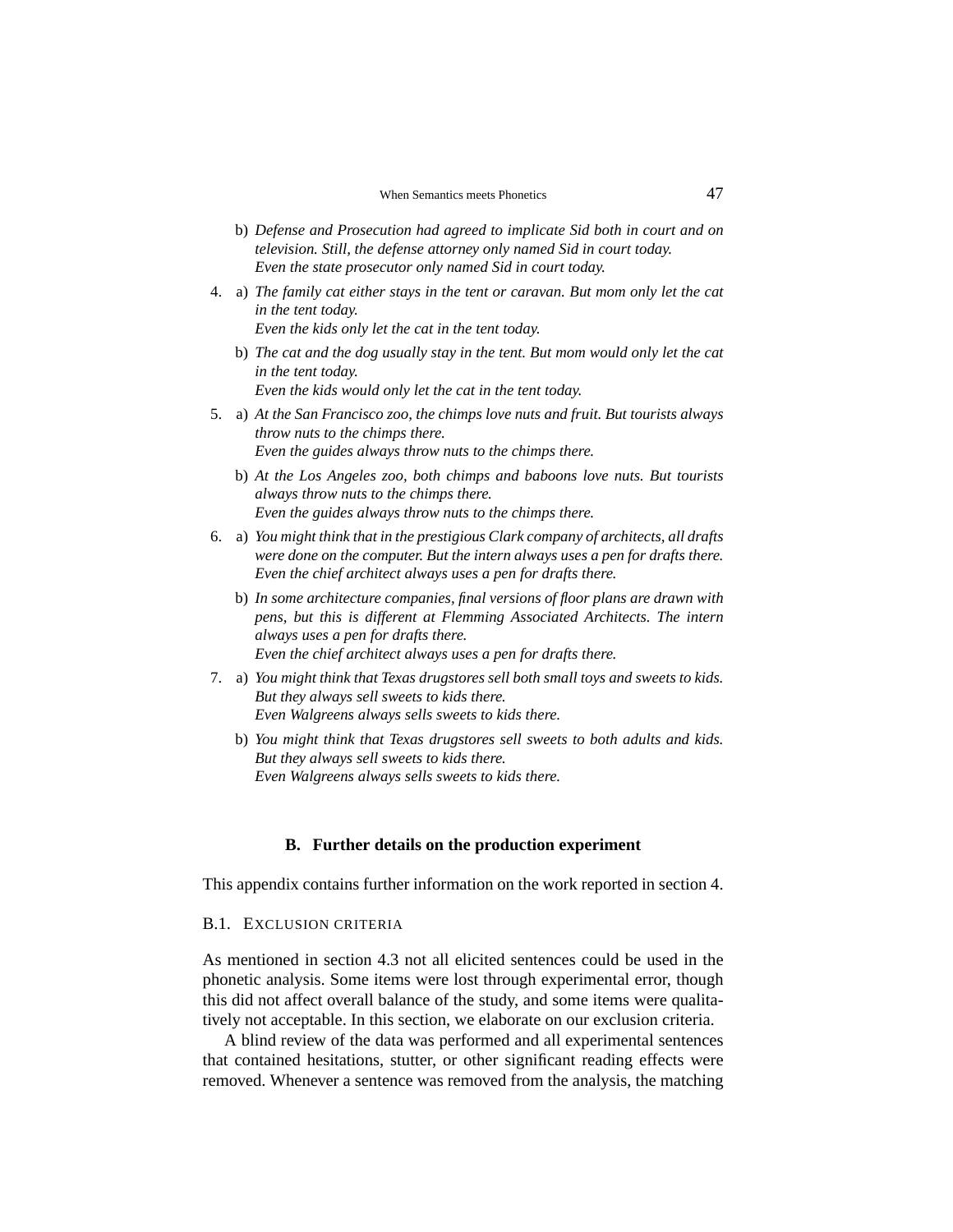sentence (with the inverted second occurrence focus assignment) was also removed. This resulted in the removal of  $17 \times 2 = 34$  experimental items (corresponding to 6% of all items). A lost sound file and two targets on which no measures could be obtained resulted in another 0.9% data loss. Each item contained two targets (i.e. the direct and the indirect object NP), yielding 1048 targets for phonetic measures. Since subjects had read each stimulus twice, all phonetic measures were averages over those two instances (in some cases only one instance was available because the other instance had already been excluded). After averaging over the repeated items, 556 of the expected 560 items (7 dialogues eliciting 2 different focus structures each, read twice by 20 speakers) were available for the duration, energy, and intensity analyses (this corresponds to a data loss of 0.7%). The pitch analysis was performed on 544 items (2.8% data loss). This was due to further exclusion of items for which either (a) the pitch tracking failed to find a pitch value, (b) the observed pitch value was likely to be incorrect (i.e. the maximum pitch on the target deviated more than 2 standard deviations from the mean pitch of the whole utterance), (c) the pitch on the target had a range of 0, or (d) an otherwise usable item was removed due to problems (a) to (c) on its matching item.

### B.2. TESTS OF NORMALITY

The standard normality tests were conducted and in cases where a dependent variable was not sufficiently normally distributed the usually transformations were used to meet the normality conditions ( $\ln(x)$  for duration data;  $x^2$  for the energy measure;  $\sqrt{x}$  for rms intensity).

#### **References**

Anderson, S.: 1972, 'How to get even'. *Language* **48**, 893–906.

- Bartels, C.: 1997, 'Acoustic Correlates of 'Second Occurrence' Focus: Towards an Experimental Investigation'. In: H. Kamp and B. Partee (eds.): *Context-dependence in the Analysis of Linguistic Meaning (Proceedings of the workshops in Prague and Bad Teinach)*. University of Stuttgart, pp. 11–30.
- Bartels, C. and J. Kingston: 1984, 'Salient pitch cues in the perception of contrastive focus'. In: *Focus and Natural Language Processing, vol. 1: Intonation and Syntax*. Heidelberg, pp. 11–28.
- Beaver, D. and B. Clark: 2003, '*Always* and *Only*: Why not all Focus Sensitive Operators are Alike'. *Natural Language Semantics* **11**, 323–362.
- Beckman, M. and G. A. Elam: 1997, 'Guidelines for ToBI Labelling (version 3.0)'. Unpublished ms., Ohio State University.
- Beckman, M. E.: 1986, *Stress and Non-Stress Accent*. Dordrecht: Foris.
- Bolinger, D.: 1958, 'A theory of pitch accent in English'. *Word* **14**, 109–149.
- Büring, D.: 1997, *The Meaning of Topic and Focus The 59<sup>th</sup> Street Bridge Accent*. London: Routledge.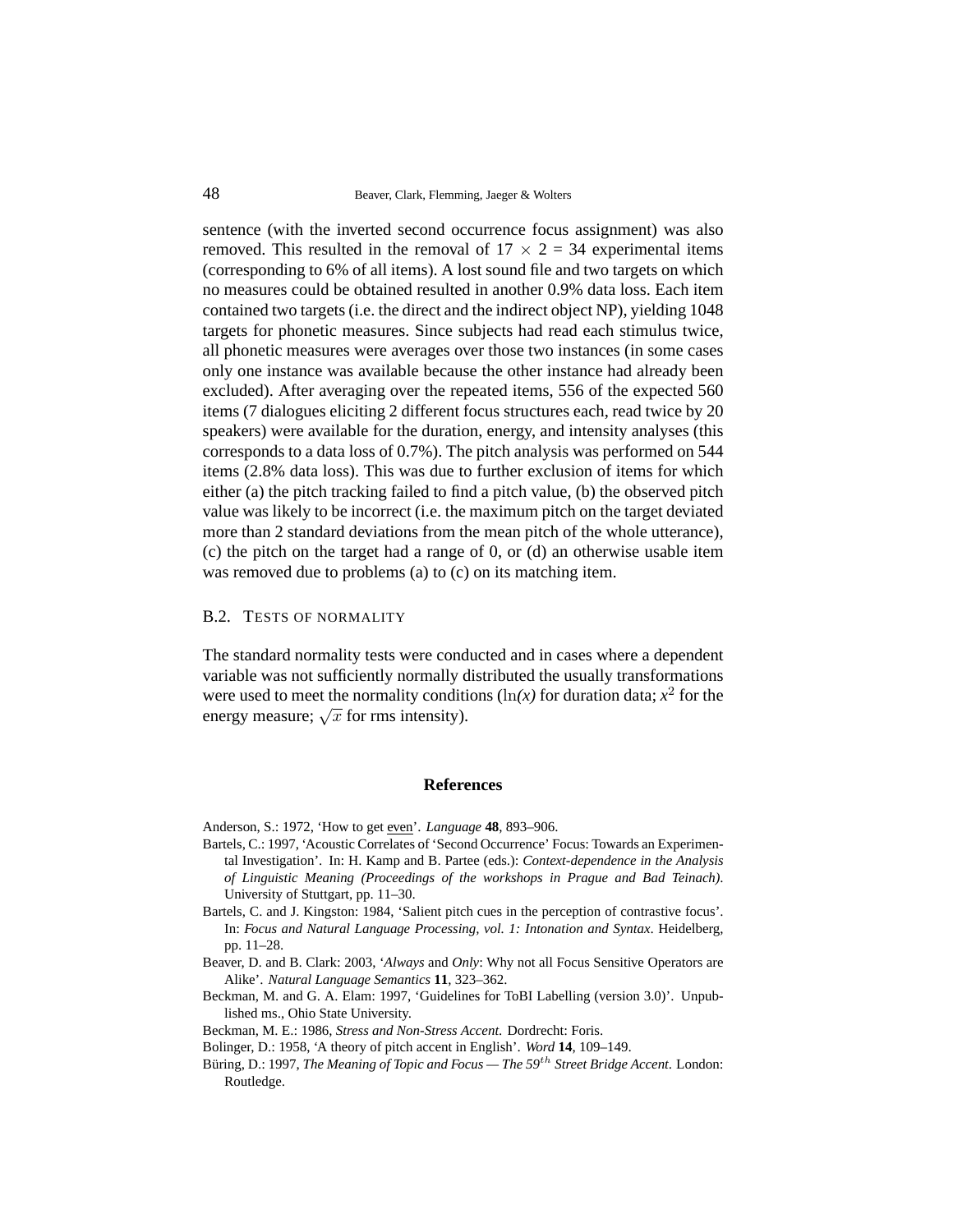- Chomsky, N.: 1972, *Studies on Semantics in Generative Grammar*, Chapt. Deep structure, surface structure, and semantic interpretation, pp. 62–119. The Hague: Mouton.
- Chomsky, N.: 1976, 'Conditions on rules of grammar'. *Linguistic Analysis* **2**, 303–351.
- Chomsky, N.: 2000, *Step by Step: Essays on Minimalist Syntax in Honor of Howard Lasnik*, Chapt. Minimalist Inquiries: The Framework, pp. 89–155. MIT Press.
- Clark, H. H.: 1973, 'The Language-as-Fixed-Effect Fallacy'. *Journal of Verbal Learning and Verbal Behavior* **12**, 335–359.
- Cohan, J.: 2000, 'The Realization and Function of Focus in Spoken English'. Ph.D. thesis, University of Texas at Austin.
- Dryer, M. S.: 1994, 'The pragmatics of association with *only*'. Paper presented at the 1994 Winter Meeting of the L.S.A. Boston, Massachusetts.
- von Fintel, K.: 1994, 'Restrictions on Quantifier Domains'. Ph.D. thesis, UMass Amherst.
- von Fintel, K.: 1995, 'A Minimal Theory of Adverbial Quantification'. In: B. Partee and H. Kamp (eds.): *Context Dependence in the Analysis of Linguistic Meaning: Proceeding of the Workshops in Prague, February 1995, Bad Teinach*. pp. 153–193.
- Foolen, A.: 1993, 'De Betekenis van Partikels. Een Dokumentatie van de Stand van het Onderzoek met Bijzondere Aandacht voor 'Maar''. Ph.D. thesis, Katholieke Universiteit van Nijmegen.
- Geurts, B. and R. van der Sandt: 2004, 'Interpreting Focus'. *To appear: Theoretical Linguistics*.
- Grice, H. P.: 1989, *Studies in the Way of Words*. Cambridge, Massachusetts: Harvard University Press.
- Gussenhoven, C.: 1984, *On the Grammar and Semantics of Sentence Accents*. Foris, Dordrecht.
- Hajiĉová, E.: 1973, 'Negation and topic vs. Comment'. *Philologica Pragensia* 16, 81–93.
- Hajiĉová, E.: 1984, 'Presupposition and allegation revisited'. *Journal of Pragmatics* 8, 155– 167.
- Hajiĉová, E., B. H. Partee, and P. Sgall: 1998, *Topic-Focus Articulation, Tripartite Structures*, *and Semantic Content*. Kluwer Academic Publishers.
- Halliday, M.: 1967, 'Notes on Transitivity and Theme in English (Part 2)'. *Journal of Linguistics* **3**, 199–244.
- Harrington, J., J. Fletcher, and M. E. Beckman: 2000, 'Manner and place conflicts in the articulation of accent in Australian English'. In: *Papers in Laboratory Phonology V: Acquisition and the Lexicon*. Cambridge University Press, pp. 40–51.
- Hayes, B.: 1995, *Metrical Stress Theory: Principles and Case Studies*. Chicago: The University of Chicago Press.
- Hedberg, N.: 2003, 'The Prosody of Contrastive Topic and Focus in Spoken English'. In: *Preproceedings of the Workshop on Information Structure in Context, Stuttgart University, November 15-16th*. pp. 141–152.
- Hedberg, N. and J. M. Sosa: 2001, 'The Prosodic Structure of Topic and Focus in Spontaneous English Dialogue'. In: *Topic and Focus: A Workship on Intonation and Meaning. University of California, Santa Barbara, Linguistic Society of America, Institute of Linguistics*.
- Hedberg, N. and J. M. Sosa: 2002, 'The Prosody of Questions in Natural Discourse'. In: *Proceedings of Speech Prosody 2002 (the First International Conference on Speech Prosody)*. Aix–en–Provence, France, pp. 375–378.
- Horn, L.: 1996, 'Exclusive Company: *Only* and the Dynamics of Vertical Inference'. *Journal of Semantics* **13**, 1–40.
- Huss, V.: 1978, 'English word stress in post-nuclear position'. *Phonetica* **35**, 86–105.
- Jackendoff, R.: 1972, *Semantic Interpretation in Generative Grammar*. MIT Press.
- Jacobs, J.: 1983, *Fokus und Skalen*. Tübingen: Niemeyer.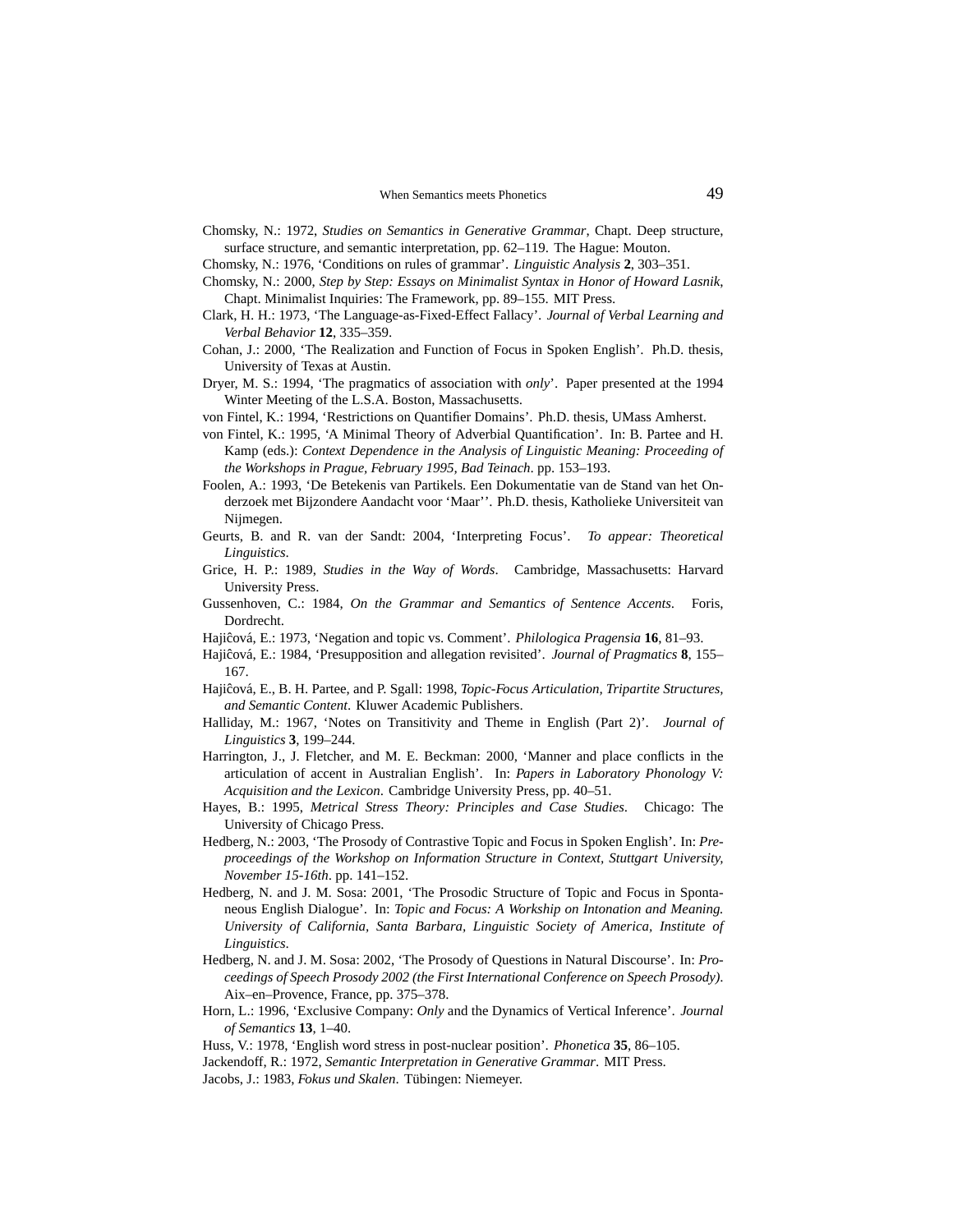- Jaeger, T. F.: 2004, 'Only always associates audibly. Even if only is repeated The prosodic properties of second occurrence focus in English'. Manuscript.
- de Jong, K. J.: 1995, 'The supraglottal articulation of prominence in English: Linguistic stress as localized hyperarticulation'. *Journal of the Acoustical Society of America* **97**, 491–504.
- Kadmon, N.: 2001, *Formal Pragmatics: Semantics, Pragmatics, Presupposition and Focus*. Oxford: Blackwell.
- Kayne, R.: 1998, 'Overt vs. Covert Movement'. *Syntax* **1**(2), 128–191.
- Krifka, M.: 1992, 'A Compositional Semantics For Multiple Focus Constructions'. *Informationsstruktur und Grammatik* **4**.
- Krifka, M.: 1997, 'Focus and/or Context: A second look at second occurrence expressions'. In: H. Kamp and B. Partee (eds.): *Context-dependence in the Analysis of Linguistic Meaning (Proceedings of the workshops in Prague and Bad Teinach)*. University of Stuttgart, pp. 253–276.
- Krifka, M.: 2004, 'Association with Focus Phrases'. Unpublished ms., Humbolt University, Berlin.
- Ladd, D. R.: 1980, *The Structure of Intonational Meaning: Evidence from English*. Indiana University Press.
- Ladd, D. R.: 1996, *Intonational Phonology*. Cambridge University Press.
- Ladefoged, P.: 2003, *Phonetic Data Analysis: An Introduction to Fieldwork and Instrumental Techniques*. Oxford: Blackwell.
- Levinson, S.: 2000, *Presumptive Meanings*. Cambridge: MIT Press.
- Martí, L.: 2003, 'Contextual Variables'. Ph.D. thesis, University of Connecticut, Storrs, CT and MIT Working Papers in Linguistics.
- de Mey, S.: 1991, ''Only' as a Determiner and as a Generalized Quantifier'. *Journal of Semantics* **8**(1-2), 91–106.
- Montague, R.: 1974, 'The Proper Treatment of Quantification in Ordinary English'. In: R. Thomason (ed.): *Formal Philosophy: Selected Papers of Richard Montague*. New Haven: Yale University Press.
- Nevalainen, T.: 1991, *But, Only, Just: Focusing Adverbial Change in Modern English 1500-* 1900. Helsinki: Société Néophilologique.
- Ostendorf, M., P. J. Price, and S. Shattuck-Hufnagel: 1995, 'The Boston University radio news corpus'. Technical report.
- Pallier, C.: 1997, 'Shuffle: A program to perform random sampling and to shuffle lists specifying constraints'. http://www.ehess.fr/centres/lscp/persons/ pallier/ressources/index.html.
- Partee, B. H.: 1999, 'Focus, Quantification, and Semantics-Pragmatics Issues'. In: P. Bosch and R. van der Sandt (eds.): *Focus: Linguistic, Cognitive, and Computational Perspectives*. Cambridge University Press, pp. 213–231.
- Paul, H.: 1888, *Principles of the History of Language*. London: Swan Sonnenschein, Lowrey, & Company. translation of *Principien der Sprachgeschichte*.
- Pierrehumbert, J. B.: 1980, 'The Phonology and Phonetics of English Intonation'. Ph.D. thesis, MIT.
- Pierrehumbert, J. B. and J. Hirschberg: 1990, 'The Meaning of Intonational Contours in the Interpretation of Discourse'. In: Cohen, Morgan, and Pollack (eds.): *Intentions in Communication*. MIT Press, pp. 271–311.
- Prince, E.: 1981, 'Toward a Taxonomy of Given-New Information'. In: P. Cole (ed.): *Radical Pragmatics*. New York/London: Academic Press, pp. 223–255.
- Raaijmakers, J. G. W., J. M. C. Schrijnemakers, and F. Gremmen: 1999, 'How to deal with "The Language-as-Fixed-Effect Fallacy": Common Misconceptions and Alternative Solutions'. *Journal of Memory and Language* **41**, 416–426.